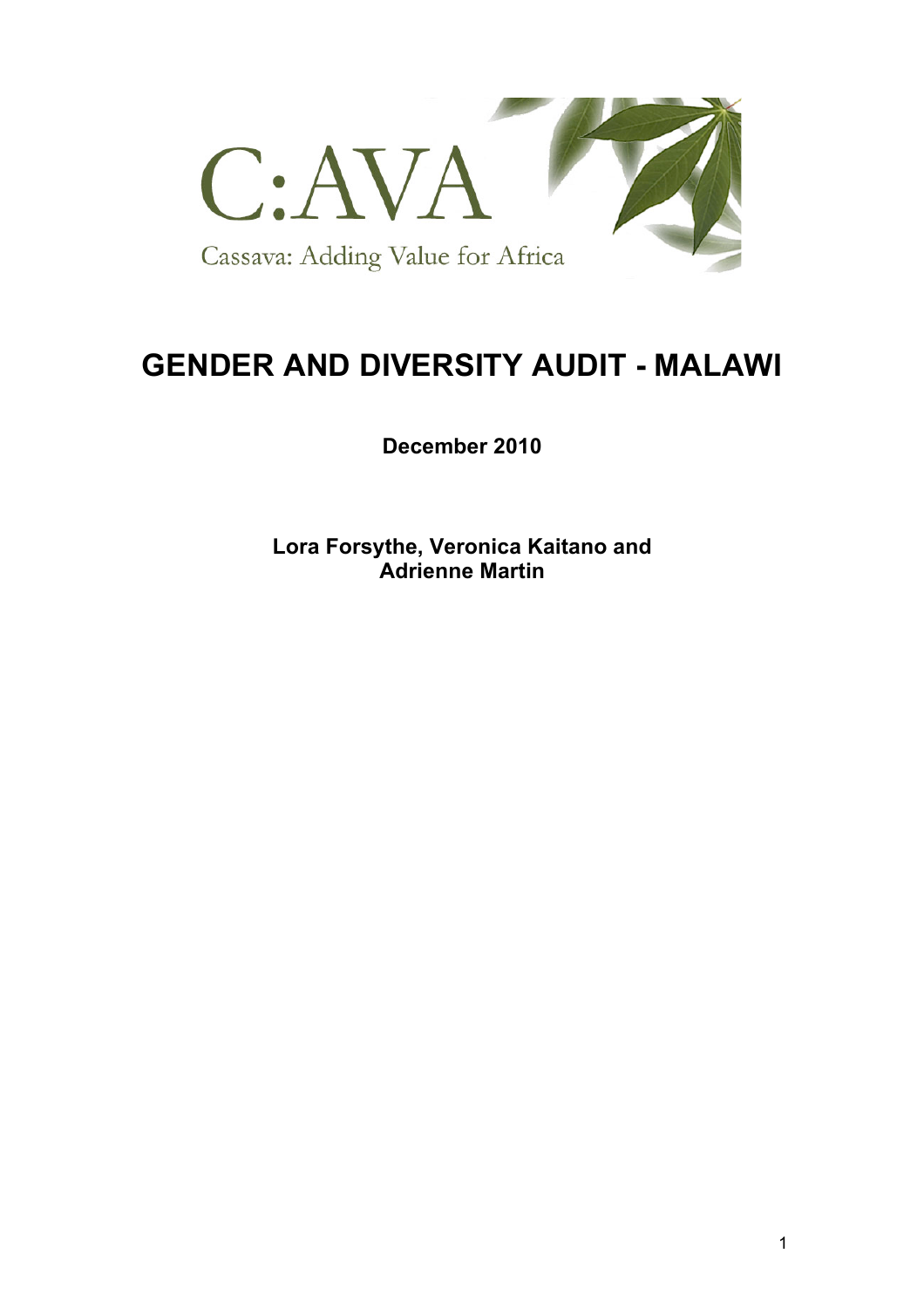### **Table of Contents**

| 5. Impact on strategic gender needs and women's empowerment33 |  |
|---------------------------------------------------------------|--|
|                                                               |  |
|                                                               |  |
|                                                               |  |
|                                                               |  |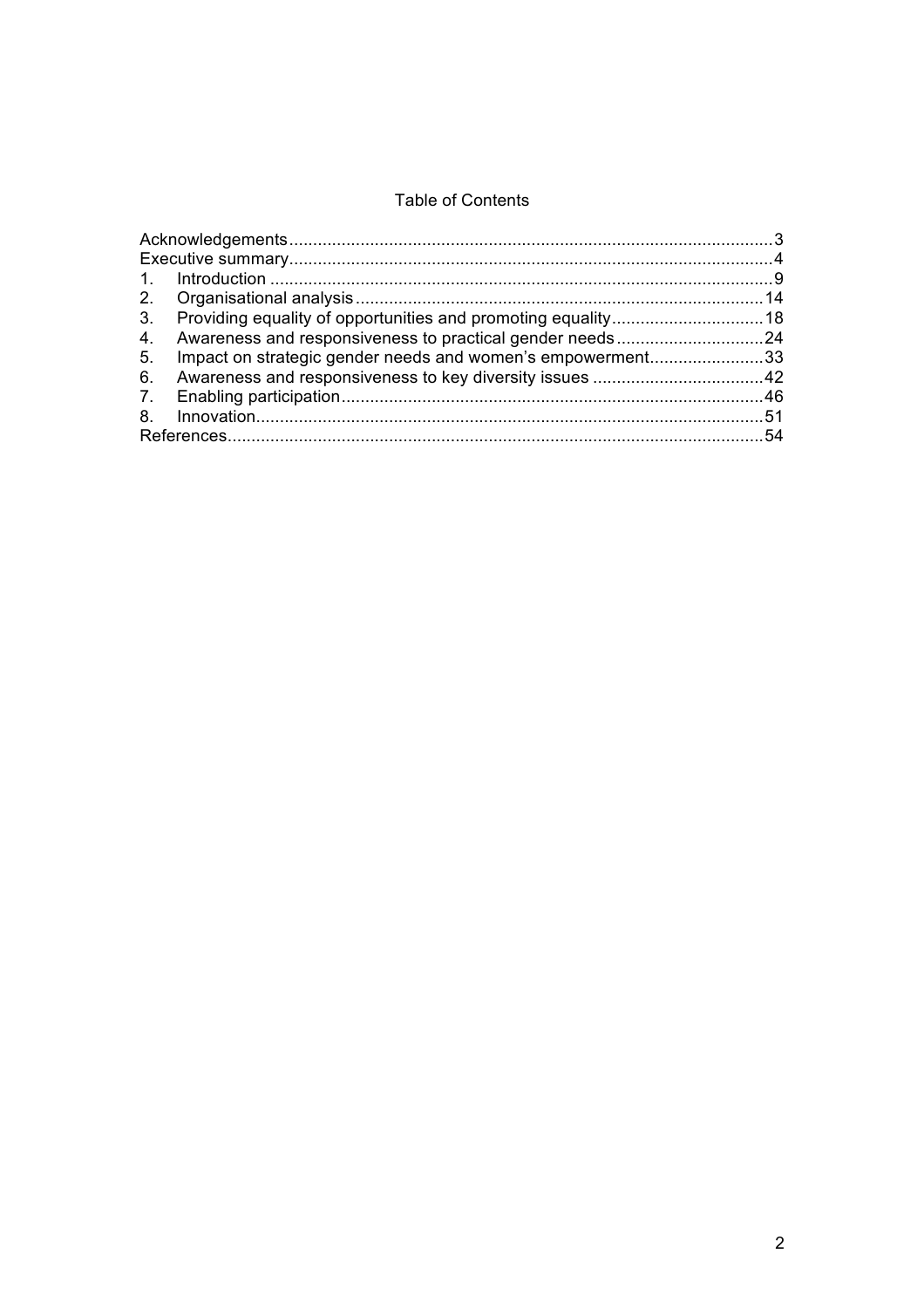## **Acknowledgements**

The Malawi Gender and Diversity Audit team would like to thank all the people who contributed to the study with their time, effort and ideas. We would particularly like to thank Vito Sandifolo, the Malawi C:AVA Country Manager and Lucy Scott, the C:AVA secretary, for assisting with logistics. We would also especially like to thank Pilirani Pankomera from the Ministry of Agriculture for her insight during the preparation for fieldwork. Most of all, we would like to thank the management and staff from all the organisations visited who gave us their time, assistance and candidness in discussions.

Last but not least we would like to thank the Bill and Melinda Gates Foundation for providing the funds for this study through a grant to the University of Greenwich's Natural Resources Institute. The views expressed here are not necessarily those of the Foundation.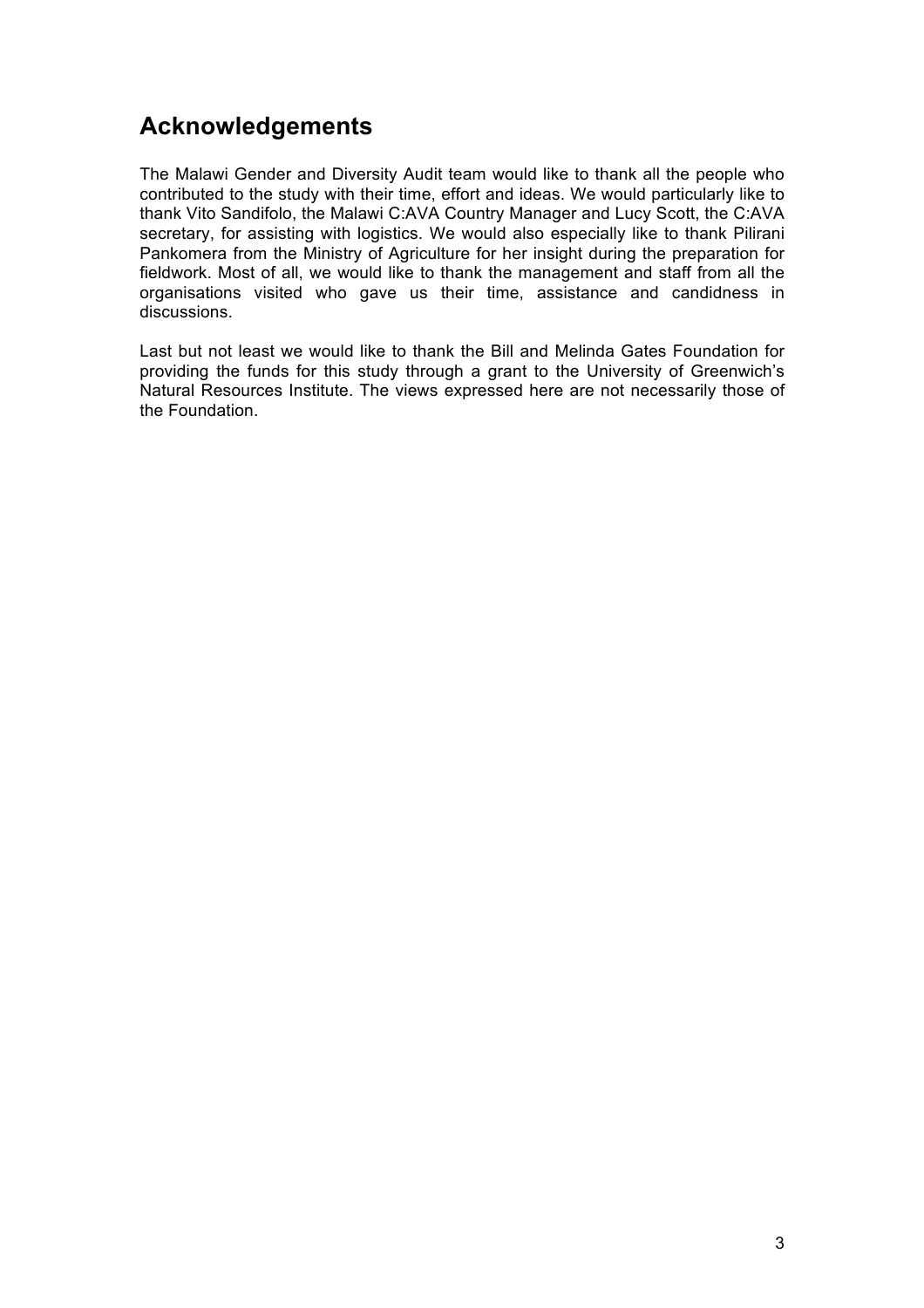## **Executive summary**

In May 2010, the NRI and a local gender consultant conducted a Gender and Diversity Audit of the Cassava: Adding Value for Africa (C:AVA) in Malawi. The objective of the study was to identify the ways in which partners think and act in relation to gender and diversity within their organisations and as part of their operations. This is designed to ensure that the project impacts are equitable, that opportunities for vulnerable groups are promoted and that adjustments are made to encourage participation.

This section presents the main findings from the C:AVA Gender and Diversity Audit in Malawi in the following performance areas: organisational management; equal opportunities and promotion of equality; awareness and responsiveness to practical gender needs; impact on women's strategic needs and empowerment; awareness and responsiveness to diversity issues; enabling participation and innovation. This report presents the *general* performance of partners, highlighting issues that could be addressed.

### **Organisational management**

Overall, partners were very positive about their organisations and felt that they made significant contributions to the livelihoods of farmers. Areas that partners felt they were best at were: i) planning their work according to targets and farmer needs; ii) organisational participation between staff and management, and iii) financial management and transparency. Areas that partners felt required improvement in their organisations were: i) monitoring and evaluation systems, ii) national policy influence, and iii) the level of incentives and resources. Inadequate resources were cited as the most significant constraint on the organisation and the C:AVA project, which sometimes resulted in poor community engagement.

Partners' also had problems in communicating with other development actors in the communities they work in, as there were some cases of duplicated work and conflicting approaches. C:AVA partners share different strengths and weaknesses so there are opportunities for shared learning to improve individual and collective performance.

Recommendations for C:AVA from partner organisations are to undertake HQCF market advocacy, and to provide capacity building and shared-learning opportunities for C:AVA partners (particularly in monitoring and evaluation). Recommendations for partners are to increase monetary and non-monetary incentives for staff, create internship opportunities, and improve communication between different development actors in the communities they work in.

### **Providing equal opportunities and promoting equality**

C:AVA partners had a good understanding of equal opportunities and felt that it was provided in their workplace. However, partners had difficulty identifying more subtle types of discrimination and there was a lack of policies to provide an organisational foundation for equal opportunities. Recruitment decisions were based predominantly on merit, although some partners were using affirmative action measures. Some partners had recruitment targets for women, but these were not often met.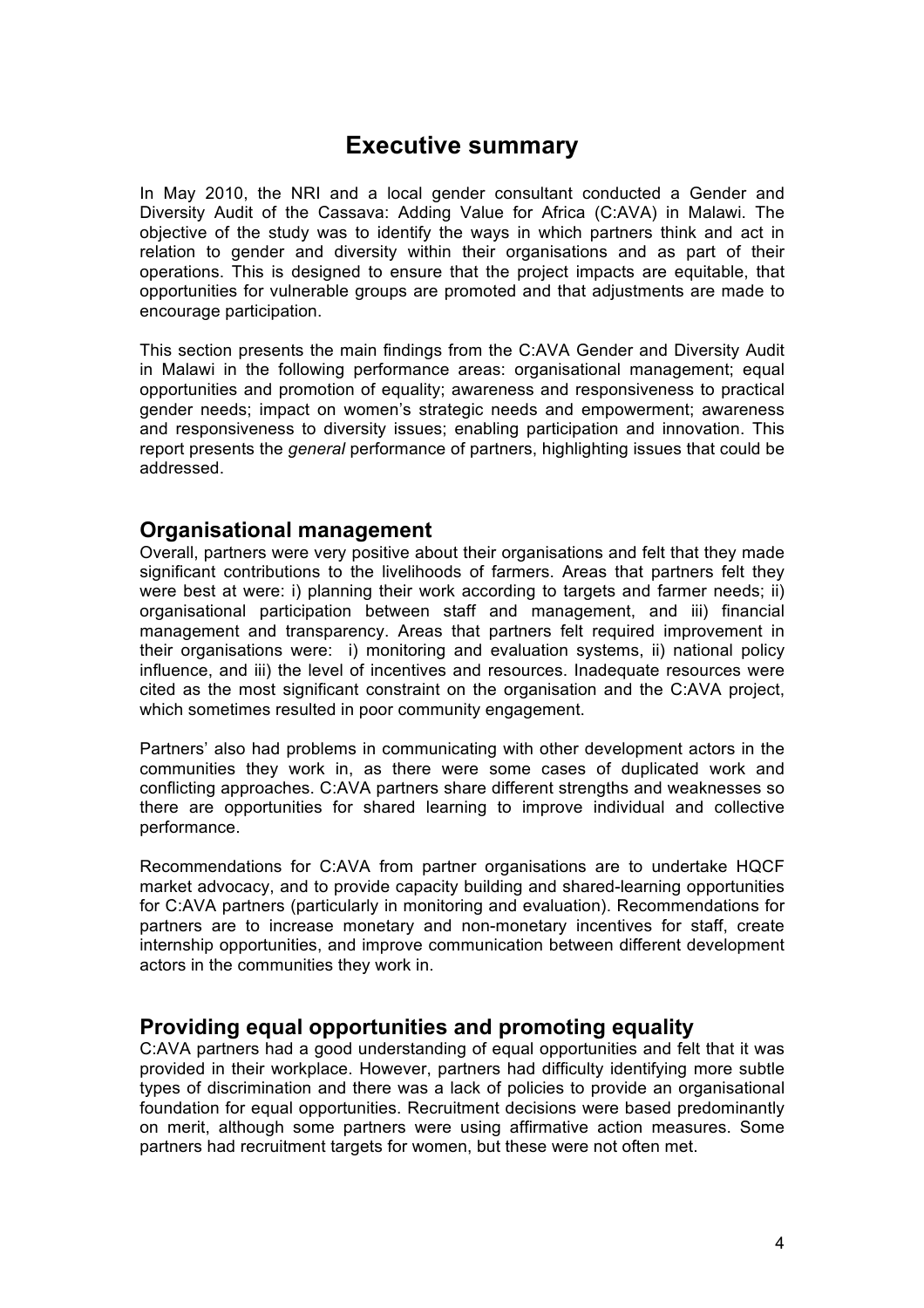The representation of women was low at the majority of partner organisations (approximately 20% overall). Partners cited a number of reasons for this, including women's childcare responsibilities, the rural location of the communities and offices, lack of qualifications, low interest in agriculture as a career choice, and gender discrimination. Despite this finding, the majority of staff and management reported a supportive work environment and equal terms of employment for women and other groups. However, there were instances where stereotypical gender roles were reinforced in the workplace.

In terms of operations, partners felt that they provided equal opportunities for beneficiaries to participate in their activities; however, there was evidence that some partners had implicit requirements, such as literacy, which can disproportionately exclude women and vulnerable groups who are less likely to be literate. Partners had varying capabilities in monitoring and evaluating equality issues, but it generally requires improvement.

Recommendations include: improve understanding of inequality, especially hidden types of discrimination; develop equal opportunities policies, analyse terms of participation for staff and beneficiaries in the office or in field activities, and target women in recruitment activities. C:AVA should work with partners to develop comprehensive monitoring and evaluation systems that include participation, progress and outcomes indicators for different groups.

#### **Awareness and responsiveness to practical gender needs**

Partners had a good understanding of gender in their organisations and field operations; however, it could be improved. There was some indication of negative perceptions of a gender approach, for example, that it excluded men, went against personal belief systems, or that it was too often poorly applied in practice.

Generally the practical gender needs of female employees at partner organisations were heeded, such as through the provision of maternity rights and some flexible working – which wasn't extended to men.

In field operations, partners have instituted a number of programmes addressing practical gender needs and livelihood issues around food security and health, which have been successful. Partners were using a range of methods to increase women's participation in field activities, such as setting targets and utilising female staff to engage with female beneficiaries, which addresses women's practical needs. Participation of men in programmes was becoming a challenge, because a greater number of activities were being associated more with women, or that women were increasingly being targeted.

Recommendations included: increase staff skills and knowledge on gender and address practical gender needs; assess and address workplace needs for men and women on a regular basis; integrate gender considerations into all field operations; ensure women's benefit by analysing the opportunity cost of women's time spent on C:AVA; develop labour saving tools and machinery to reduce drudgery (cassava peelers); address health impacts in cassava processing, and address men's needs in profitable agricultural activities.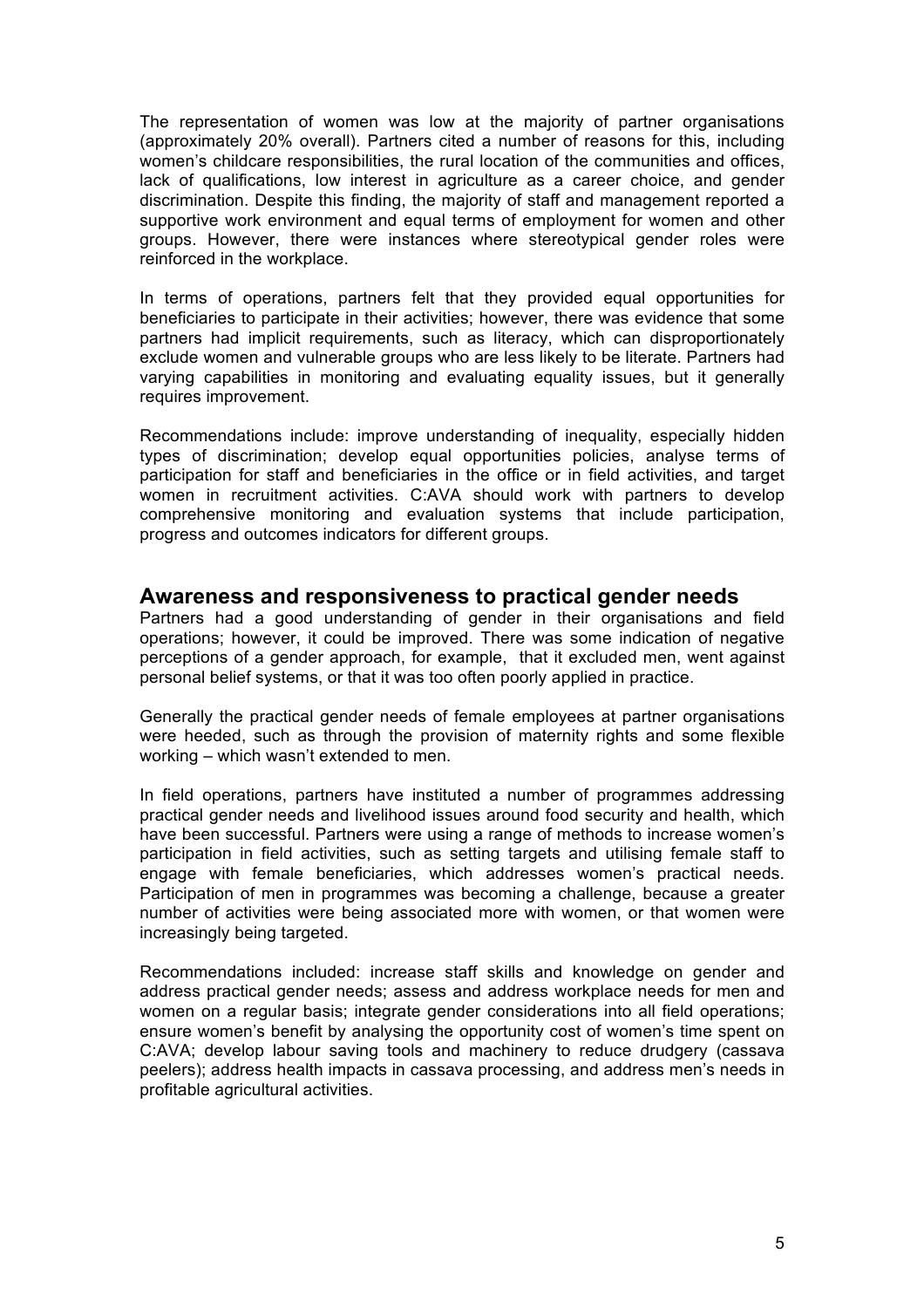### **Impact on women's strategic needs and women's empowerment**

There was good understanding of women's empowerment and strategic gender needs among partners, although their work concentrated mainly on addressing practical gender needs. There was recognition among most partners that their understanding of gender should include a greater focus on the relations between men and women to identify more strategic opportunities for change. For most partners, their main focus in terms of gender was on women's participation in parallel with poverty reduction and agricultural development programmes, reflecting a 'women in development' approach as opposed to a more strategically focused 'gender and development' approach.

Within partner organisations, the number of women in management positions was low overall, which management felt was due to the lack of qualifications of women in this sector. Women were also more likely to be found in management positions that corresponded with traditional gender roles, such as the Head of Women in Development Department. Three partners, all government extension organisations, had a gender focal point person. One of these positions was filled by a man.

In field operations, many C:AVA partners were using basic gender analysis tools. However, there were some reports of problems in using the tools due to lack of understanding and experience of staff. Nonetheless, partners felt that their activities were helping to empower women and meet their strategic needs, by shifting traditional gender roles to increase opportunities for women, improving incomes and increasing confidence and skills of women. Partners were encouraging female beneficiaries to take-up leadership positions; however, they experienced many challenges in achieving results, such as cultural norms, and lack of confidence and skills among women. Activities could be extended for women in accessing credit and technology to increase the strategic impact of the C:AVA project.

Recommendations for empowerment include: strengthen capacity of partners in understanding and addressing women's empowerment and strategic gender needs, specifically in developing the analytical skills of staff; partners to develop a clear gender framework for their organisation reflecting a holistic approach; increase the number of women in management positions; establish a person responsible for gender with appropriate training. In field operations, partners should provide greater investment opportunities and provide affordable credit; women's access, maintenance and control over physical assets in C:AVA should be prioritised; criteria for leadership positions should be reviewed to ensure they are gender-friendly, and monitoring and evaluation systems should include gender indicators and collect information to form case studies to encourage others to follow positive examples.

#### **Awareness and responsiveness to key diversity issues**

Overall there was low awareness of diversity as a social concept, but a high appreciation among partners for the insight the concept provides. Partners were addressing key diversity issues through their work on tackling poverty and vulnerability, such as the delivery of specialised programmes, or informal targeting of women headed households, youth, people with HIV and AIDS, elderly and orphans. Some staff felt that vulnerability was increasing for certain groups, such as the elderly and orphans, due to the breakdown of the extended family.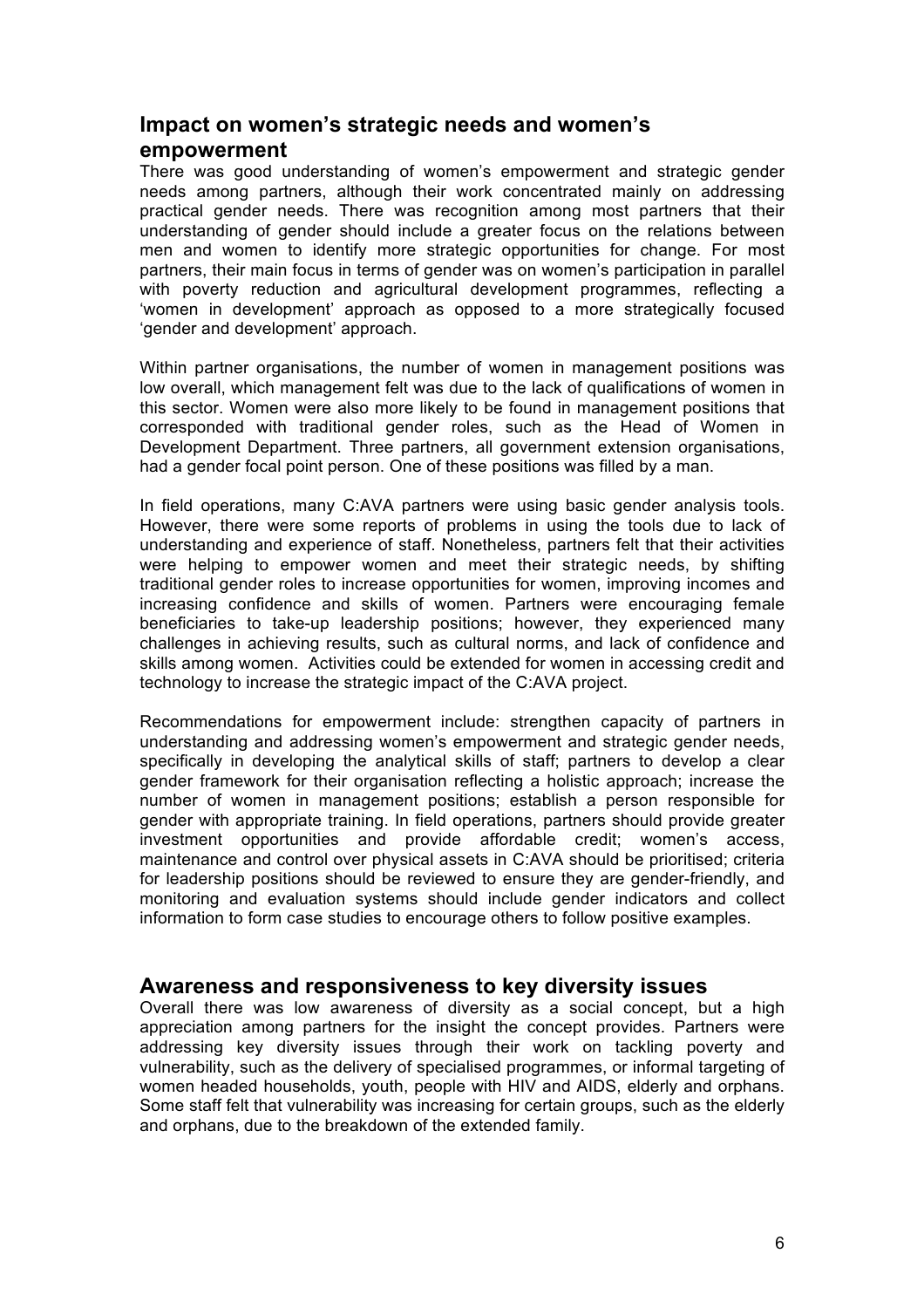Partners did not show an explicit commitment to diversity in the workplace, and felt that introducing measures to increase the representation of specific groups ran contrary to the merit-based system that they used. However, staff felt that their work environments were generally inclusive, with different religions and ethnic identities represented. HIV and AIDS were found to be an important issue among staff and management, but the extent to which this was reflected in employment policy was minimal. It was also found during the study that there was general hostility towards homosexuality in the country.

In field operations, staff felt that there could be more projects that address specific diversity issues, specifically issues related to loan distribution to people with HIV and AIDS, targeting illnesses other than HIV and AIDS, working with elderly and providing more opportunities for disabled people. Partners also need to improve the collection of data and information on the participation and benefit of different groups, as monitoring and reporting on diversity indicators was limited.

Recommendations were: partners to improve their understanding of diversity and provide capacity for staff on how diversity issues can be addressed; developing a set of tools to help staff apply diversity in their work; build capacity in group negotiation and conflict resolution skills; involve young people in profitable cassava farming and processing activities; investigate technologies or modifications to existing technology to be used by disabled people; facilitate linkages for community groups to access processing and other technology, and integrate diversity characteristics into monitoring and evaluation systems such as: gender, age, tribe, disability, or country of origin, marital status etc.

### **Enabling participation**

All partners had a good understanding of participation and felt it was crucial to their organisations and activities in the field. However, their understanding could be furthered by examining and addressing power relationships within communities to identify barriers to participation. Participatory methods could be integrated into more activities, such as in monitoring and evaluation. Internally, organisational participation was mainly conducted through staff meetings and staff felt it was good, but improvement could be made in general, and specifically on the participation of women and minority groups.

Within field operations, the majority of staff used participatory methods. The foundation of partners' approaches was Participatory Rural Appraisal (PRA), which includes separating groups by sex, consulting beneficiaries on their needs and priorities, and conducting action planning, problem trees, seasonal calendars etc. Partner organisations are mostly communicating with communities through village leadership, which has inhibited participation in some instances, leading to problems with community trust when the relationship with leaders and the community has been tenuous. Common barriers that partners felt prevented the participation of groups were illiteracy and poverty/lack of assets. Men's participation has also decreased as there is a feeling that development projects and assistance is targeted at women.

Recommendations: promoting shared learning on participatory methods; developing creative ways to encourage staff participation; holding community meetings in neutral locations; developing a range of gender- and diversity-friendly communication methods; addressing, or supporting others to address, systemic barriers to female and male participation, and undertaking regular participatory evaluations with beneficiaries.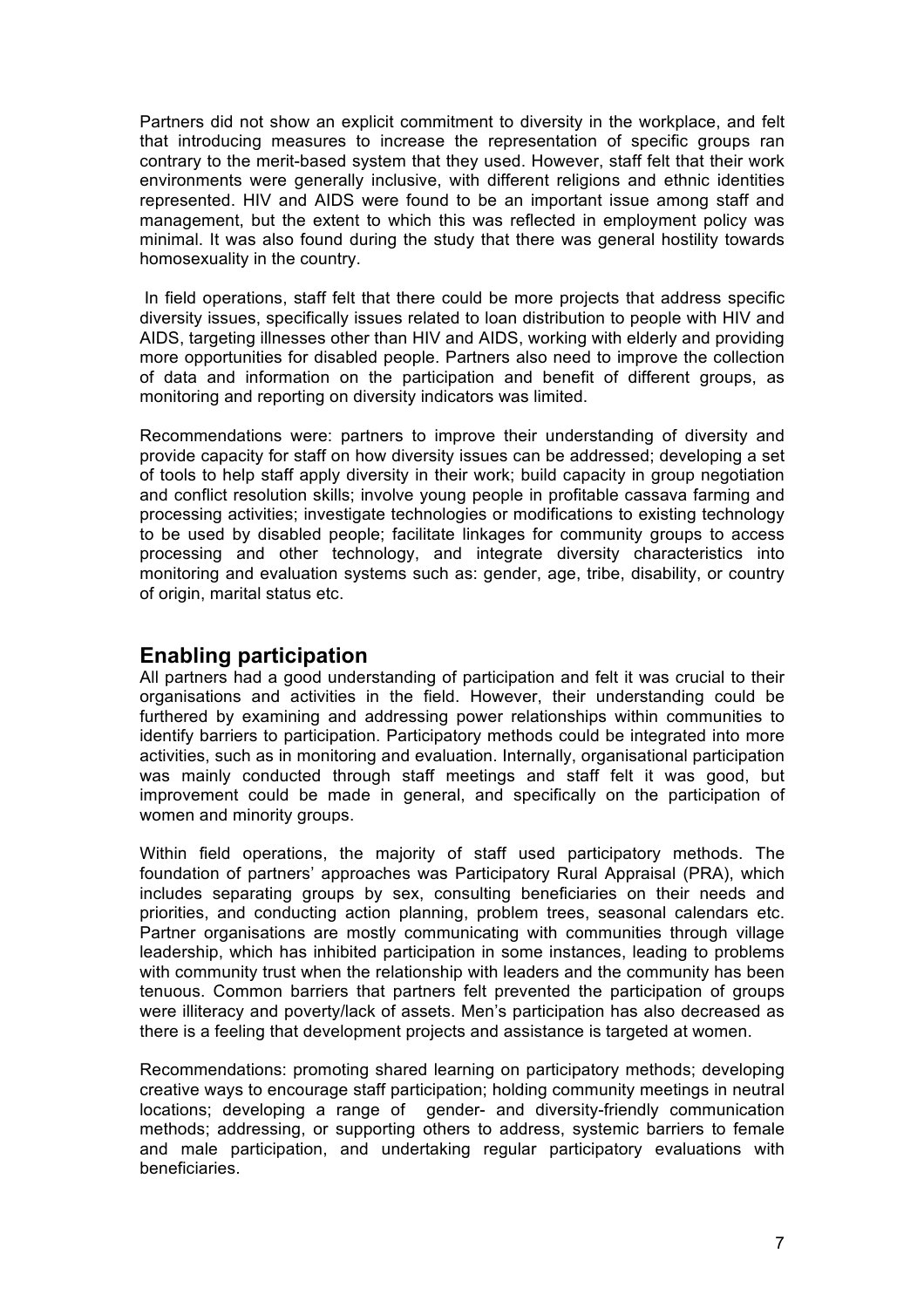### **Innovation**

For partners, innovation was largely understood as the production and introduction of new technologies, which was an essential part of most partners' work. But this understanding can be extended to look at processes of shared learning between organisations and informal ways of learning. Most organisations possess an organisational culture that supports innovation and has an openness to try new things to some extent, but they felt that they often lacked resources to realise some of their ideas. Staff meetings were the tool most often stated for knowledge sharing within an organisation. There were few examples of partners using new and challenging methods or activities to address gender and diversity issues that C:AVA should draw upon. There were also some examples of knowledge sharing through external partnerships on various levels (grassroots to policy level), particularly among NGOs, which is critical for gaining new insight, influencing, and even gaining additional funding. However, some of these partnerships need to become stronger and communication needs to improve.

Recommendations include: partners to undertake an 'innovation systems' approach, which focus less on the production of new technologies and more on partnerships and information sharing; conduct a review of organisational and project structures and processes to identify their conduciveness for innovation (e.g. bureaucracy, rigid rules etc); encourage staff development through skill and confidence building and incentives using bonuses, training opportunities, bottom-up participatory approaches and management support; encourage greater ownership in the organisations, giving staff responsibility over budgets and trying new methods; facilitate more participatory processes between staff and with external partners for shared learning, new ideas and information dissemination.

### **Next Steps**

C:AVA will need to disseminate findings from the Gender and Diversity Audit to the Malawi C:AVA office and to partners. Partners should prioritise the recommendations that they feel are more appropriate for their organisations and field activities. The C:AVA monitoring and evaluation team will provide support and monitor progress of partners. Monitoring visits will also provide capacity building opportunities for partners in gender and diversity.

Partners will also need to develop their own strategy on how they will improve their responsiveness to gender and diversity issues within their organisations and in their field operations based on the recommendations made in the gender and diversity audit report. This should include a focus on empowering women and men through their activities. There is tremendous opportunity for partners to learn from each other, as all organisations have vast skills and experience.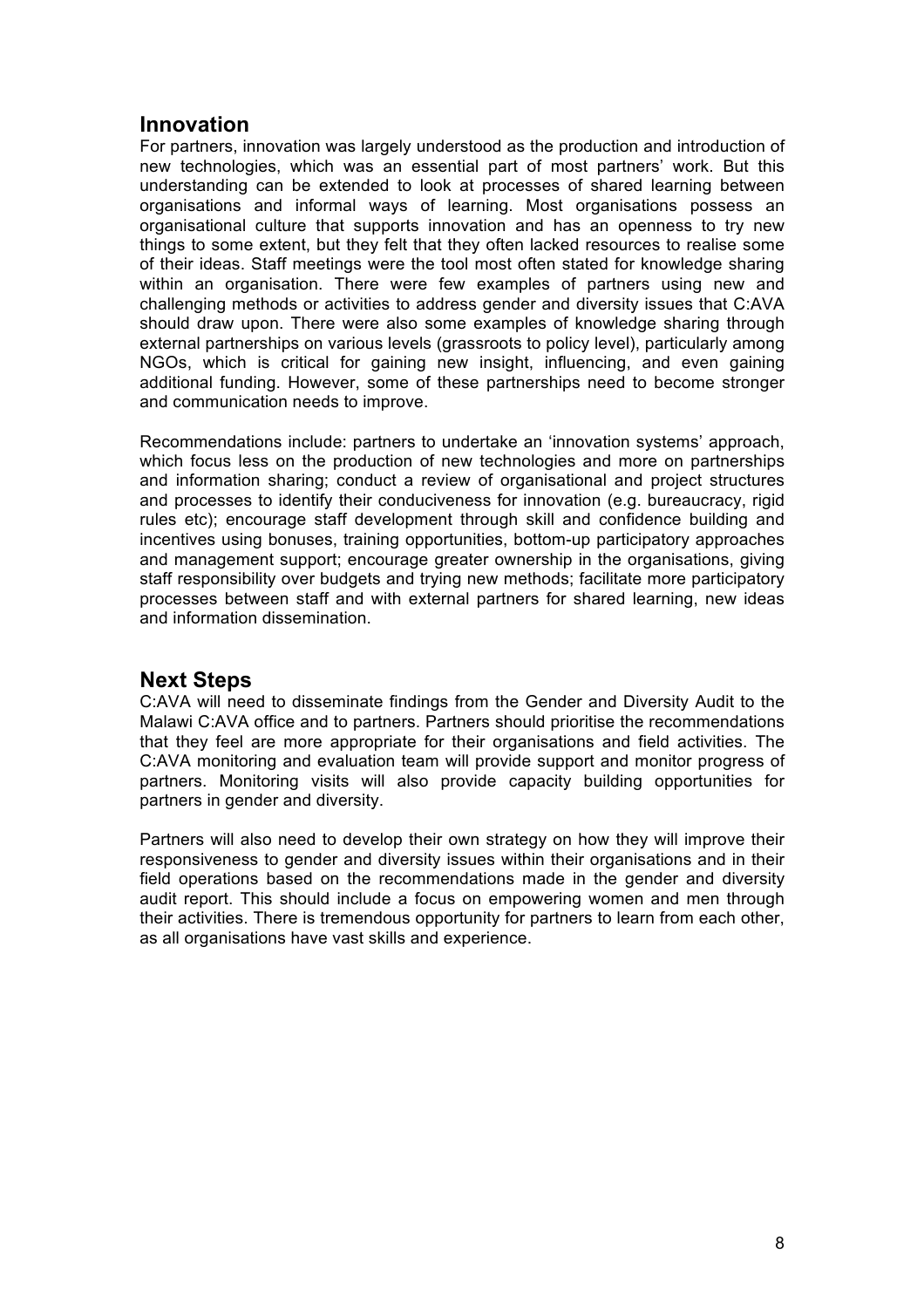## **1. Introduction**

Cassava: Adding Value to Africa (C:AVA) is a four year project aimed at creating sustainable and equitable high quality cassava flour (HQCF) value chains and thereby improving the livelihoods and incomes of smallholder households and micro, small and medium scale enterprises. The project is funded by the Bill and Melinda Gates Foundation and operating in five African Countries: Nigeria, Ghana, Tanzania, Uganda and Malawi. The project is committed to mainstreaming gender issues and social inclusion throughout its activities, emphasising equitable distribution of benefits, participation, and the empowerment of women and disadvantaged groups. While this is an important end in itself, it is also a means to ensure project efficiency, sustainability and viability (World Bank 2006).

As part of this commitment to equitable project activities, the Gender and Diversity Audit was conducted with C:AVA partners to inform all project activities. A Gender and Diversity Audit is a type of social audit that is used to analyse organisational culture, technical capacity, policies and practices in order for partners to develop more sensitive practices and structures.

#### **Objective**

The objective of the Gender and Diversity Audit is to identify how partners think and how they do things regarding gender and diversity. This is to help ensure that the impacts of the project are equitable, that opportunities are promoted for different groups and that adjustments are made to encourage participation at all points along the value chain. The idea is not to impose ideas but rather explore opportunities for C:AVA partners to meet project goals.

#### **Purpose**

The purpose of the gender and diversity audit is to:

- identify good practice and areas for improvement in gender and diversity
- identify the training and capacity strengthening needs of partners to address gender and diversity issues in their work
- provide accessible and understandable results
- provide a baseline for monitoring and evaluation
- be participatory and encourage ownership
- inform overall activities in the C:AVA project

#### **C:AVA partners**

The gender and diversity audit was conducted with local service providers (government and non-government) and learning institutions. Due to the considerable diversity among the partners, the Gender and Diversity Audit was conducted in a flexible manner.

This report attempts to discuss general performance of partners and identify issues that can be addressed through the C:AVA project. However, each partner had very different mandates and structures, which posed some difficulties in terms of writing an overall report on findings. Therefore there are some exceptions to the findings in which qualifiers, such as 'some', 'few' or 'many' partners, are used to flag this issue.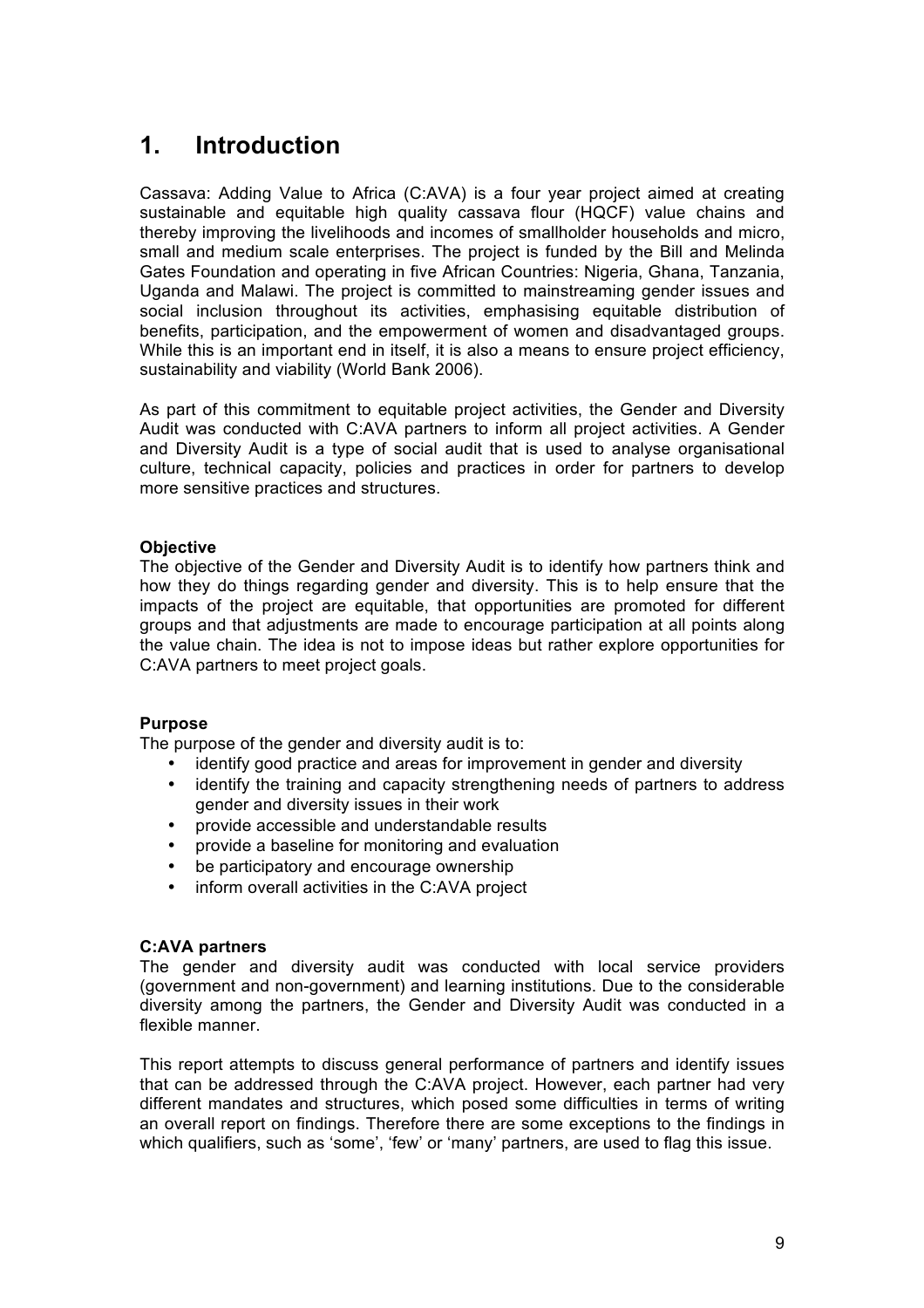In this report, C:AVA partners will be referred to as 'partners', which includes NGOs and government agricultural extension support.

The partner organisations involved in C:AVA Malawi are provided in the table below.

| <b>C:AVA Malawi Partners</b>                                                | <b>District of</b><br><b>Head Office</b> | Staff participating in the audit                                                                                                                                                                              |
|-----------------------------------------------------------------------------|------------------------------------------|---------------------------------------------------------------------------------------------------------------------------------------------------------------------------------------------------------------|
| Nkhotakota District<br><b>Agriculture Development</b><br>Officer (DADO)     | Nkhotakota                               | Crops Officer (female)<br>Food and Nutrition (female)<br>AGRESSO (male)                                                                                                                                       |
| Nkhata Bay District<br><b>Agriculture Development</b><br>Officer (DADO)     | Nkhata Bay                               | DADO (male)<br>AGRESSO (female)<br><b>Extension Methodology Officer</b><br>(male)<br>Crops Officer (male)                                                                                                     |
| Zomba District Agriculture<br>Development Officer (DADO)                    | Zomba                                    | Assistant DADO (male)<br>AGRESSO (female)<br>Food and Nutrition Officer (female)<br>Extension Development Officer -<br>C:AVA (Male)<br><b>Extension Methodology Officer</b><br>(male)<br>Crops Officer (male) |
| Mulanje District Agriculture<br>Development Officer (DADO)                  | Mulanje                                  | AGRESSO (female)<br>Food nutritionist (female)<br><b>Agricultural Extension Development</b><br>Officer x 4 (males)                                                                                            |
| <b>Malawian Entrepreneurs</b><br>Development Institute<br>(MEDI)            | Central                                  | Executive Director (male)<br>Manager of Training (male)<br>Training Officer x 4 (men)                                                                                                                         |
| Department of Agricultural<br><b>Research Services (DARS)</b>               | Central                                  | No interviews conducted as it wasn't<br>approved by Directors.                                                                                                                                                |
| National Association of<br><b>Smallholder Farmers of</b><br>Malawi (NASFAM) | Central                                  | Human Resources Staff (female)<br>Training Manager (female)<br>Community Outreach (male)                                                                                                                      |
| Chancellor College,<br>University of Malawi                                 | Zomba                                    | Principle of Chancellor College<br>(male)<br><b>Research Scientist in Chemistry</b><br>Department Lecturer in Food<br>(female)<br>Lecturer in Home Economics<br>(female)                                      |
| Adventist Development and<br>Relief Agency (ADRA)                           | <b>Blantyre</b>                          | Project Manager (male)                                                                                                                                                                                        |

#### **Approach**

The analytical approach to the C:AVA Gender and Diversity Audit includes equal attention to structures (rules, policies, leadership) and power relationships (discourses, language, symbols) in performance areas. This will help to identify both explicit and implicit opportunities and constraints to achieving equality. Importantly,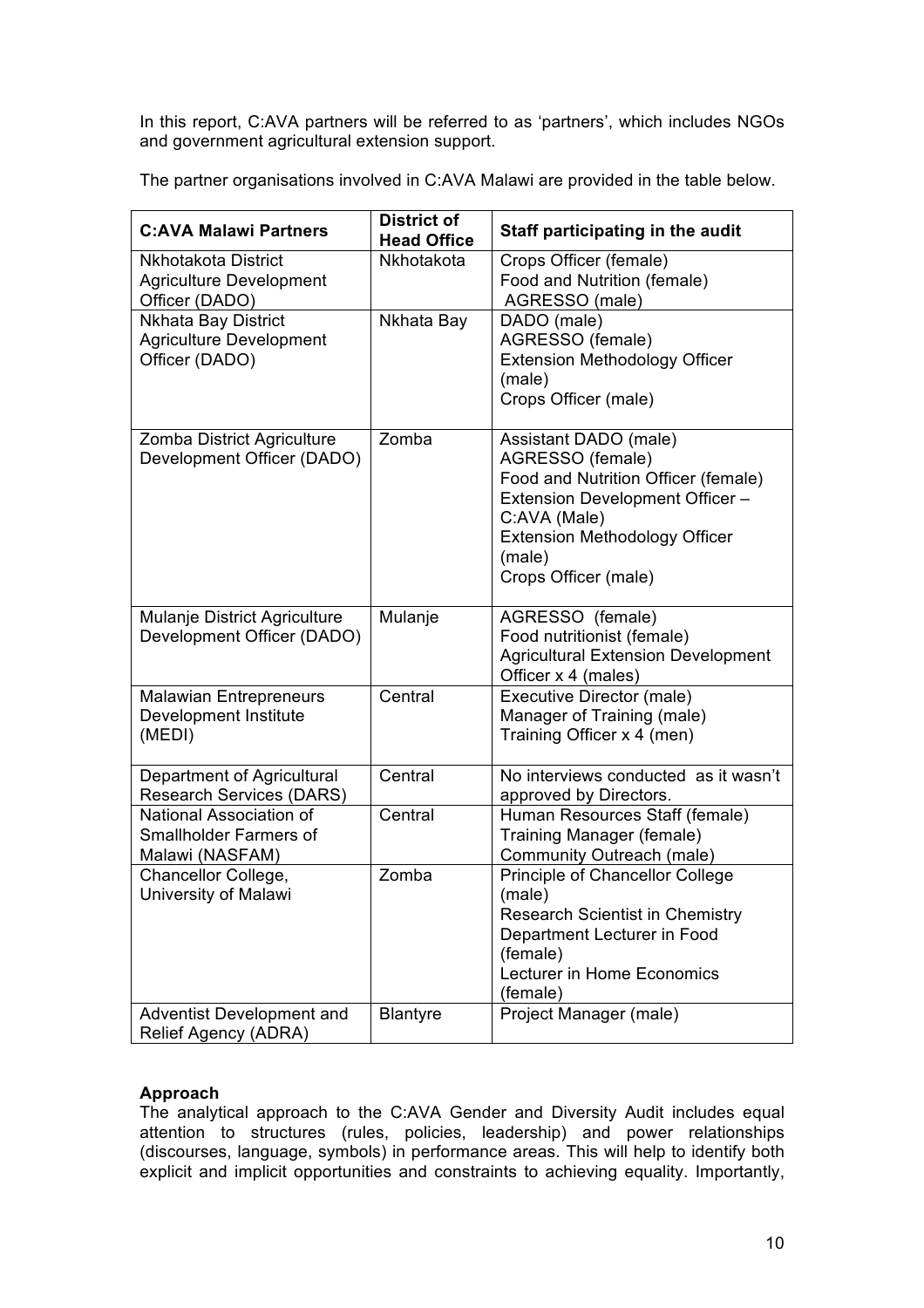the audit approach is non-judgemental. As was the case in the gender audit of DfID Rwanda (2008), a partnership approach will help encourage debate, discussion and shared learning. This contrasts to other audits that establish an ideal type to measure performance against. As such, a broad understanding of the concepts is utilised to be responsive to the context of each participating partner.

The analytical framework utilised for the gender aspects have been informed by literature on gender analysis frameworks, particularly Moser (1987, 1989 and 1993) and Kabeer (2001). These frameworks emphasise practical and strategic gender needs and women's empowerment in overcoming poverty, which are helpful to identify gender priorities and their impact. These frameworks are also reflected in the Bill and Melinda Gates Foundation Gender Strategy and C:AVA project objective one.

The approach to diversity was to examine areas of social difference (including age; class; disability; ethnicity; national origin; language, and religion) and how partners responded to issues and needs that arise due to these differences.

Participation and innovation are included within the overall approach to bring additional context to Gender and Diversity Audit. Participation is widely accepted as being an intrinsic part of development processes and business innovation. Participation in socio-economic and political life is also a crucial tool for achieving greater equality, overcoming poverty and gender equality (Sen, 2001; Chambers, 2007). Participation therefore is a key element of partners' performance.

Innovation is included as part of the audit in order to gauge partner performance in responding to a rapidly changing environment. New constraints and opportunities are continually arising and require new methods for understanding and addressing differences. In this context, innovation is examined through a gender and diversity lens to identify the extent to which partners create an equitable environment for new ideas to be realised. Analysis will include an 'innovation systems' approach that will examine the extent to which innovation is stimulated through communication (Hall et al., 2004). This will highlight innovative work of partners in gender and diversity, and how it is used, transferred and built-on by partners.

#### **Performance**

The approach of the Gender and Diversity Audit is to measure partner performance in six gender and diversity areas, as described below. The performance areas reflect overall project objectives, the Bill and Melinda Gates Foundation Gender Strategy, and have been informed by a review of academic and grey literature on gender and social audits.

#### **Performance areas:**

- Providing equal opportunities and promoting equality
- Awareness and responsiveness to practical gender needs
- Impact on strategic gender needs and women's empowerment
- Awareness and responsiveness to key diversity issues
- Enabling participation
- Innovation

The performance areas are interrelated and mutually dependent; therefore, references are therefore added to related chapters to signpost some of the areas that overlap.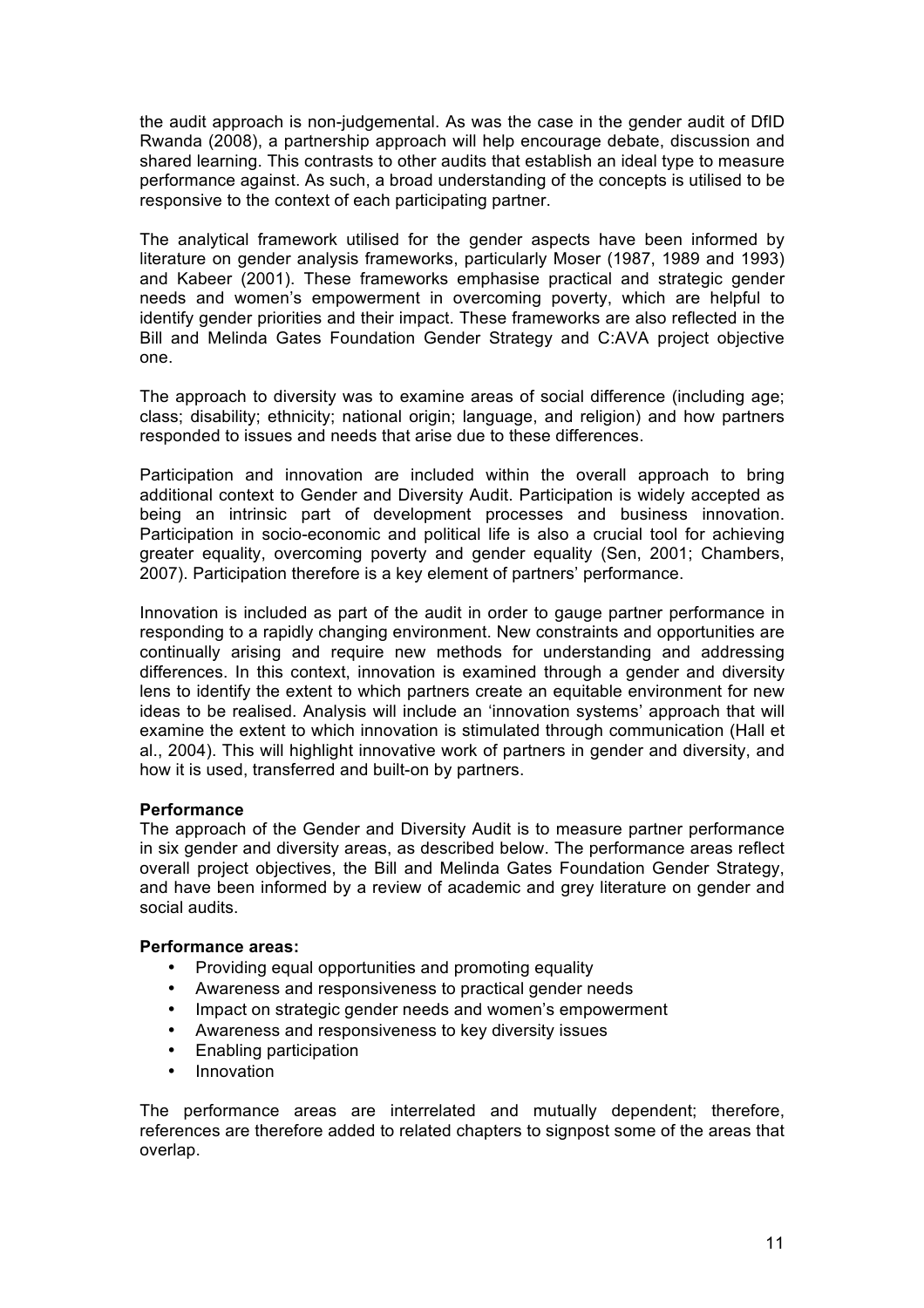Each performance area or chapter is split into an 'Organisation' and 'Operations' section. The design highlights the dual roles of partners in operational activities (services it provides or goods it produces) and as an organisation (employer).

#### **Methods**

Based on the lessons learned from previous social audits (Underwood, 2000), the methodology for the C:AVA Gender and Diversity Audit triangulates evidence by interviewing management and staff members separately and facilitating a selfassessment questionnaire. This will ensure that the data obtained is reliable, and reflects both tangible and intangible gender and diversity aspects. However, because the partners have different structures and levels of participation in the C:AVA project, the tools were used flexibly while still emphasising comparability.

A key point of clarity in conducting the audit is to clearly establish the level at which the audit was conducted in partner organisations. This is because some partners have only a few staff dedicated to the C:AVA project; they are large bodies and have alternative objectives to C:AVA. To overcome this, the scope was limited in the organisational sphere to a sample of staff that are most relevant to C:AVA. This is to ensure that the audit is reflective of the resources, remit and responsibilities of all those directly involved with the project. The methodological tools, their scope and the staff interacted with are tabulated below:

| Methodological<br>tools          | Who                                       | <b>Description</b>                                                                                                                                                                                                                                                                                                  |
|----------------------------------|-------------------------------------------|---------------------------------------------------------------------------------------------------------------------------------------------------------------------------------------------------------------------------------------------------------------------------------------------------------------------|
| Document review                  | <b>Partners</b><br>and<br>country<br>lead | All available strategies, policies, learning material,<br>reports and evaluations relevant to gender and<br>diversity.                                                                                                                                                                                              |
| One-to-one<br>interviews         | <b>Partners</b><br>and<br>country<br>lead | Interview with C:AVA managers and/or strategic,<br>operational and human resource management<br>staff.                                                                                                                                                                                                              |
| Focus groups                     | <b>Partners</b>                           | Approximately two discussion groups with C:AVA<br>staff, separated by sex where numbers were large<br>enough (over 3 women).                                                                                                                                                                                        |
| Self-assessment<br>questionnaire | <b>Partners</b>                           | Self- assessment questionnaire distributed to a<br>sample of staff and management. The sample<br>consisted of those who participated in the<br>interviews and discussion groups, and anyone else<br>showing interest in completing the questionnaire.<br>Questions rating performance on a scale of one to<br>five. |

#### **Structure of Report**

This report presents an analysis of gender and diversity issues with C:AVA partners in six main areas of Malawi: Zomba, Mulanje, Blantyre, Lilongwe, Nkhotakota, and Nkhata Bay. It includes government and non government service providers and learning institutions. Each section considers the current understanding of performance areas among staff and management, identifies trends in the organisational and operational spheres and summarises recommendations for C:AVA partners.

Where relevant, the chapters of the report are split into organisational and operational sections to distinguish between the two spheres. The report starts with a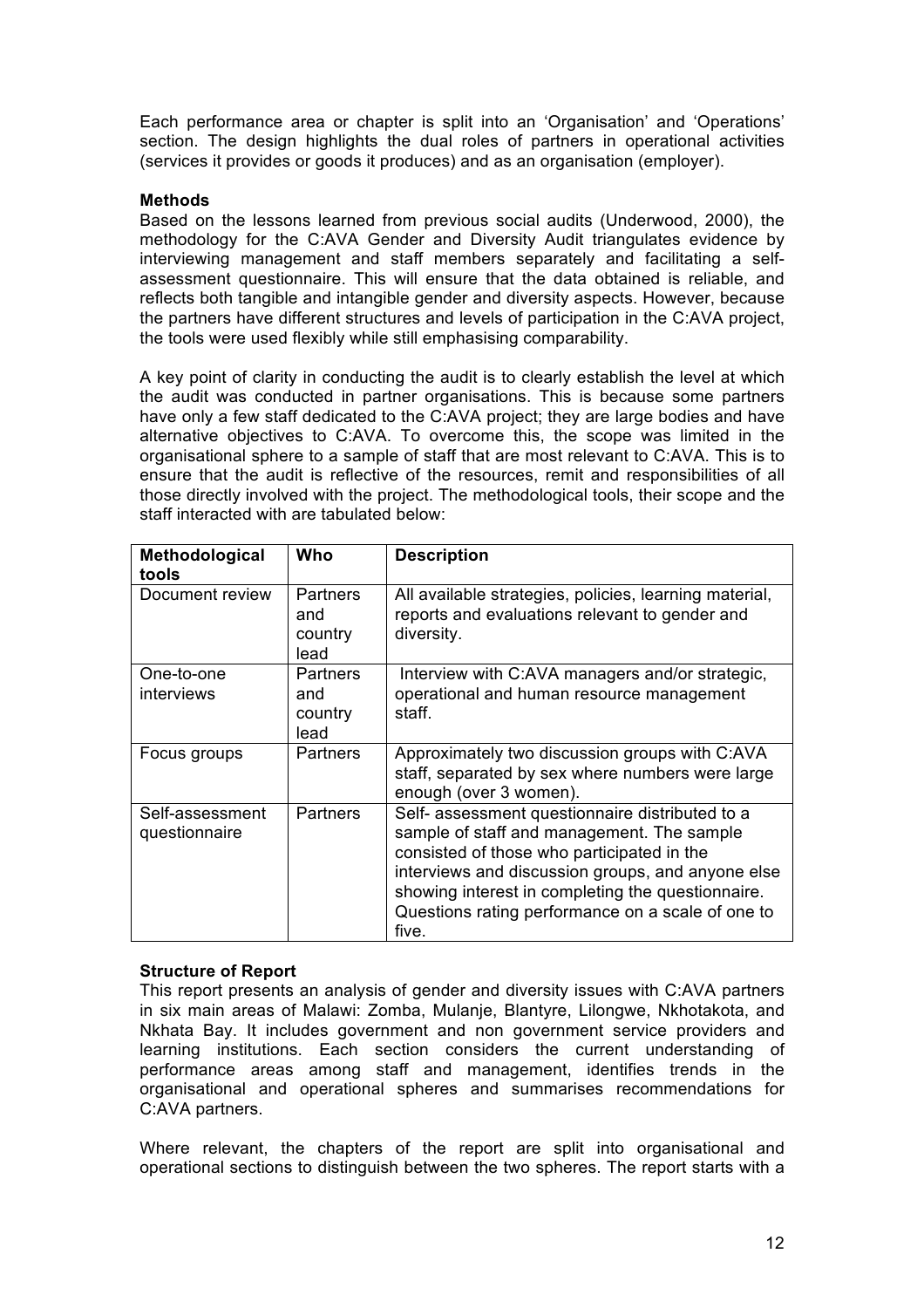short chapter on the findings from the organisational analysis conducted with staff, which identified strengths and areas for improvement for C:AVA partners. This is followed by six chapters, which are based on the six performance areas.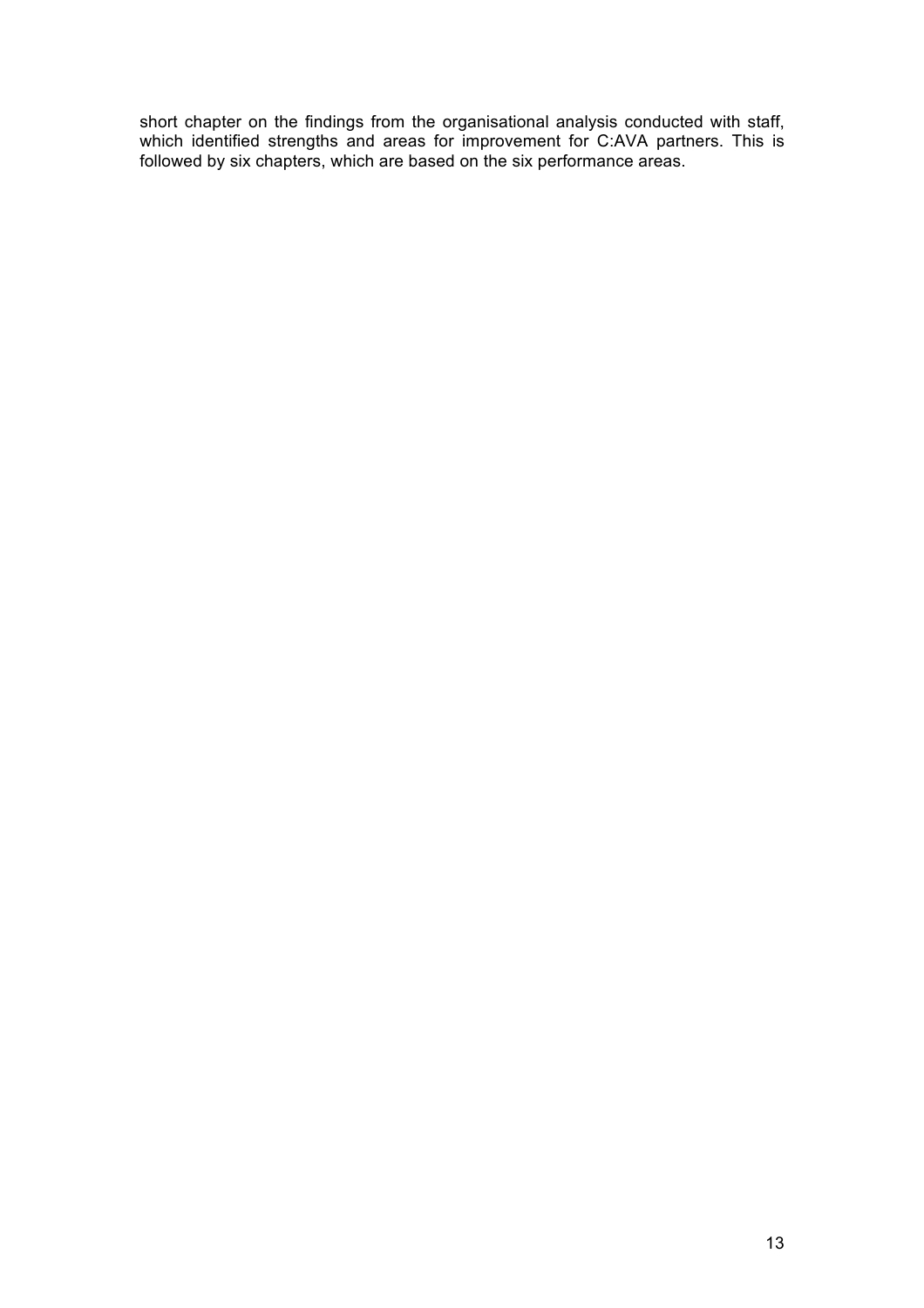## **2. Organisational analysis**

An organisational analysis identifies how organisations meet their set objectives. Various elements that make up an organisation, such as governance, planning, incentives or reporting, are examined to determine overall organisational performance. The organisation's strengths and areas for improvement are made explicit so appropriate actions can be taken. This chapter examines partners' organisational management performance based on the views of staff and management. The box below indicates key findings.

#### **Key findings**

- All partners felt that they had made a positive contribution to the livelihoods of farmers.
- Areas that partners felt they were best at were: i) planning their work according to established targets and needs of farmers, ii) participation in their organisation among staff and management, and iii) financial management and transparency.
- Areas that partners felt required improvement were: i) monitoring and evaluation systems, ii) wider national policy influence to increase the effectiveness of their work, and iii) incentives and resources for staff motivation and effectiveness.
- Inadequate resources was cited most often among partner organisations as being a significant constraint on the organisation and the C:AVA project, resulting in poor community engagement (due to the lack of transportation to the field and staff).
- Partners' communication with other actors in rural communities was poor in some instances, resulting in duplication of work and conflicting approaches and messages.
- C:AVA partners share different strengths and weakness and could work with each other to improve individual and collective performance.

#### **Organisational performance**

In order to access views on organisational performance, staff at partner organisations were asked to rate various aspects of their organisation out of ten to identify what was being done well in their organisations and what needed improvement.

|               | <b>Mulanje</b><br><b>DADO</b> | <b>Nhkotakota</b><br><b>DADO</b> | Zomba<br><b>DADO</b> | <b>Nkhata</b><br><b>Bay</b><br><b>DADO</b> | <b>MEDI</b> | <b>NASFAM</b> | Average<br><b>Score</b> |
|---------------|-------------------------------|----------------------------------|----------------------|--------------------------------------------|-------------|---------------|-------------------------|
| Management    |                               | 9                                |                      | 3                                          | 4           | 7             | 6                       |
| Financial     |                               |                                  |                      |                                            |             |               |                         |
| management    | 6                             | 8                                | 8                    | 3                                          | 6           | 8             | 6.5                     |
| Planning      |                               | 9                                |                      |                                            | 5           | 9             |                         |
| Communication |                               | 9                                | 8                    | 4                                          | 5           | 6             | 6.2                     |
| Governance    |                               |                                  | 6                    | 4                                          | 4           | 7             | 5.7                     |
| Monitoring    | 6                             | 8                                |                      | 4                                          | 3           | 8             | 6                       |

#### **Table 1 Staff ratings of key organisational areas by region (average, rounded score) 1**

 $<sup>1</sup>$  Note that not all organisations could participate in the exercise due to time constraints of the</sup> organisations.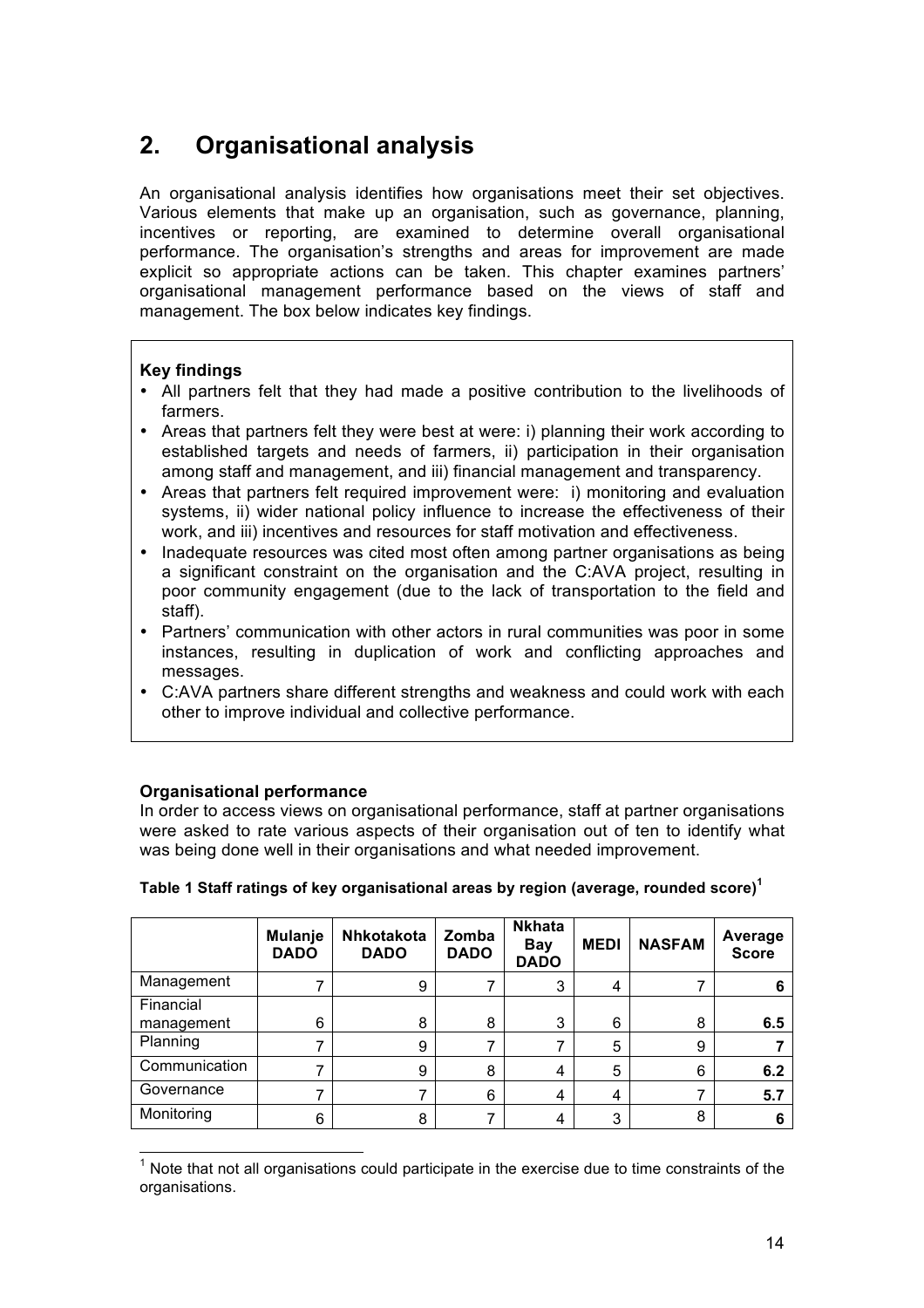| systems          |   |   |   |                |   |   |     |
|------------------|---|---|---|----------------|---|---|-----|
| Learning         | 6 |   | 6 | 4              |   |   |     |
| Organisational   |   |   |   |                |   |   |     |
| polices          | 8 | 8 | 6 | 3              | 4 |   | n   |
| Policy influence | 4 |   | 6 | 2              | 3 |   | 4.7 |
| Incentives       | 3 | 8 | 5 | 4              | 4 | 6 | 4.7 |
| Participation    | 8 | 8 |   | 6              | 6 | 6 | 6.7 |
| Innovation       | 6 | 8 |   | $\overline{2}$ | 5 | 5 | 5.5 |
| <b>Total</b>     | 6 | 8 |   | 4              | 5 |   | 5.9 |

The areas identified as function well among C:AVA partners are as follows:

- *Planning:* partners had work-plans in place that enabled them to prepare for work and were flexible enough to handle change. One government extension organisation described their planning process "*we establish targets and incorporate the farmers' needs and we make plans. This is done yearly, quarterly and monthly" (extension agent).*
- *Participation:* staff felt that they had regular opportunities to discuss issues with management and share their views.
- *Financial management:* partners felt that their organisations handled money well and were transparent.

It was noted that all organisations had extensive experience and knowledge of rural communities and the livelihood issues. Most organisations reported that they had made improvements in the quality of life of farmers.

The areas identified as requiring improvement are as follows:

- *Monitoring systems:* monitoring was not comprehensive in partner organisations. One partner stated that this is due to the low level of resources.
- *Policy influence:* some partners felt constrained by national policy and they were unable to influence it to change it. This finding was particularly strong among government extension services.

For example, in Nkhata Bay there is an environmental policy that restricts farmers from cultivating along riverbanks. However this is the location where soil fertility is the highest and farmers want to plant there. This positions extension agents in a precarious position as they are meant to support food security and the interests of farmers, but they also must follow government mandate: *"If you see that you can do something, but the policy contradicts, you have to obey the policy. You follow whether good or bad. As implementers, we need to be involved in policy making so implementation can be better"* (male, government extension agent).

In another case, a government policy restricts activities from being conducted that the farmer and extension agent might feel are necessary: *"in our area the policy is to promote maize production even if they [farmers] want cassava. We need a platform to discuss this".*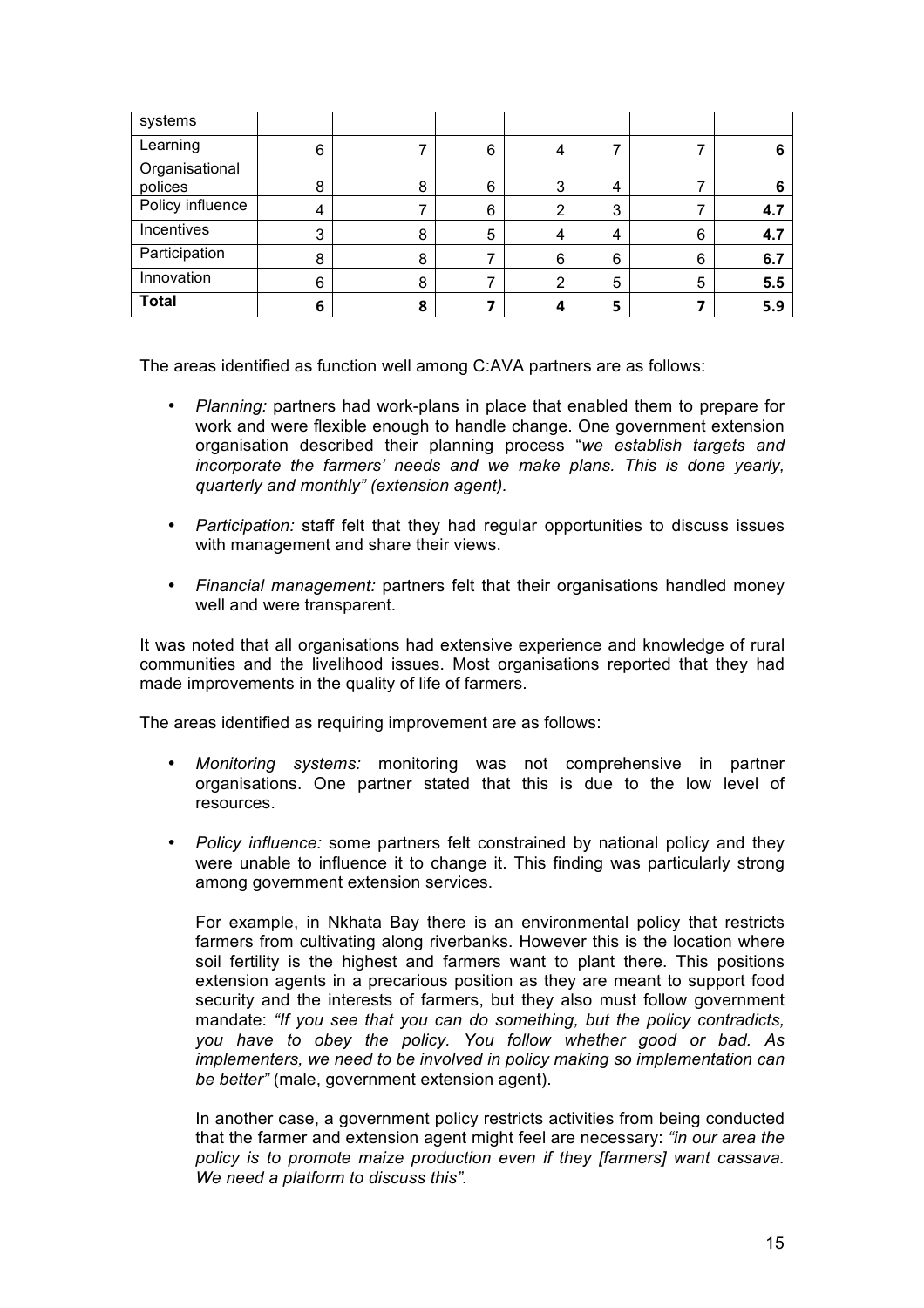• *Incentives:* it was often cited that staff felt that they did not receive adequate pay or resources in order to conduct their work. Staff felt that they wanted greater remuneration and benefits in general support, training, allowances and mobility. It is noteworthy that staff felt that these requests should be provided by organisations as they are necessary to meeting the organisations' goals.

#### **Key barriers to improving performance**

Inadequate resources was stated most often among partner organisations as being a significant constraint on achieving their goals as an organisation and in meeting C:AVA objectives. Inadequate resources was the primary reason for another commonly cited problem, lack of transportation or resources to cover the maintenance cost of transportation, which is most often bicycles for extension agents. This was true for NGOs and government extension.

Another consequence of inadequate resources for partners was lack of staff. One government extension organisation lacked 56 staff to adequately cover each section of their field of operations, giving some staff double the amount of work. This is related to the lack of students graduating with qualifications in agriculture. However, this is starting to change and internship programmes with government extension are starting to fill capacity gaps. Importantly, partners reported that there are increasing numbers of female graduates.

Partnership working is another area requiring improvement. Although C:AVA partners all work with a number of governmental, non-governmental and private sector organisations under government decentralisation plans, there were some examples of duplication in work and mixed-messages to the communities, stemming from poor communication and strategic planning at the district level in some areas. Extension agents should keep informed about projects and approaches used by other organisations in the area. For example, in some cases, NGOs have been giving incentives to farmers to participate in their projects. However, this undermines the government's approach, and C:AVA's, who work on an non-incentive basis.

#### **Opportunities for shared learning**

As the table above demonstrates, there were large differences in the average ratings in partner organisations in some instances. One government extension organisation gave the highest overall average rating of their organisation, eight out of ten. In contrast, another government extension organisation gave the lowest average rating of 3.6. Both these organisations are in the Northern area of Malawi. While the methodology was based on self assessment and thus cannot reveal real differences in performance, it could indicate the possibility of shared-learning opportunities being beneficial for partners.

MEDI, for example, a specialised training and capacity building organisation, could be best placed to train other extension staff in HQCF production and processing. They also have previous experience in establishing cassava-starch factories and training large farmers.

#### **Recommendations for C:AVA from partners**

• Undertake government advocacy to promote the market for HQCF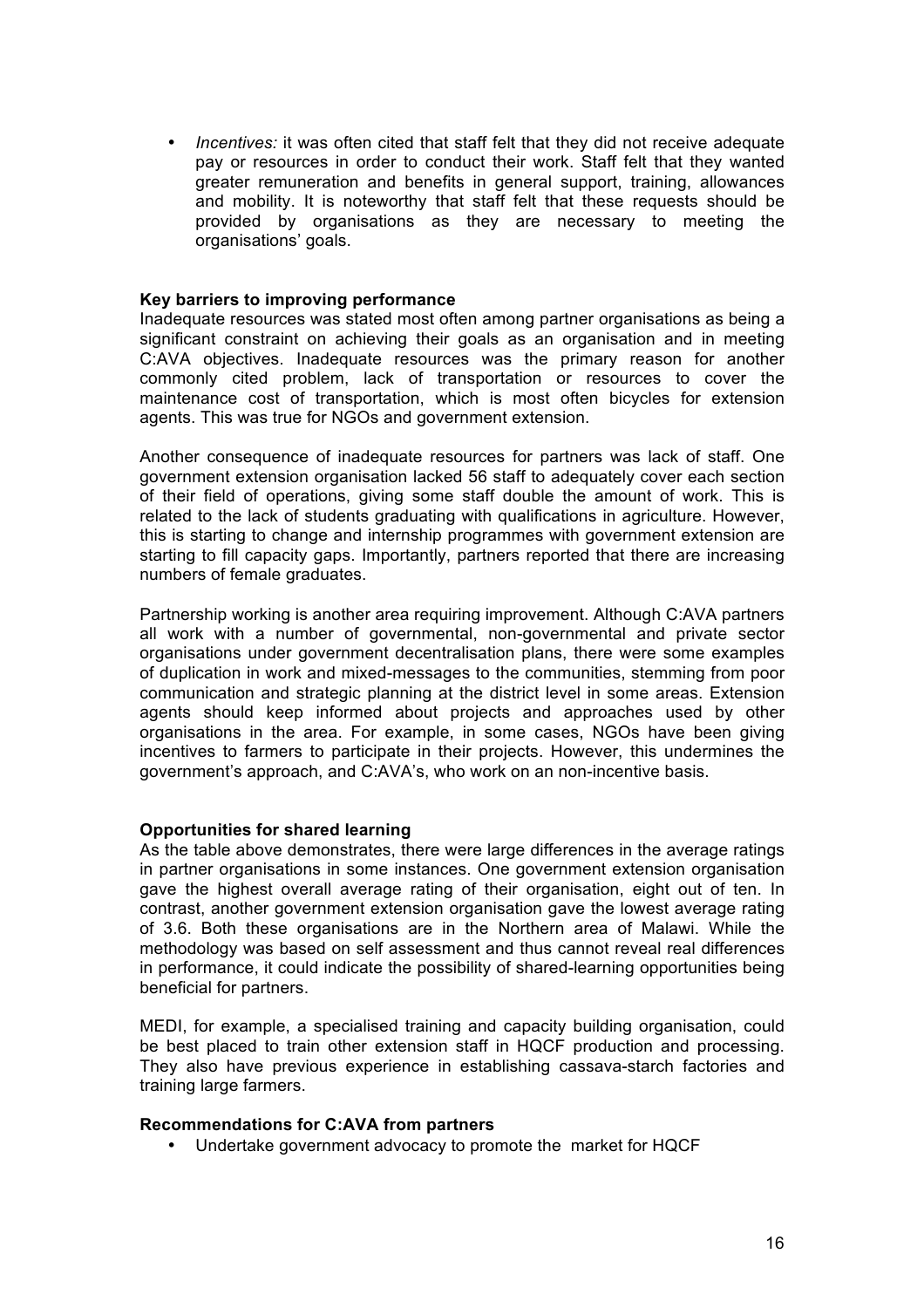- Promote partnership working among C:AVA partners to share learning and experiences, particularly in areas that need strengthening (e.g. monitoring systems, policy influence)
- Make capacity building in monitoring and evaluation a priority
- Equipment should be sourced locally or tax removed to reduce costs
- Training and capacity building on C:AVA

#### **Recommendations for partners**

- Explore ways to provide greater incentives for staff, including non-monetary incentives to increase motivation and organisational commitment
- Work with universities to provide internship opportunities for students to fill capacity gaps and provide students with field experience
- Improve communication and learning with other actors in the communities they work in and streamline approaches and responsibilities with them
- Extension agents need to find channels to be more informed about projects and approaches used by other organisations in the area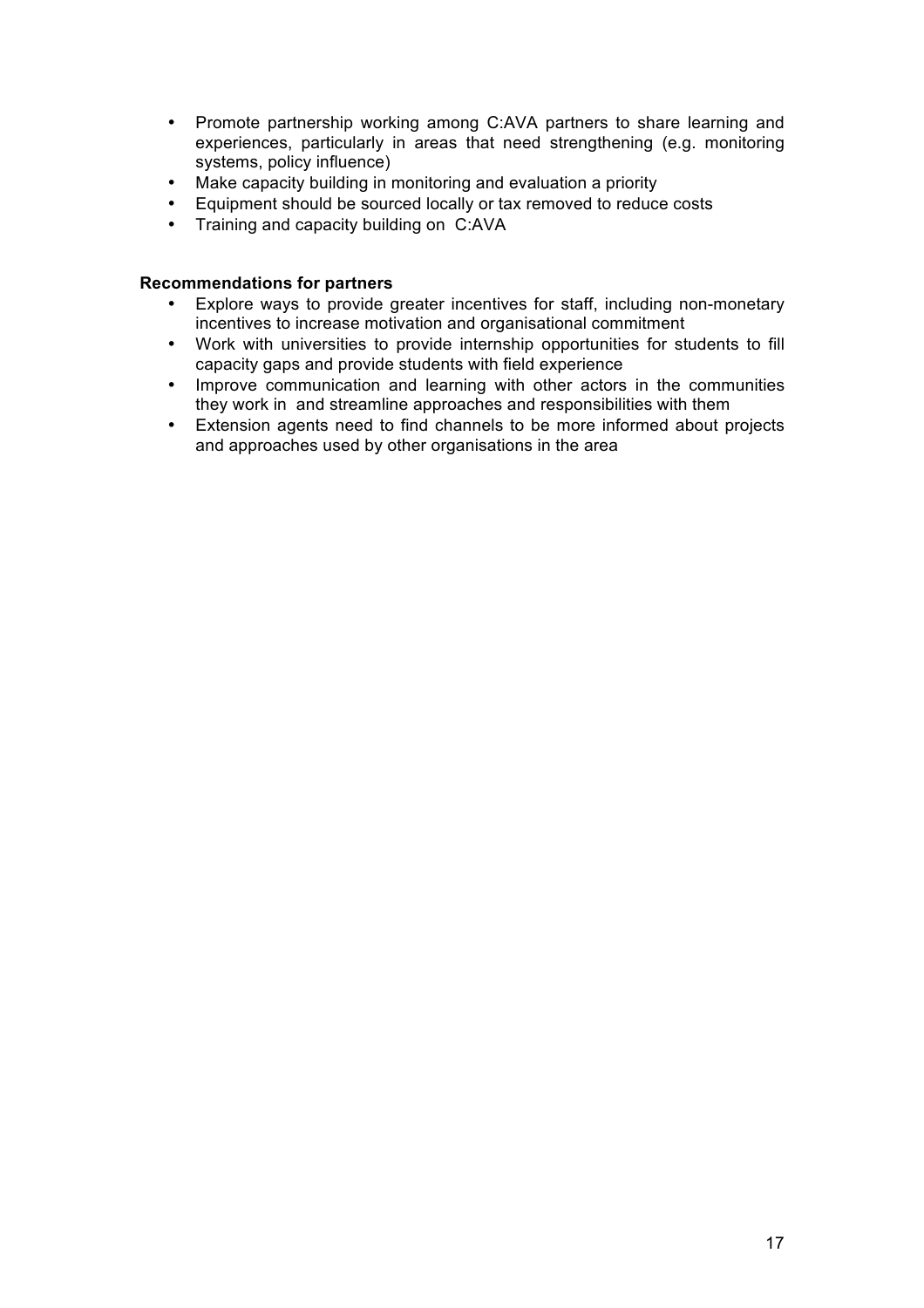## **3. Providing equality of opportunities and promoting equality**

Equality of opportunities and promoting equality relates to the ways that opportunities, access and participation are enabled in their organisations. This impacts on the livelihoods of staff and beneficiaries, and can create benefits to organisations such as meeting legal requirements and donor expectations, using labour more efficiently and contributing to community and personal development. Unfortunately, however, disparities exist in all societies in terms of access to income and resources, ownership, employment, safety and security, mobility, decisionmaking, discrimination and violence. These disparities often form along lines of social difference, particularly gender and age in Malawi. This chapter will examine these issues in the context of the capacity of C:AVA partners' to provide and promote equality of opportunities for their staff (organisation) and clients (operations).

#### **Key findings**

- Overall, C:AVA partners had a good understanding of equal opportunities and felt that it was provided in their workplace. However, they had difficulty understanding discrimination if it was indirect or more 'hidden'. Recruitment decisions were based predominantly on a merit-based system, with some support for affirmative action. However, Chancellor College and government agricultural extension had affirmative action targets in place for women, but they were not being met.
- The far majority of staff and management surveyed reported a positive working environment that was supportive of women and other groups, despite the fact that they formed minorities, particularly among professional staff. However, there were examples where stereotypical gender roles were reinforced in the workplace, as discussed in this chapter.
- The representation of women was low at the majority of organisations (approximately 20% overall). Partners felt this was due to: childcare responsibilities for which women were considered to be responsible, the rural location of the communities and offices , lack of qualifications of women, low preference among women to work in the agricultural sector, and discrimination.
- Staff felt that the expectations and terms of employment of male and female staff were the same.
- Partners felt that they provided equal opportunities for beneficiaries to participate in their activities; however, there was evidence that some partners had implicit requirements, such as a literacy, which can disproportionately affect the participation of women and vulnerable groups.
- Partners had varying capabilities in monitoring and evaluation, but it generally requires improvement. There are also information gaps on gender and diversity.

## *Organisation*

#### **Understanding and application of equal opportunities**

Overall, C:AVA partners had a good understanding of equal opportunities within their organisations. To a large extent, equal opportunities were seen as providing support and encouragement to both men and women in recruitment, which is merit based and non-discriminatory. However, most partners lacked a strategic approach to equal opportunities, particularly among smaller organisations.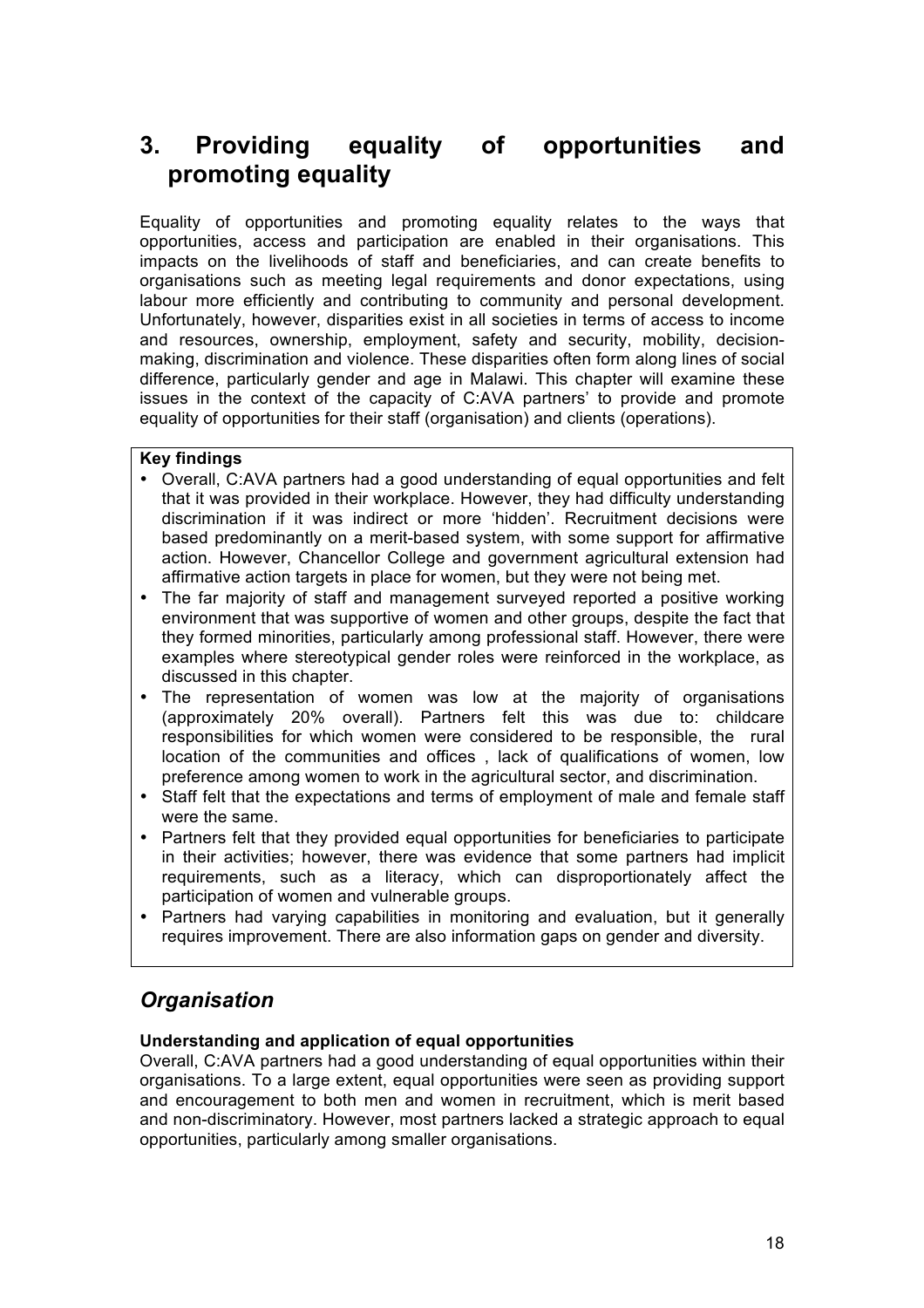For some partners, such as Chancellor College, management were going beyond providing equal opportunities to taking affirmative action. Under government directive, universities were to meet quotas for female entrants and provide scholarships for women, although it is unknown how successful these initiatives are, there was a general feeling among staff that they weren't meeting their recruitment targets.

DADOs, also under government directive, were also responsible for meeting quotas for women's employment; the government has set a goal of having 50:50 female to male staff by 2050. In Nkhotakota DADO for example, training opportunities must be given to the same number of women as men. Some felt that this meant that women were favoured, but others felt it has led to an increase in the number of female staff and management.

*"We employ each male or female based on equal opportunities. They have to compete equally. Opportunities are given based on merit. It is a silent policy. In all aspects of employment it [the position] should be given regardless of gender" (HR manager, NASFAM).* 

#### **Organisational culture**

Most organisations reported a positive working environment. In most partner organisations women represented the minority of staff, particularly among professional staff. However, women felt that they were supported by their male colleagues. In fact, 16 out of 17 staff and management surveyed in the selfassessment questionnaire reported that their organisation was very supportive of women and minority groups. One Chemistry lecturer at Chancellor College for example, was encouraged by her male colleagues to act as a role model for female students in order to encourage more women into the sciences, particularly at the Masters and PhD level.

|                   | Women | men | Total # |
|-------------------|-------|-----|---------|
| Strongly disagree |       | u   |         |
| Disagree          |       |     |         |
| Agree             | 6     | 6   | ィク      |
| Strongly agree    |       | 3   |         |
| Total             |       | 10  |         |

| Table 2: Do you think your organisation is fair and provides equal opportunities for |  |  |  |
|--------------------------------------------------------------------------------------|--|--|--|
| women and disadvantaged groups?                                                      |  |  |  |

Some of the staff and management consulted felt there were issues around favouritism and gender insensitive behaviour, as Table 3 below illustrates. For example, when one DADO held events, female staff would be enlisted to do the cooking for the participants which led to them missing the presentations and discussions:

*"There is a tendency at the workplace, when there are activities where food is cooked, such as open days, women will do all the cooking. Most women workers are supposed to cook food while male workers attend the meeting. So female staff don't get the message of the function" (male, AGRESSO, DADO).*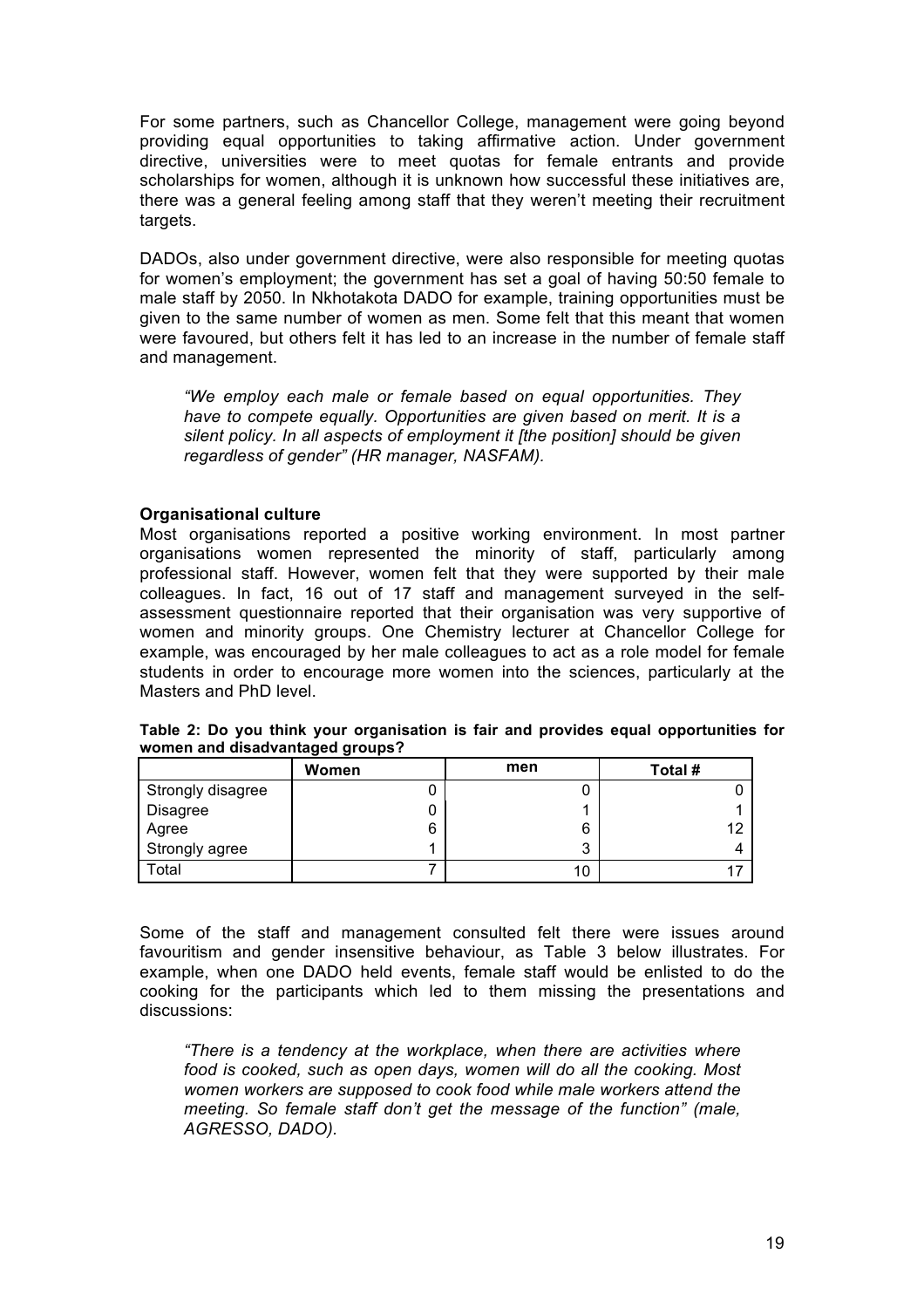#### *"I am the only female in crops and I feel comfortable with men. There is no threat" (female crops officer, DADO).*

In addition, because so few partners had equal opportunities policies in place, organisations rely on the informal culture of the organisation to be supportive. This is not always conducive in an equal opportunities environment, which can shift and change with different staff dynamics and power-relationships. Partners should take a more critical look at their organisations to examine formal and informal work practices to identify more subtle types of discrimination. It is also important for policies to be established to provide the foundation of equal opportunities.

|              | Women | Men | Total # |
|--------------|-------|-----|---------|
| Often        |       |     |         |
| Sometimes    | 4     | 5   |         |
| One Occasion |       |     |         |
| Never        |       | 3   |         |
| Total        | 6     | 9   | 14      |

**Table 3: Does preferential treatment, favouritism etc. take place in your organisation on the basis of someone's personal characteristics?**

#### **Low representation of women**

The majority of organisations had a low representation of women in their workforce. This is true for the learning institution, government extension organisations and NGOs (refer to the table below). Partners stated that this was due to the reproductive responsibilities of women, the rural locations of the offices and communities (MEDI), lack of qualifications of women – particularly in agriculture and the sciences, women self-excluding due to the perceived masculine nature of the agricultural sector, malebias in recruitment procedures and female stereotyping.

| <b>Institution type</b> | Number of females among core staff                                                                    |
|-------------------------|-------------------------------------------------------------------------------------------------------|
| DADO Nkhotakota         | 43% female EPAs (3/7)                                                                                 |
| Zomba DADO              | 21% female extension workers (approx 20/95)<br>13% female managers (1/8)                              |
| Mulanje DADO            | 19% female staff (25/134)<br>19% female managers (5/26)                                               |
| <b>NASFAM</b>           | 26% female employees at the association level<br>50% female managers<br>65% female board of directors |
| MEDI                    | 20% female staff (approx) mostly at the<br>administrative level                                       |

#### **Table 4 Number of female staff in partner organisations**

Note: Some of these figures are based on estimates

*"It is difficult to get qualified women. It is difficult when they get married and the spouse lives elsewhere. For example, in Lilongwe. men don't want to live in Mponela if their spouses cannot find a job. Some staff are*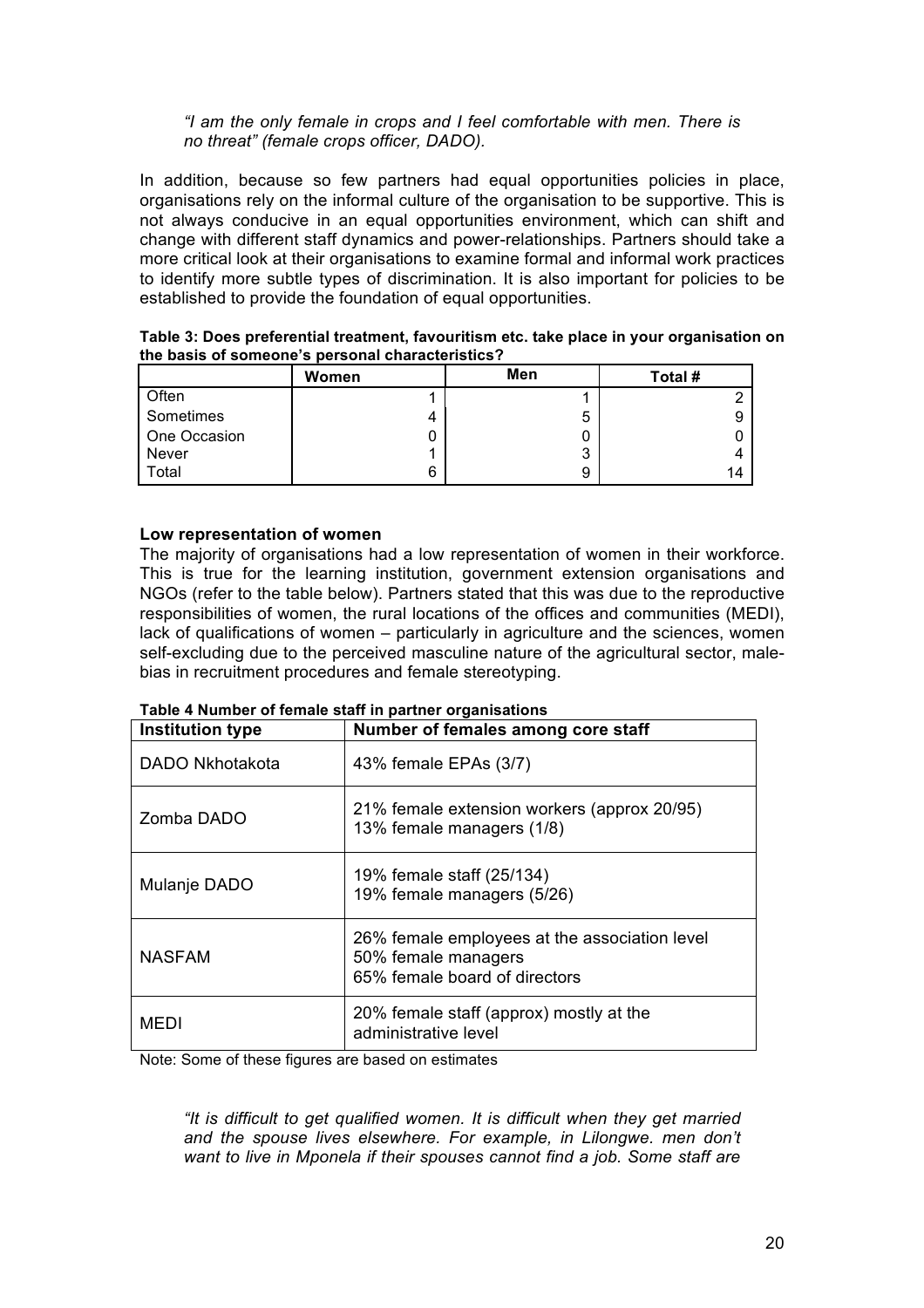*commuting from Lilongwe which is a discouraging issue" (male NGO manager, MEDI).*

There was also some indication that staff and management felt that gender-equity would reduce staff skills at the organisation: *"The nature of [our organisation] is that it is performance oriented. So people are employed on merit but they need to prove themselves. Even women must prove themselves for them to be retained. MEDI is performance driven so performance matters."*

The lack of women in organisations could be due to the lack of strategic attention in recruiting female staff. To improve women's representation in the workforce, there is a need for targeted recruitment of women beyond stating that '*women are encouraged to apply*' on job advertisements. This can include posting job advertisements in areas frequented by women, visiting classes with high numbers of female students and even visiting schools to encourage girls into science at a young age, such as was being undertaken by Chancellor College. Partners should also attract women to their organisation by stating their commitment to addressing practical gender needs of female employees, such as by providing posts that are close to the home, delivering drivers training, providing crèche facilities or flexible working (which are discussed in the next chapter). Partners who have been successful in recruiting women could also share their methods with other partners.

#### **Terms of employment**

There was little evidence of any incidences of discrimination among staff and management in their terms of employment, despite the often poor labour market position of women and minority groups. NGOs and government agricultural extension stated that there were no differences in salaries between staff that would reveal inequality and discrimination. Staff also felt that the expectations of male and female staff were the same.

It is also important that as C:AVA supports the growth of cassava processing enterprises, they encourage employers to provide equal terms and conditions of work for men and women. Although processing enterprises were not visited as part of this piece of research, experience in other countries with established processing enterprises shows that there are often unequal employment terms between men and women. Women's employment was typically casual, paid by piece rate and characterised by a lack of benefits (although there were some female staff employed as secretaries in factories). Underlying this situation are stereotypes of women's ability for factory work and capability of operating mechanised equipment. These barriers also keep the benefits from participation in the labour market low for women. Therefore, as the C:AVA project progresses and processing enterprises are established they should be encouraged to apply a gender and diversity mainstreaming strategy in their organisation.

## *Operations*

#### **Equal requirements for participation**

Partners felt that they provided equal opportunities to beneficiaries in their programmes. However, some organisations, such as MEDI, had implicit literacy requirements for participation for some of its training programmes. This had the consequence of excluding many women and poor people who have been without the opportunity to receive an education. However, some partners, such as Chancellor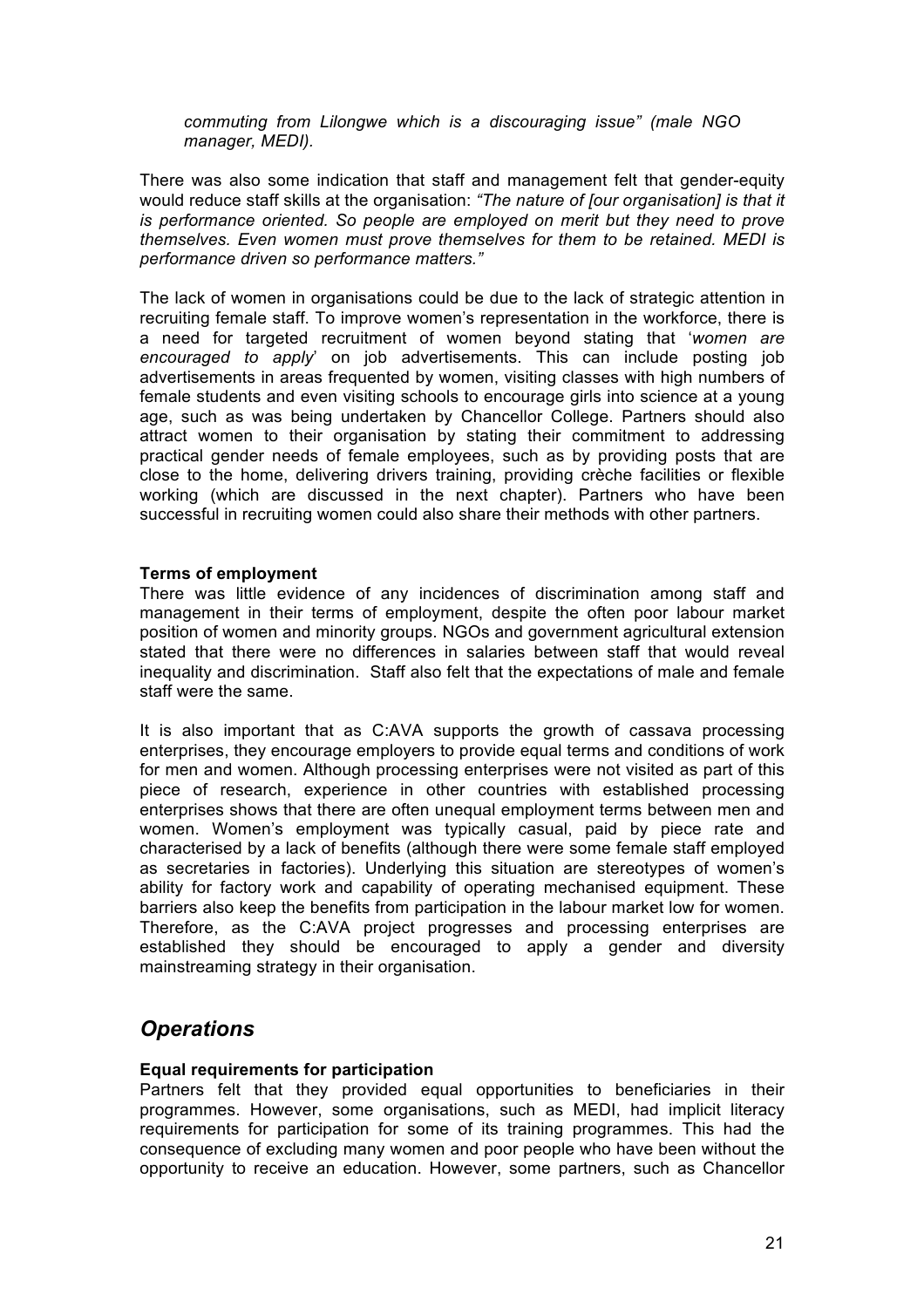College, have conducted many community-driven activities by using methods such as drama to train community members, without requiring literacy: *"The limiting factor in the rural areas is literacy. It's too low so it's important to understand what level to talk to them at and which materials you use" (male trainer).*

However, it is important that C:AVA take further steps to ensure that the poorest persons are included in outreach activities to have more of an impact on poverty. This may be, for example, having reasonable and appropriate fees/cost for services for poorer clients.

#### **Client monitoring and evaluation**

Systematic and comprehensive monitoring and evaluation systems are important for identifying the reach and impact of projects and ultimately how well the project works. It is also very important in determining outreach and impact for different groups. However, among partners there was a great degree of variance in their monitoring and evaluation systems, specifically on data collection from different groups and impact assessments.

| <b>Implementing partner</b> | <b>Collects disaggregated data</b>        |
|-----------------------------|-------------------------------------------|
| Nkhotakota DADO             | Sex and age                               |
| Zomba DADO                  | Sex and age                               |
| Nkhata Bay DADO             | Sex, age, household headship              |
| Mulanje DADO                | Sex and age                               |
| <b>NASFAM</b>               | Sex, age, family size, household headship |
| MEDI                        | Sex, qualification, age                   |

**Table 5: Type of data collection by partners and region**

Nkhotakota DADO undertakes regular and comprehensive field supervision to check on farmer progress: "*We go to specific farmers and we check on the progress of how we are doing. In that way we are also evaluating ourselves. The farmer will ask if*  what they have achieved is good. We also have a target. We see if we have *achieved the target and ask why we haven't or why we have"* (male extension officer, Nkhotakota DADO).

NASFAM's extension agents keep a journal to record progress. Every two years, an impact assessment is conducted of activities and this is where the data officer is responsible for collecting information on group members. NASFAM also has the most comprehensive data collection on the characteristics of its members, disaggregating data by gender, age, family size and household headship. They have tried to monitor ethnicity but have found it difficult because it is not easily verifiable and could be generalised.

There are also gaps where important information is not being collected. For example, as the table below demonstrates, the majority felt that impact assessments for different groups were 'seldom' to 'never' conducted.

| concerning unrerent groups: |       |     |         |  |  |
|-----------------------------|-------|-----|---------|--|--|
|                             | Women | Men | Total # |  |  |
| Never                       |       |     |         |  |  |
| Seldom                      | ⌒     | 6   | 8       |  |  |
| <b>Usually</b>              | ⌒     | n   | 4       |  |  |
| Always                      |       |     | 2       |  |  |
| Total                       | 6     | 10  | 16      |  |  |

**Table 6: Is an analysis or monitoring undertaken on the impact of the programme concerning different groups?**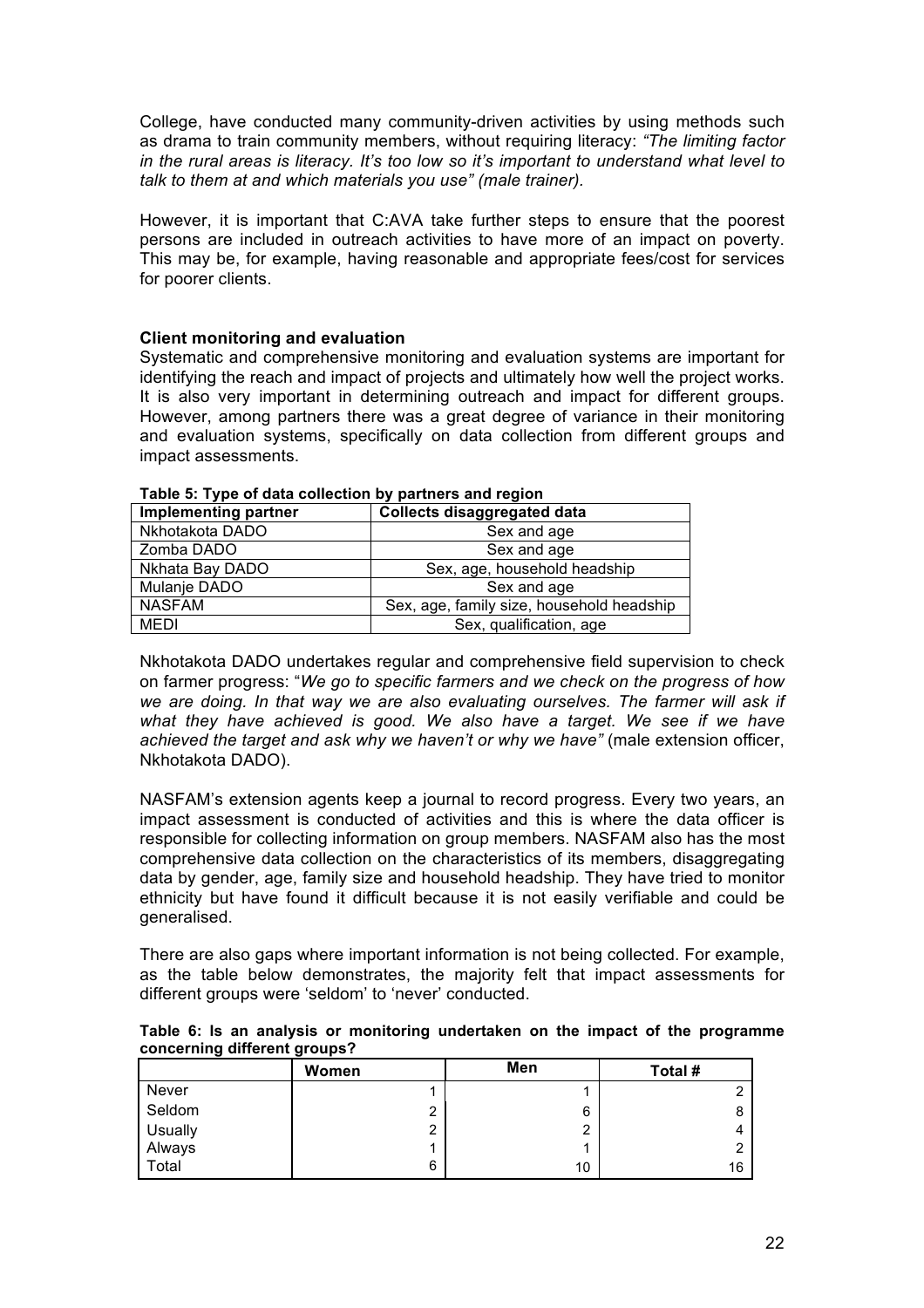Nkhata Bay DADO shows the difficulty that some C:AVA partners are experiencing with monitoring, due to the lack of skills and tools among staff. In terms of equality, their main goal is to help facilitate a change in the attitude of farmers; but they find it difficult to show impact and evidence for change in relation to this goal. Problems such as these result in inadequate information on the impact of activities for different groups of clients, which is crucial to the C:AVA mandate. There are a range of indicators that can be included in surveys and questionnaires that would supply this information, such as gender, marital status age, tribe, disability, or country of origin etc. This will require that partners revise their field tools and documents. This information can then be applied against department and position to determine how diversity is addressed internally, and in field activities, against the type of farming, farmer wealth or village location.

#### **Recommendations**

- Improve understanding of inequality, stereotypes, and hidden types of discrimination and favouritism in formal and informal practices.
- Develop explicit written policies on equal opportunities in recruitment, retention and promotion, along with conditions of work, for more consistent, formalised and transparent practice. This should be monitored by gender and diversity indicators.
- Undertake an analysis of recruitment, retention and promotion by demographic factors to identify patterns of inequality and investigate why the patterns occur.
- Undertake assessments of partners' formal and informal activities with staff and beneficiaries and examine if women, men and other groups are participating and on what terms. Inclusion and mutual support should be promoted in all activities
- Target women in recruitment activities, such as posting job advertisements in areas frequented by women, visiting classes with high numbers of women in agricultural higher education institutions and even visiting schools to encourage girls into science at a young age.
- Encourage and support cassava processing enterprises to provide equal opportunities and terms and conditions of work for male and female employees.
- C:AVA should work with partners to develop comprehensive monitoring and evaluation systems that include progress and outcomes for different groups. This should include participatory monitoring where beneficiaries are directly consulted on their experiences. This should be done at each stage of the project cycle, ensuring that information is disseminated and used to inform all planning and activities.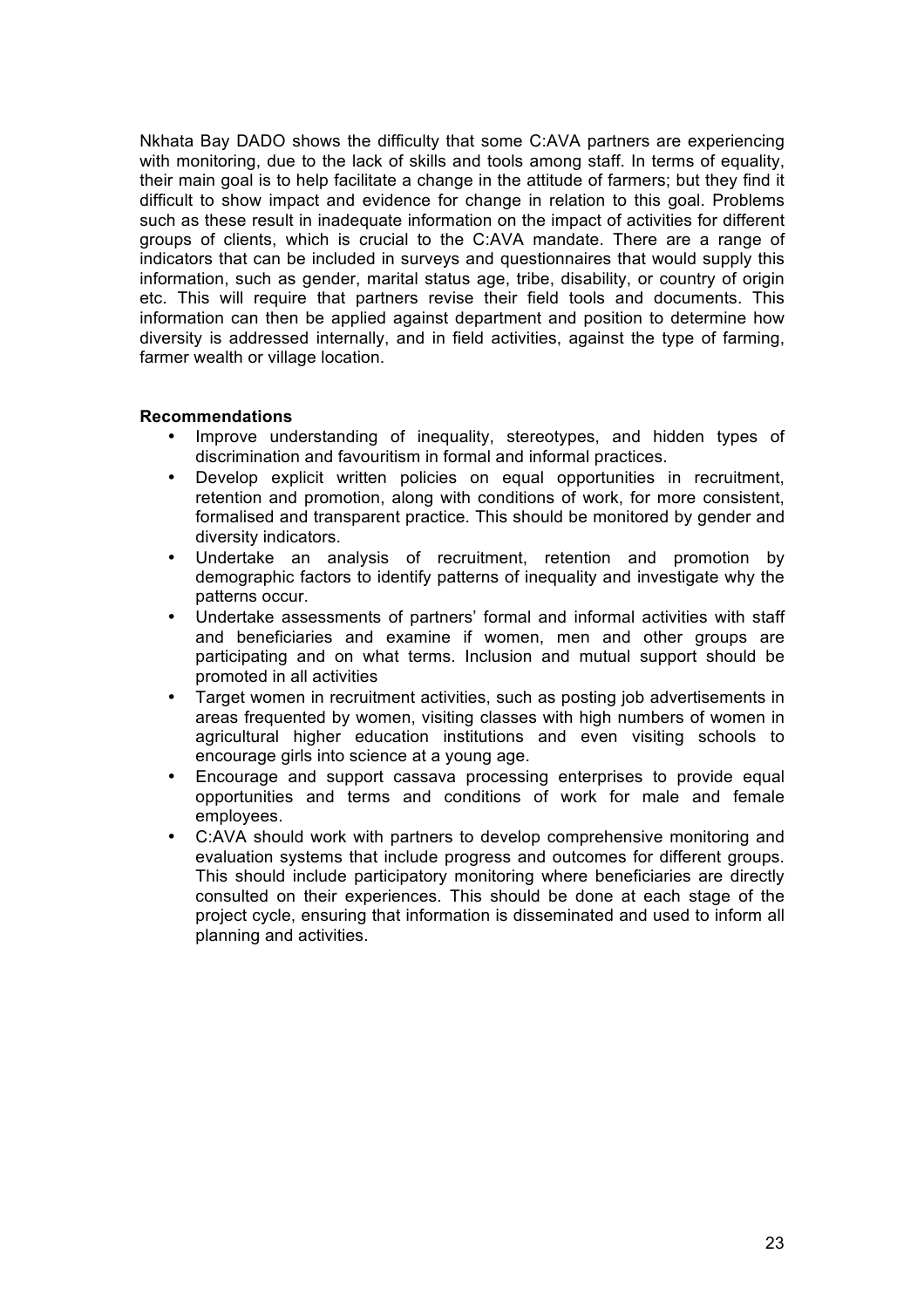## **4. Awareness and responsiveness to practical gender needs**

Practical gender needs are what women and men perceive to be the immediate necessities for their livelihoods, such as water, food, employment or healthcare. These needs correspond to different responsibilities and priorities of women and men based on their traditional gender roles. Due to inequalities in access, authority, and resources, however, women often experience difficulty in fulfilling their needs. Consequently, discussion around practical gender needs usually focuses on women, as is done in this chapter. Addressing practical gender needs is an important area for partners as it can improve the livelihoods of the people they work with and work for. This section reviews the findings on partners' awareness and responsiveness to practical gender needs in the workplace and in field activities.

#### **Key findings**

- Overall, partners had a good understanding of gender and gender issues in their organisations and field operations, which was evident to a greater extent in Malawi than compared with other C:AVA countries. However, staff and management expressed a need for capacity building in gender to improve their application and effectiveness.
- Partners cited a number of positive changes in the status of women in wider society.
- Basic maternity rights and informal flexible working were provided by partner organisations; however the work environment and conditions of work could be improved for women and disadvantaged groups, particularly in paternity rights.
- Gender sensitivity could also be improved in partner organisations; however, female employees overall felt supported in the workplace.
- Partners have instituted a number of programmes that address the practical needs of women and men, taking a holistic approach by addressing a range of livelihood issues around food security and health-related support, which have been very successful.
- Most partners were aware of the importance of gender composition of beneficiary groups, have targets for women's participation, and were utilising female staff to engage with female beneficiaries. However, it was notable that partners were struggling in addressing a number of barriers to women's participation in extension, such as illiteracy and gender discrimination.
- Participation of men in programmes has become a challenge, because development activities, particularly food security and literacy, have been associated more with women than men.

## *Organisation*

#### **Understanding of gender and practical gender needs**

Overall, NGOs and public agriculture extension organisations had a good understanding of gender and gender issues in their workplace and in the field. Staff were able to describe the importance of different gender roles and responsibilities and how it influenced livelihood outcomes. Importantly, staff referred to the importance of practical gender needs in the workplace, which was not identified in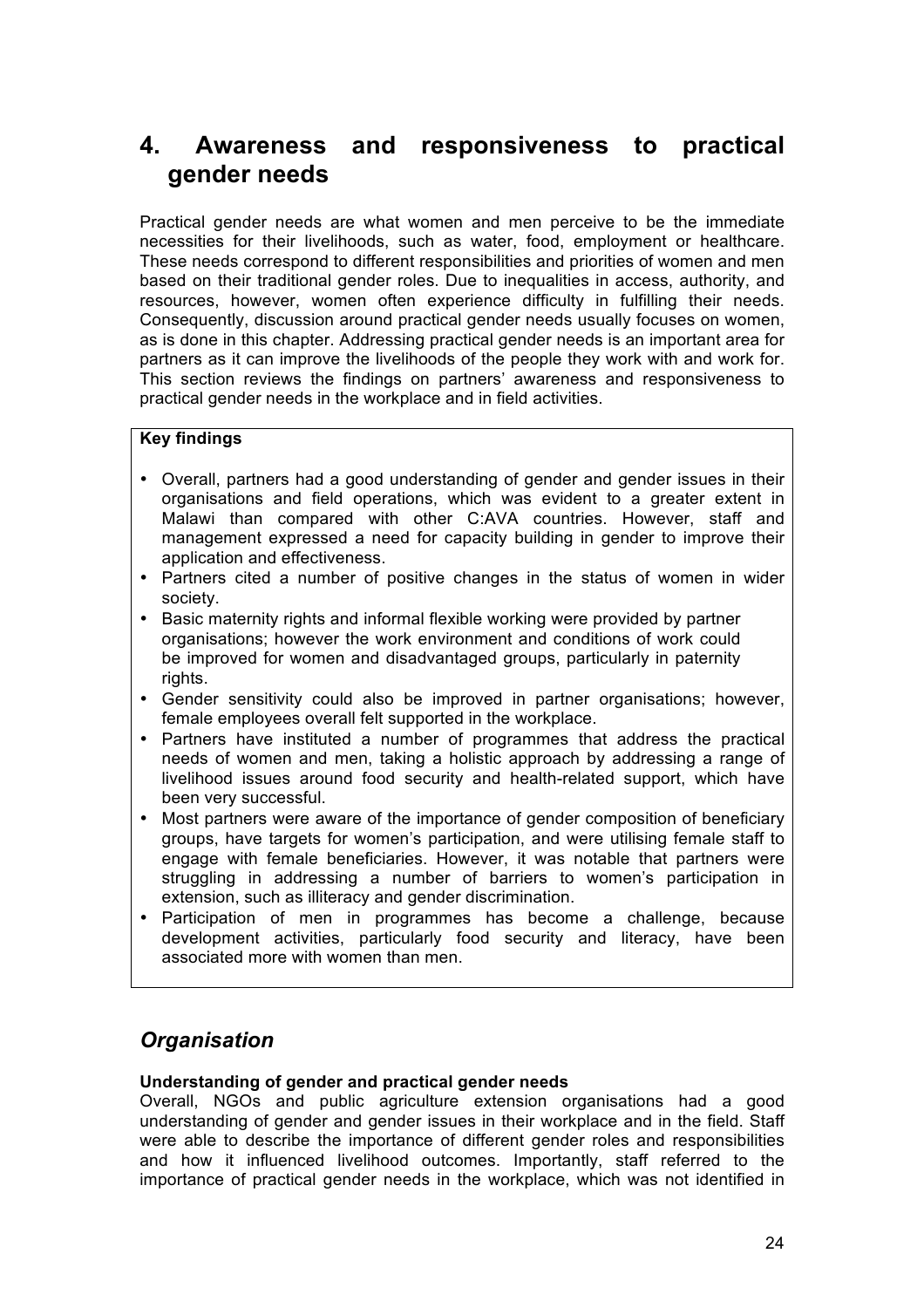other C:AVA countries to such an extent. This reveals a deeper understanding of gender and how it organises society as a whole, not only its relevance in rural areas and development interventions. In particular, gender specialists at government agricultural extension organisations demonstrated a high level of skills in gender analysis and in-depth understanding of socio-economic complexity in rural areas. However, overall, partners would benefit from a capacity building in gender to heighten their skills in gender terms/concepts and their application.

"*Basically gender is providing equal opportunities between men, women, boys and girls* (Male, Mulanje DADO).

*"Gender means assigning different laws to men and women. But they should work together to achieve goals despite their beliefs"* (female, Nkhotakota DADO).

Gender roles were mostly understood as being constructed by local culture: *"It is about cultural issues. In our culture women should do this and that"* (Male, Medi). However, other staff related changing gender roles to economic necessity. For example, that it was more acceptable for women to work because two incomes were increasingly required for household wellbeing.

Staff were able to quickly identify important gender-related changes in society at large, which were mostly positive, and these were often related to the impact of government gender equity policy:

*"We used to see men having top positions in the civil service but now we see ladies in top positions"* (male extension agent, Nkhata Bay DADO).

*"I talk to a lot of female field officers and there is still a lot of putting down of women. They say they have limitations. But all-in-all it's positive"* (female extension agent, Nkhata Bay DADO).

*"Here in the north the male child inherits his father's land. But this has changed; now the land goes to everyone, both boys and girls. This is changing because of messages from the government"* (female extension agent, Nkhata Bay DADO).

#### **Work environment and conditions of work**

Staff and management at partner organisations described changes in the workforce in the past decade and how women's employment has increased. However, there was evidence that the work environment and the conditions of work were unfavourable to female staff in some cases. The table below illustrates that some staff (six) felt that the workplace was insufficiently meeting the needs of women and disadvantaged groups, but the majority of staff surveyed felt they were sufficiently (eight) or excellently (three) meeting the needs of women and disadvantaged groups in the workplace. Partners should regularly assess the workplace for the needs of different staff members, particularly when partners are looking to increase the number of female staff.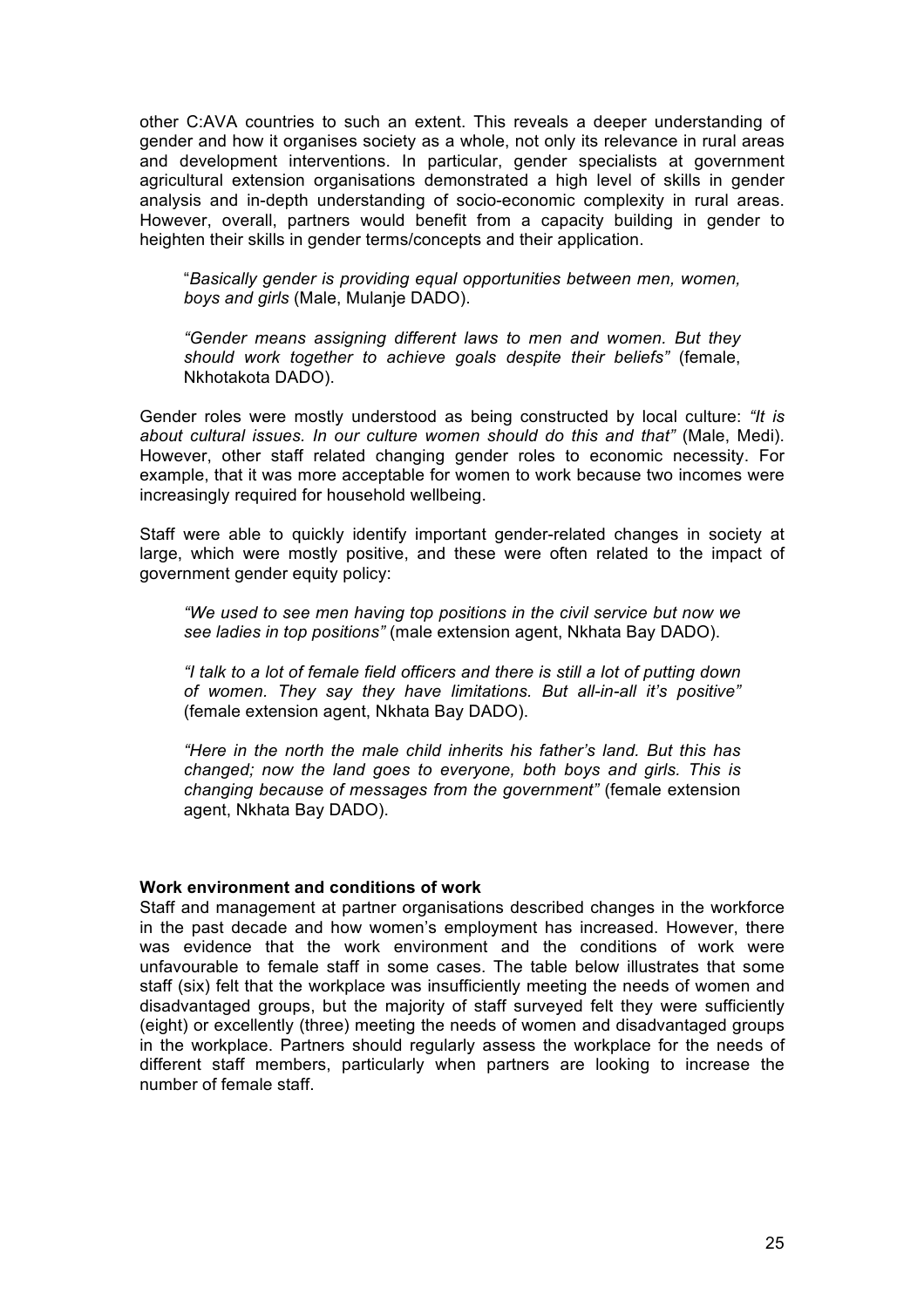| women and albaavantaged groups. |       |     |                  |  |  |
|---------------------------------|-------|-----|------------------|--|--|
|                                 | Women | Men | Total # of staff |  |  |
| Not at all                      |       |     |                  |  |  |
| Insufficient                    |       |     |                  |  |  |
| Sufficient                      |       | 6   |                  |  |  |
| Excellent                       | ມ     |     |                  |  |  |
| Total                           |       | 11  |                  |  |  |

**Table 7: Is the work environment and conditions of work adequate for the needs of women and disadvantaged groups?** 

Maternity leave was considered by all partners as the most important practical gender need in the workplace and it was provided for the most part. Partners abided by government law for mandatory three-month paid maternity leave. However, there was an example where women on leave were called back to work if there was an important issue. Most partners also provide leave for mothers on an informal basis if they need to address childcare duties. The same rights for men, such as paternity leave, were not afforded. Partners also lacked written policies on practical gender issues such as these.

"*Sometimes we get maternity leave but because there is work to be done women are called back to work*" (female extension agent, Mulanje DADO).

"*It's informal. If a child is sick the employees can report it and get compassionate leave whether they are male or female. Sometimes if employees work on holidays or weekends they can take that time [in lieu] to be with families*" (male trainer, MEDI)

Some partners, particularly government extension, are also ensuring that women have equal access to training. This is under a wider government mandate to equalise the situation between men and women in agricultural employment.

"*In government they are promoting both men and women. Like sponsoring people for certain training they select two women and two men. Women are encouraged to apply for jobs and we see them being favoured. The government wants 50:50 in female/male staff by 2050 . We have seen a great change"* (female extension agent, Nkhotakota DADO).

Some partners stated that they have enabled women to work closer to their homes to meet reproductive responsibilities.

Other practical gender needs that should be taken into account in the workplace are:

- *Facilities:* working in male-dominated sector, it is important for women to have separate and secure facilities (washing and toilet) for their comfort.
- *Manageable working hours:* offering job-shares and part-time work opportunities.
- *Travel for extension agents to the field:* compared to other C:AVA countries, transportation was not cited as a major barrier to women working in extension or the agricultural sector in general; however, it was still mentioned as an issue. Partners need to ensure that all staff, but particularly women who are often more likely to experience physical threats and harassment, are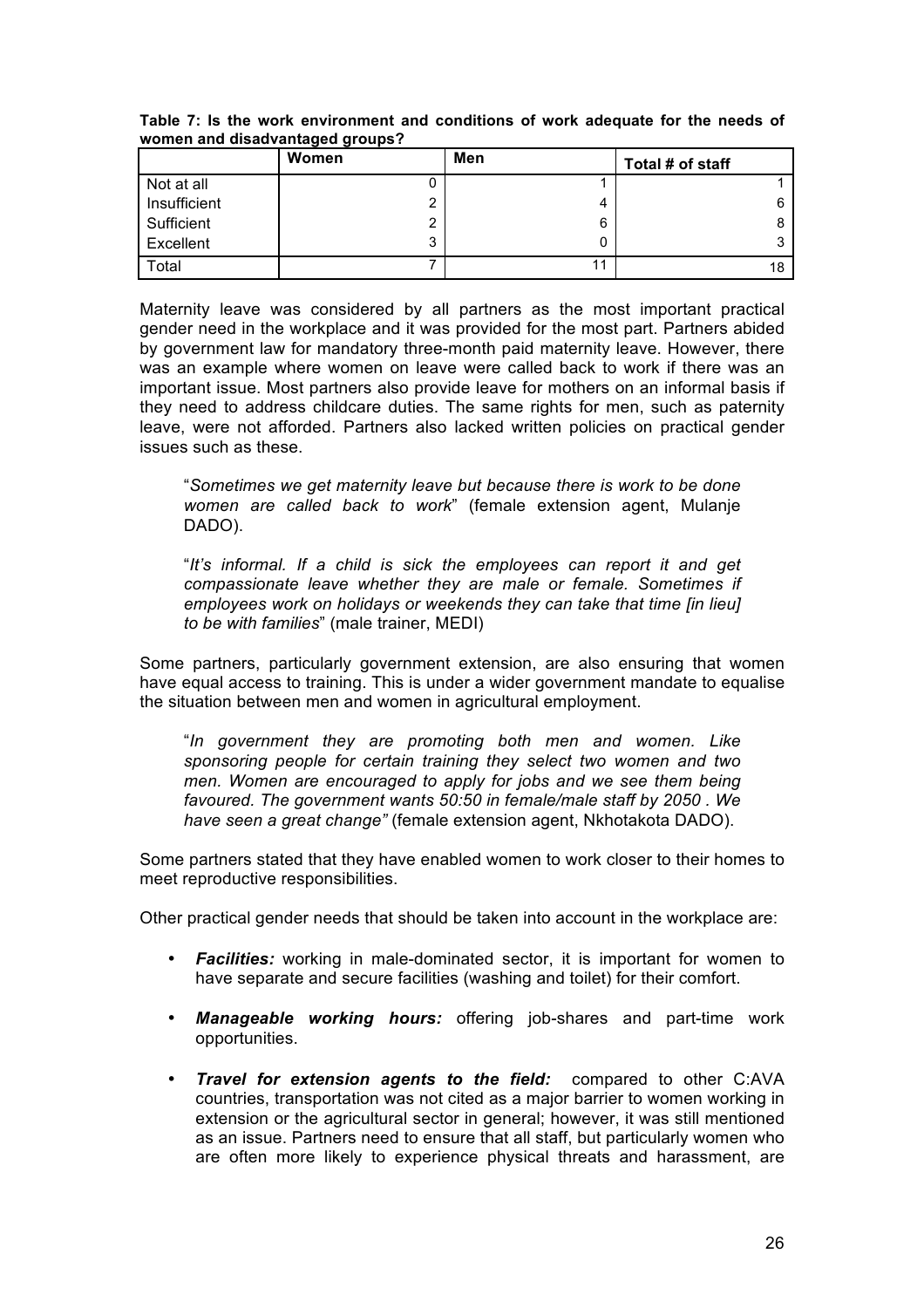secure, have gender-friendly transportation (bicycles, vehicles), training to drive motorcycles, providing phones, and are located close to home.

#### **Workplace culture**

Overall staff reported a positive workplace culture in their organisations; however, the self-assessment survey indicated that there was some room for improvement in the gender-sensitivity of the workplace. Some staff felt that their colleagues 'never' or 'seldom' complied with gender-sensitive behaviour (two women and six men as the table shows below).

|                         |  | Table 8: Does the organisation and staff comply with gender-sensitive behaviour in |  |
|-------------------------|--|------------------------------------------------------------------------------------|--|
| and outside the office? |  |                                                                                    |  |

|         | Women  | Men | Total # |
|---------|--------|-----|---------|
| Never   |        |     |         |
| Seldom  |        | 5   | 6       |
| Usually | ົ      | 3   |         |
| Always  | 2<br>ື |     |         |
| Total   |        | 10  |         |

There were some examples of inequality in the culture of partner organisations. For example, one extension agent noted that women were often responsible for food preparation at work functions, which prevented them from attending the seminars. On further discussion, both male and female staff were found to accept this division of labour:

*"Gender influences how work is perceived at the office. There is a tendency at the workplace that in some activities where food is cooked, such as open days, women do all the cooking. Most women workers are supposed to cook food while male workers attend the meeting. So female staff don't get the message of the function. It is difficult to change this because the values of people are that women should cook. Women would feel bad if men were cooking"* (Male AGRESSO, Mulanje DADO).

This indicates that there is some behaviour in partner organisations that is not conducive or appropriate to meeting the needs of women in the workplace. Despite these findings, discussions with staff indicated camaraderie and teamwork among male and female staff, as the quote below demonstrates. Overall, management and staff would benefit from greater awareness in gender sensitivity in the workplace.

*"I am the only female in the crops department and I feel comfortable with them [male staff]. There is no threat"* (female extension agent, DADO).

## *Operations*

#### **Programme focus on practical gender needs**

Partners have instituted a number of programmes that address the practical needs of women and men. Most providers take a holistic approach by addressing a range of livelihood issues around food security and health-related support, which have been very successful. Interestingly, partners' programmes in Malawi reflected a more progressive understanding of gender that wasn't found to such an extent in other C:AVA countries. In some C:AVA countries, most activities for men and women were developed and delivered along firm gender distinctions, e.g. focusing on production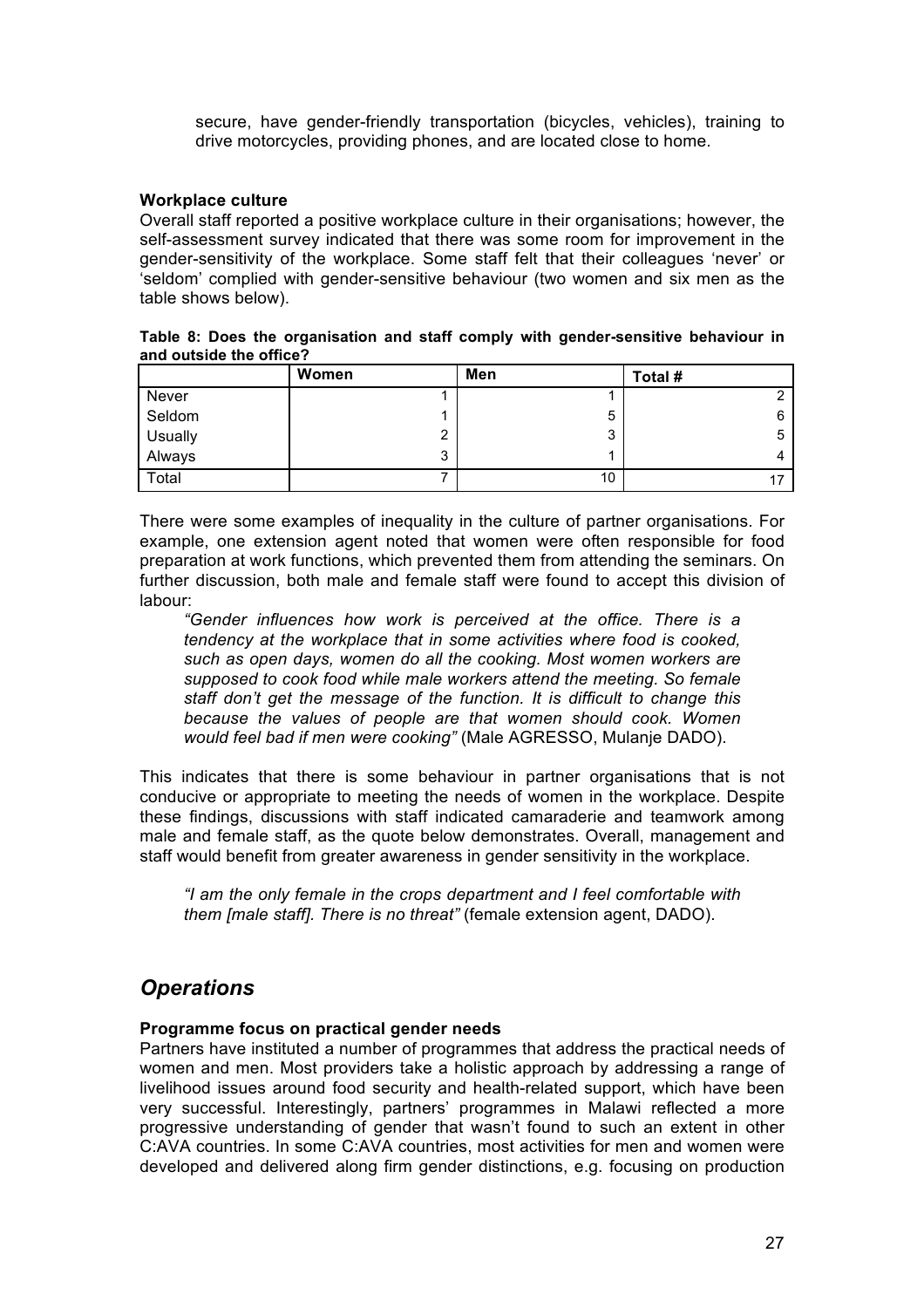activities for men and processing activities for women. However, in Malawi, partners showed evidence of delivering activities that addressed practical gender needs.

For example, food security programmes have a tendency to focus on the household unit as a 'black box' and rely heavily on women's ability to provide food in the home through subsistence farming. However, ADRA's food security programme, for example took an approach that included both men and women and the responsibility of both in producing food for the home. They also had a programme to increase the amount of water points in communities, which aimed to reduce the amount of time women spent collecting water, which increased their leisure and family time.

In addition, many partners were experienced in using participatory exercises that identified the different practical needs of men and women. For example, the Mulanje DADO used Participatory Rural Appraisal (PRA) with seasonal calendars to identify gender roles in agriculture – who did what, when and how.

"*We use symbols to depict a man and women. For example, a man has a hoe and women a bucket. The symbols used are decided on the agreement of the community. This is put beside the activity. Then you count the frequency of the hoes and buckets to see the work of men and women and the accessibility of resources for men and women. This has to be done across the district but due to financial limitations we just do it in a sample village*" (extension agent, Mulanje DADO).

Areas where partners should increase their work in meeting practical gender needs are:

- providing economic opportunities in agriculture to ensure that both men and women participate in creating profitable agricultural activities and reduce migration
- including women as a target group in distribution of multiplication material
- equal access to training on production techniques
- reduction in exposure to smoke and harmful fumes from cassava frying.

#### **Gender targeting and including women**

Most partners were aware of the importance of gender composition of client groups because of the barriers that women experience in receiving agricultural services.. A number of partners have established targets for women and men's participation, as shown in the table below. These approaches have different impacts in terms of gender, which need to be considered when planning and implementing programmes. For example, a 'women only' group may provide women with the necessary space to participate and not to feel intimidated by men, but it also weakens the chance of linking with men for more strategic activities that challenge gender roles. A 'one third women' group could place women in marginalised positions, especially in terms of decision making within the group. There were no targets for male participation, but some partners did encourage it.

Another important attribute to increasing women's participation in activities is to have female extension agents to work with female beneficiaries. This was done by most of partners and can help overcome culture barriers for female beneficiaries who may not be able to speak with men alone. This reinforces the need for increasing the number of female extension agents in the workforce, particularly to meet C:AVA's targets of female participation.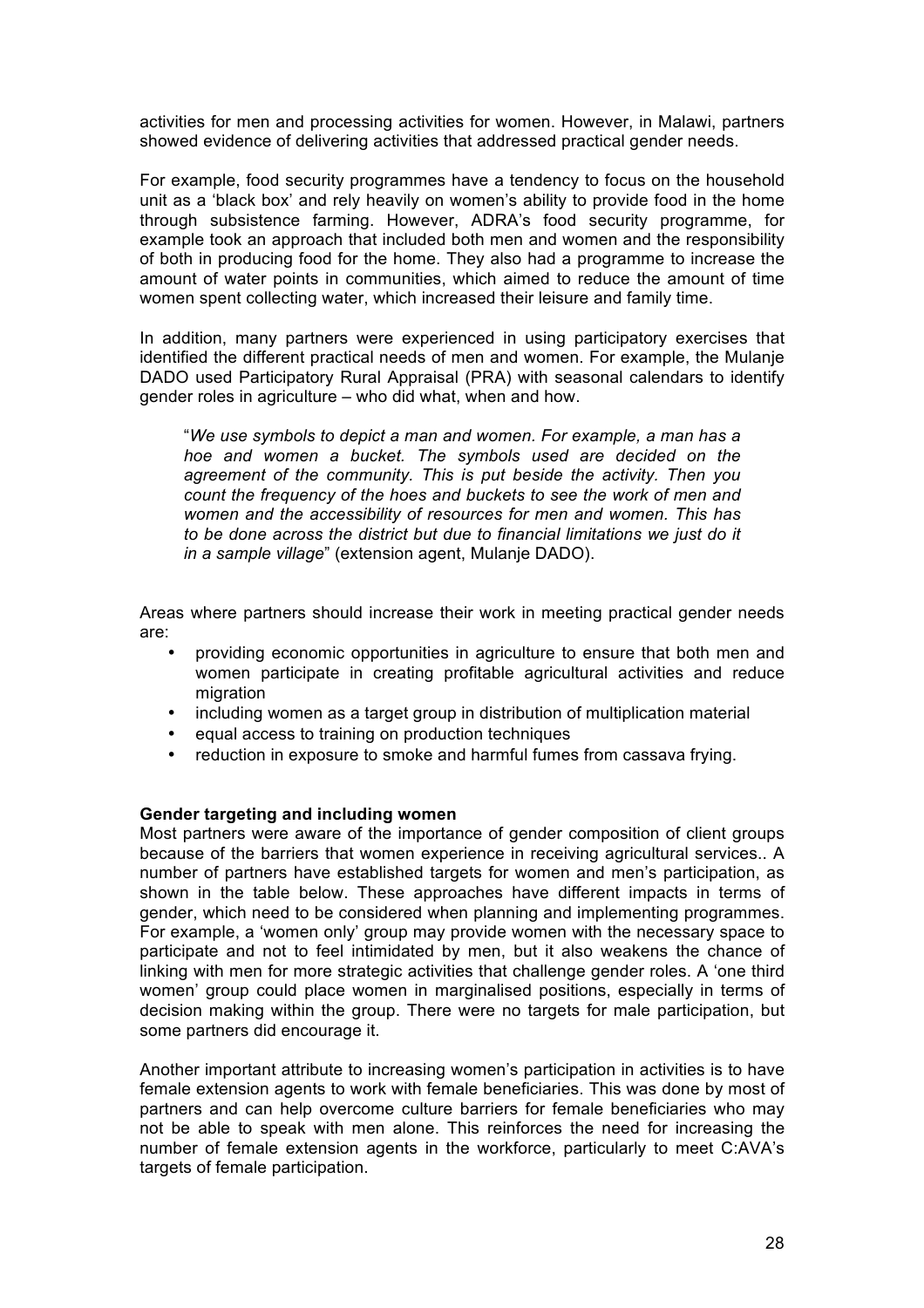| Implementing partner | <b>Participation targets</b>              |
|----------------------|-------------------------------------------|
| Mulanje DADO         | 50%                                       |
|                      | 50% but there are often more women than   |
| Zomba DADO           | men                                       |
|                      | 30% in training, 200 women in Women in    |
|                      | Entrepreneurial Development Initiative -  |
| MEDI                 | <b>WEDI</b>                               |
|                      | 35% participating and in decision making, |
| <b>NASFAM</b>        | 30% in training                           |

#### **Table 9: Implementing partner targets for women's participation in activities**

#### **Practical gender issues in service delivery**

There are a number of gender issues common in rural areas, which highlight women's practical needs. The following table presents these issues and comments on the ability of partners to address them through extension services in terms of the C:AVA project.

| <b>Time constraints:</b><br>Women can become<br>over-burdened with<br>additional activities.                              | Partners were aware of some of the different approaches<br>needed for men and women in service delivery in terms of<br>time. They follow the schedules of men and women and<br>choose to visit women after meal times or on non-market<br>days when they are free.                                                                                                                                                                                         |
|---------------------------------------------------------------------------------------------------------------------------|------------------------------------------------------------------------------------------------------------------------------------------------------------------------------------------------------------------------------------------------------------------------------------------------------------------------------------------------------------------------------------------------------------------------------------------------------------|
| <b>Social spaces</b>                                                                                                      | Partners were holding some community or group meetings in<br>spaces that could deter some individuals from participating.<br>For example, some were using churches or village leaders'<br>houses for meetings, which could have the possibility of<br>making some groups uncomfortable about attending the<br>meeting. Holding meetings in a more neutral location, such as<br>a classroom, may be more effective in encouraging greater<br>participation. |
| <b>Access to finance:</b><br>Rural men and<br>women, but<br>especially women,<br>have low access to<br>credit facilities. | The capacity of partners to provide credit to rural men and<br>women requires improvement if cassava production and<br>processing is to expand sustainably.                                                                                                                                                                                                                                                                                                |
| <b>Physical capital:</b><br>Women have<br>difficulty in<br>accessing and<br>controlling labour<br>saving, gender-         | There was difficulty in identifying if there was the ability or<br>motivation for service providers to increase technology in<br>women's activities or to ensure technology remains in<br>women's control. This area should be addressed if production<br>is to be increased under C:AVA.                                                                                                                                                                  |
| friendly, technology.                                                                                                     | Partners need to build the capacity of groups to use and<br>maintain new technology, such as graters, mobile graters and<br>drying equipment for women to access benefits from the<br>C:AVA project. Equipment maintenance is a very important<br>capacity need.                                                                                                                                                                                           |

**Table 10: Gender issues and comments on the ability of partners to address them**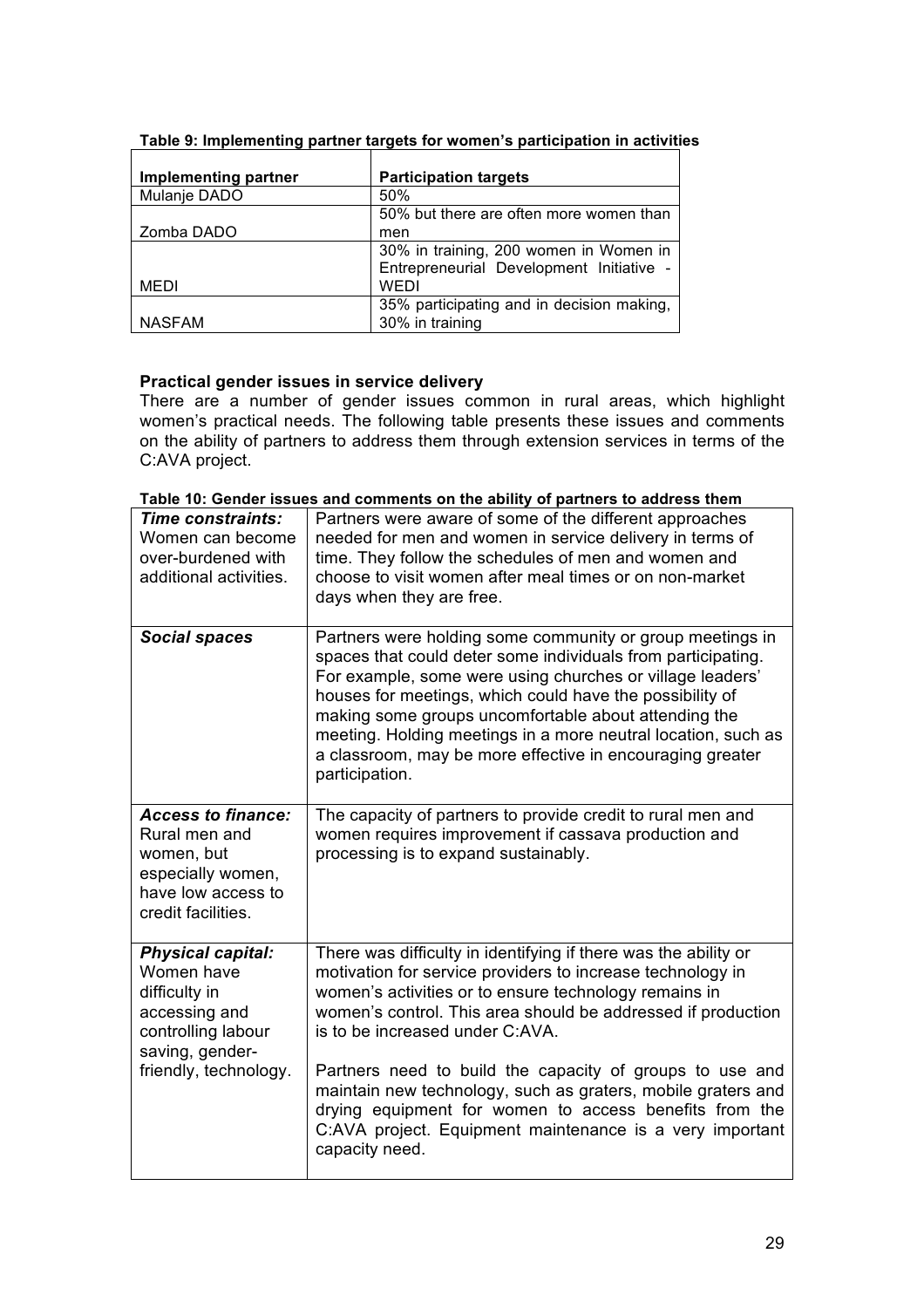| Human capital:<br>Men have greater<br>access to labour,<br>technology,<br>information, media<br>and higher rates of<br>literacy and time. | The participation of men and women in training depended<br>largely on existing gender roles. For example, if partner<br>training was about food safety or nutrition, women would be<br>the main beneficiaries. However, introduction of technology or<br>work with high-income generating crops will mean more men<br>will participate in training.<br>In MEDI's training programme, they group participants in<br>similar levels of education. While this could lead to some<br>public embarrassment, it also allows participants with low or<br>no literacy skills to support each other and learn from one<br>another at an appropriate level. |
|-------------------------------------------------------------------------------------------------------------------------------------------|---------------------------------------------------------------------------------------------------------------------------------------------------------------------------------------------------------------------------------------------------------------------------------------------------------------------------------------------------------------------------------------------------------------------------------------------------------------------------------------------------------------------------------------------------------------------------------------------------------------------------------------------------|
| Social capital:<br>Women are<br>organised in<br>communities.                                                                              | Service providers are currently building on women's existing<br>social capital and enriching it by working with and promoting<br>women's groups. Mixed-sex groups can also provide the<br>opportunity for partners to promote gender-sensitivity among<br>group members.<br>One partner explained how they had advocated women to<br>soak cassava at the home instead of going to another<br>location - so they could spend more time at home. However,<br>while this could meet women's time needs, it could also<br>reduce social time with other women spent together soaking<br>their cassava.                                                |

#### **Technical capacity to address gender**

Responses from the questionnaire revealed that gender was generally considered in planning, implementation and monitoring of field activities. As the table below illustrates, five respondents include gender 'to some extent' in their work, but a higher number, nine, felt that gender was integrated 'to a great extent'. However, in some cases partners had addressed gender issues in past projects but do not apply the same approach in current projects unless it is specified by the donor. Partners should be encouraged to apply these experiences in their current projects to improve the quality of their work. As such, all partners felt that they would benefit from capacity strengthening in applying a gender approach in their operations in order to meet C:AVA objectives.

|                   | Women | men | Total # |  |  |
|-------------------|-------|-----|---------|--|--|
| Not at all        |       |     |         |  |  |
| To some extent    |       |     |         |  |  |
| To a great extent | b     |     |         |  |  |
| Completely        |       |     |         |  |  |
| Total             |       | 10  | 16      |  |  |

**Table 11: To what extent do you consider and include gender in planning, implementation and monitoring activities?**

As reflected in the table below, the majority of staff felt they were 'good' to 'excellent' in group formation, mobilising women, group management and managing women's groups. This reveals that that most staff feel they can do a good job in these aspects, but there are still some staff who feel there is room for improvement – particularly in addressing gender issues overall.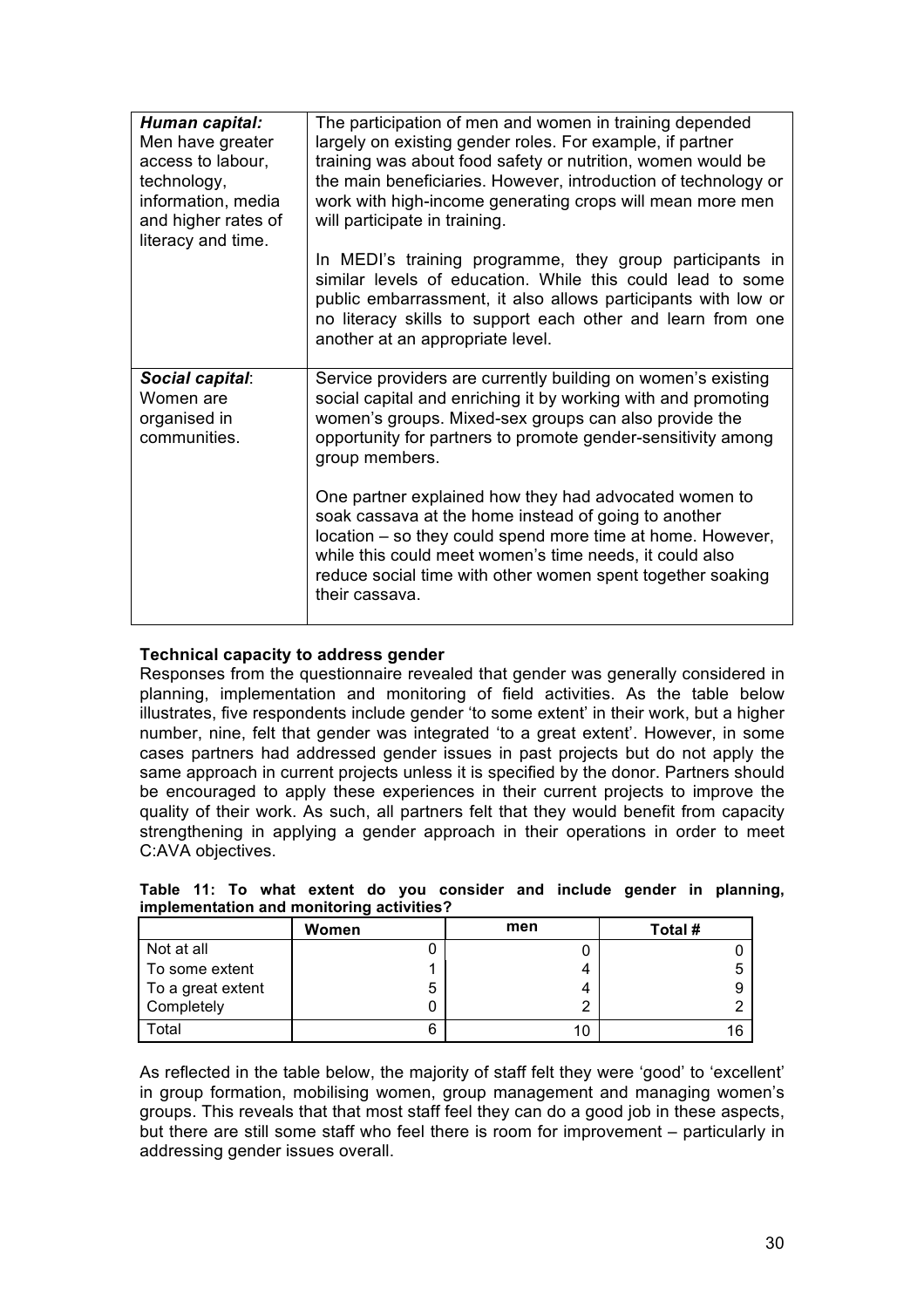| Key gender<br>skills           | <b>Excellent</b><br>(%) | Good<br>(%) | Satisfac-<br>tory<br>$(\% )$ | Poor<br>(%)    | <b>Very</b><br>Poor<br>$(\%)$ | <b>Total</b><br>count |
|--------------------------------|-------------------------|-------------|------------------------------|----------------|-------------------------------|-----------------------|
| Group formation                | 6                       | ⇁           | າ                            |                | $\overline{\phantom{0}}$      | 15                    |
| Mobilising women               | 6                       | 4           | 4                            | -              | -                             | 14                    |
| Group<br>management            | 3                       | 10          | 2                            |                | -                             | 15                    |
| Women's<br>group<br>management | 2                       | 7           | 6                            |                | -                             | 15                    |
| Addressing<br>gender issues    | ◢                       | 3           | 8                            | $\overline{2}$ | $\overline{\phantom{0}}$      | 14                    |

**Table 12: Staff rating of their skills and ability in gender-related activities** 

Most partners had not received capacity building in gender, which is most likely due to funding constraints or lack of will from management. Some staff had undertaken courses on gender as the dedicated contact on gender issues; however, they often felt that they lacked knowledge in the practical application of gender. Despite that many staff have not been trained in gender issues, approximately 65 per cent of staff surveyed had 'access to information/resources/people with expertise available regarding gender and diversity'. Staff should be encouraged to use resources in this area.

#### **Recommendations**

- Support a more nuanced understanding of gender concepts, theory and practice that includes men. This should be implemented in a simple way, for partners to gain more understanding of the relational aspect of gender.
- Equip staff with the skills to negotiate and work within a shifting societal structure and promote equal responsibility and roles between men and women.
- Partners should continue to assess the workplace for the needs of different staff members (including facilities, manageable working hours, reduced travel requirements), particularly when partners are looking to increase the number of female staff, and provide written policies on issues of maternity and paternity leave and childcare. Rights should also be extended to fathers.
- Identify the opportunity cost of women's time spent on C:AVA activities compared to other activities, to ensure participation, (for example, ensure that the project does not increase women's workload, introducing labour saving technology).
- Develop labour saving tools and machinery to reduce drudgery and provide training to increase women's employment
- Use a holistic approach as much as possible in designing activities, and acknowledge the many roles women play in agricultural production and processing, in the home, the community and the economy as a whole.
- All partners should encourage women's participation in all activities, particularly areas where women are not traditionally found. Targets should be agreed for C:AVA that balance participation between men and women in activities, along with a separate set of activities to work with women to address their specific constraints.
- Activities that aim to increase women's access, maintenance and control over physical assets pertaining to C:AVA should be prioritised. Access to credit should be enhanced for C:AVA areas.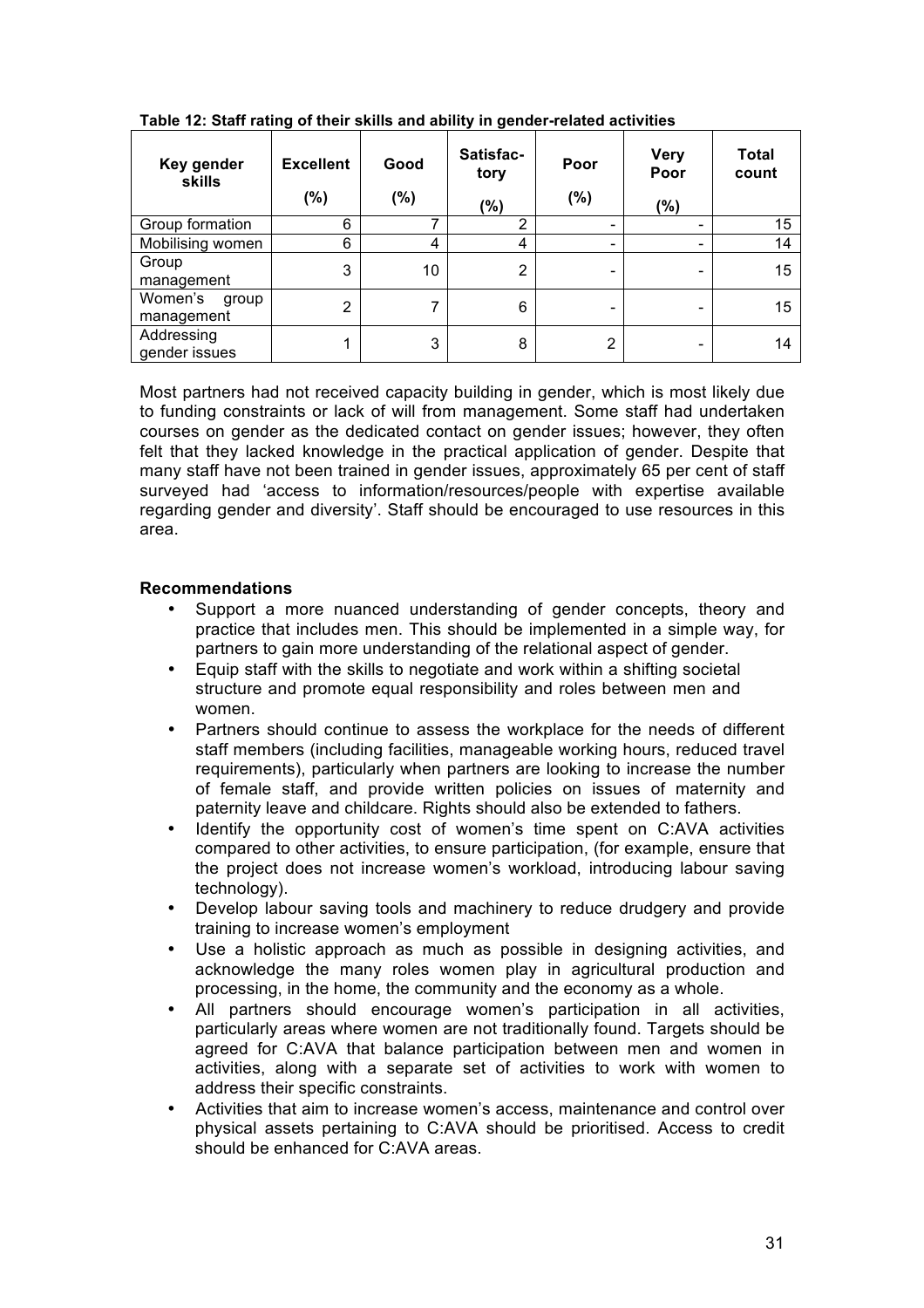- Attention to health impacts of increased processing and production of cassava and cassava products should be is required, particularly in the reduction in exposure to smoke and harmful fumes from cassava frying.
- Partners also address men's needs in providing economic opportunities in agriculture to ensure that both men and women participate in creating profitable agricultural activities.
- Capacity building in gender is essential for partners. The aim of this should be to improve overall competence of staff in addressing gender issues in participation, access, ownership and equal benefits. Other areas where skills gaps were identified included community engagement, (such as group mobilisation), needs assessments and participatory methods. In the interim, providers may explore other learning sources such as the internet and shared-learning platforms such as online discussion groups and partner meetings.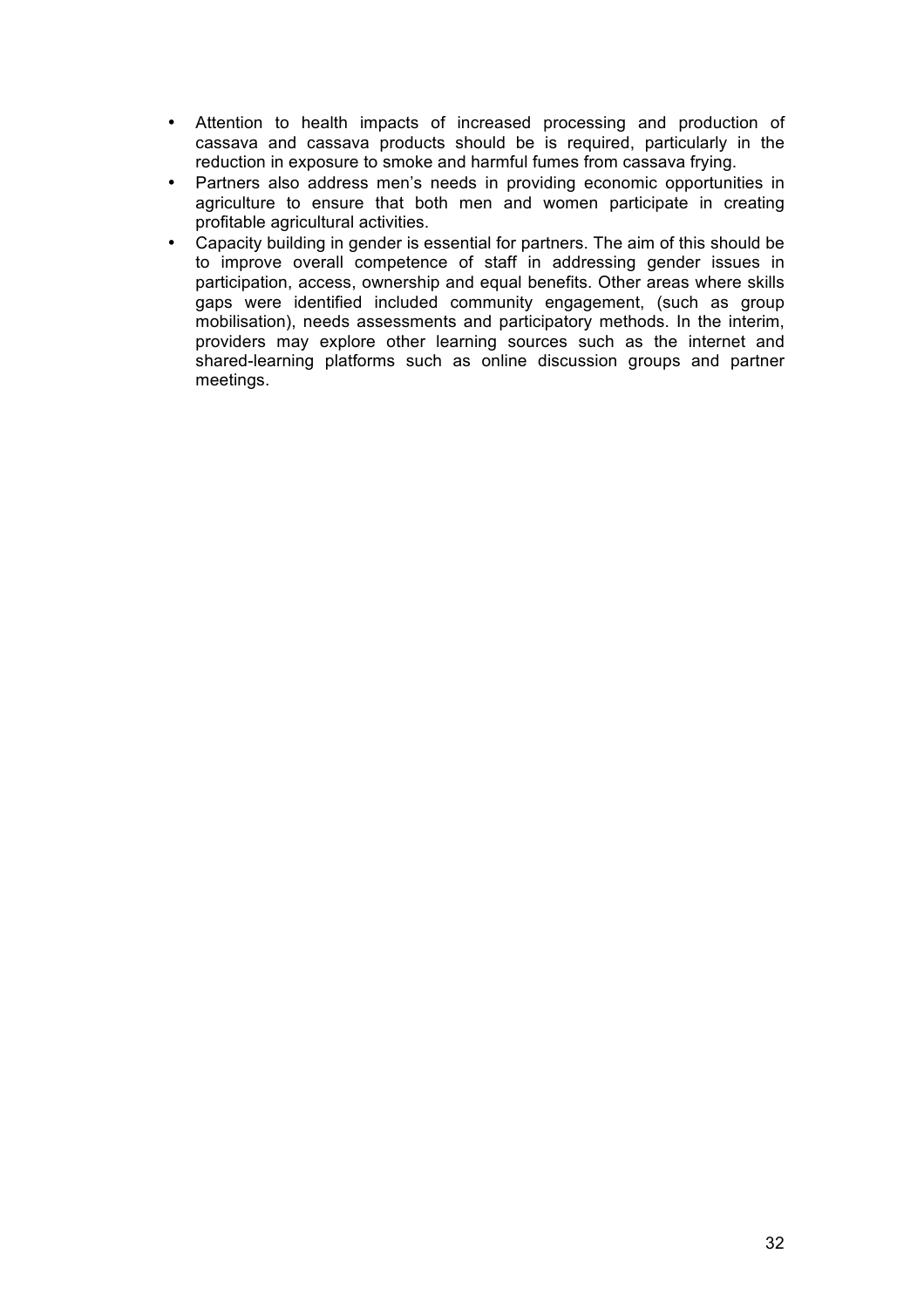## **5. Impact on strategic gender needs and women's empowerment**

Strategic gender needs and women's empowerment are concepts that focus on the systemic factors that discriminate against women. Strategic gender needs are longterm, usually non-material, and are often related to structural changes in society regarding women's status and equity. Empowerment is an expansion of this concept, and refers to the ability of women to make strategic life choices in a context where it has previously been hindered or denied. This section examines partners' impact in this area.

### **Key findings**

- There was good understanding of women's empowerment and strategic gender needs among partners. Their description of strategic needs included women's participation in decision making, leadership and access and control over resources and assets.
- There was recognition among most partners that their understanding of gender should include greater focus on the situation of men and the relations between men and women. Capacity strengthening is required in analytical and critical reflection skills to facilitate effective implementation of gender concepts and theory.
- There were differences between approaches and application of gender concepts between partners. The main focus for partners was on women's participation in activities in parallel with poverty reduction and agricultural development programmes.
- The number of women in management positions in C:AVA partner organisations was low overall. Management felt that this was due to the lack of qualifications of women in this sector. Women were also less likely to be found working in positions that conflicted with traditional gender roles.
- Three partner organisations had leadership or a person responsible in their organisations for gender.
- Many C:AVA partners were using basic gender analysis tools in their fieldwork, which included an activity profile of men and women, access and control over resources and assets, and an analysis of needs and influencing factors.
- Partners felt that their activities were helping to empower women and meet their strategic needs, such as by shifting traditional gender roles to increase opportunities for women, improving livelihoods and increasing confidence of women. However, partners could provide greater strategic opportunities for women, such as investment opportunities and ownership of technology.
- Partners were encouraging female beneficiaries to take-up leadership positions; however, they experienced many challenges in achieving results.
- Other capacity needs for partners are in understanding social difference and impact on projects, gender-friendly training, group management and group facilitation techniques, linking farmers to the market, women's entrepreneurship and encouraging shared-responsibility in households.
- Partners will need to establish gender objectives with a set of gender indicators to measure progress.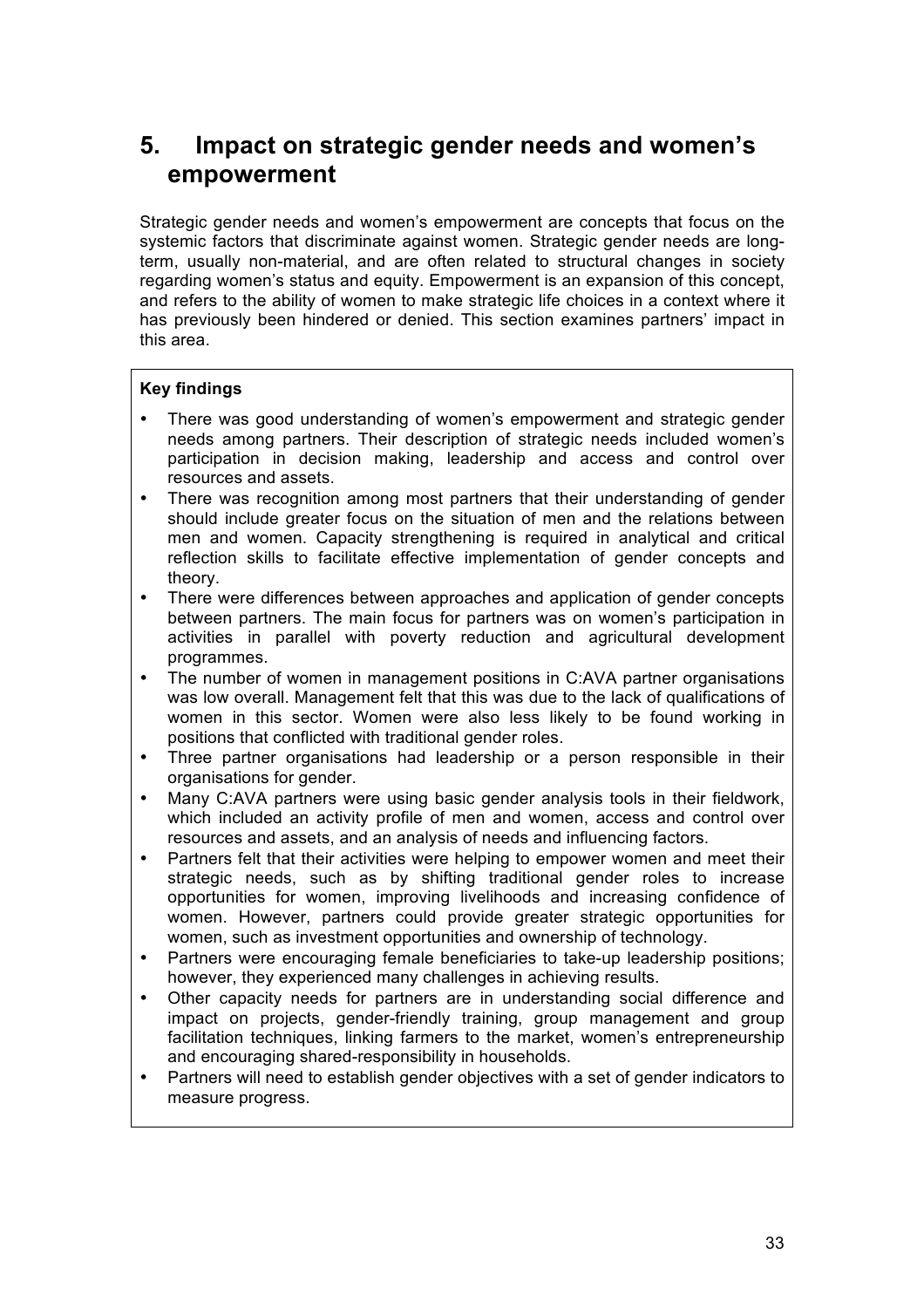## *Organisation*

#### **Understanding of and approach to strategic gender needs and women's empowerment**

There was a general understanding among partners of women's empowerment and strategic gender needs. Partners cited a number of examples of women's empowerment, including participation in decision making, leadership and access and control over resources and assets. Partners understood that the disparities between men and women in education, income etc. were limiting women's potential and livelihood outcomes.

There was recognition among most partners that the concept of gender needed to be applied in a more nuanced fashion. Some staff expressed their disappointment with the implementation of a gender approach as it often resulted in the exclusion with men from activities. Other staff showed resistance to gender concepts on the basis of their personal beliefs concerning men and women's roles or due to frustration in the poor application of theory and concepts.

Despite the good level of understanding of women's empowerment and strategic gender needs among partners, capacity is required in strengthening the analytical skills of staff and how to implement their understanding in the field. Staff also have to be enabled to critically reflect on their work from a gender perspective to identify and address issues. Some staff, such as a Food Crops specialist at the Nkhotakota DADO, believes that capacity strengthening in gender cannot be achieved due to the lack of resources in public agricultural extension: *"We are on the right track but the problem is the resources. The resources are limiting us".*

#### **Strategic approaches to gender**

There were differences between strategic approaches and implementation strategies of gender concepts between partners. While partners had a good understanding of gender and were making positive contributions to women's empowerment, they still operated mainly by encouraging women's participation as part of a larger poverty reduction and agricultural development strategy, or to meet more practical needs of the programme and not on the basis of empowerment in its own right (for example, some partners felt that if women were targeted in microcredit programmes it would be more efficient because woman will pay back loans whereas men are more likely to default). In addition, some of partner activities are based on assumptions of gender roles in agriculture, such as women do subsistence farming whereas men are responsible for cash crops. This largely reflecting a practical gender needs approach.

*"We make sure there are women in the groups in leadership positions. We advocate this message to staff and farmers but the farmers are mostly self-forming groups so it is left up to the farmers to decide"* (male extension agent, Zomba DADO).

The approaches of partners reflected elements of both a 'gender and development' approach and a 'women in development' approach. However partners are encouraged to move away from seeing women as a homogenous group and tool for development (women in development), towards a more holistic understanding of both gender and development that emphasises gendered power relations and differences in livelihood outcomes (gender and development). The extent to which staff were aware of how to implement the 'gender and development' policy as opposed to a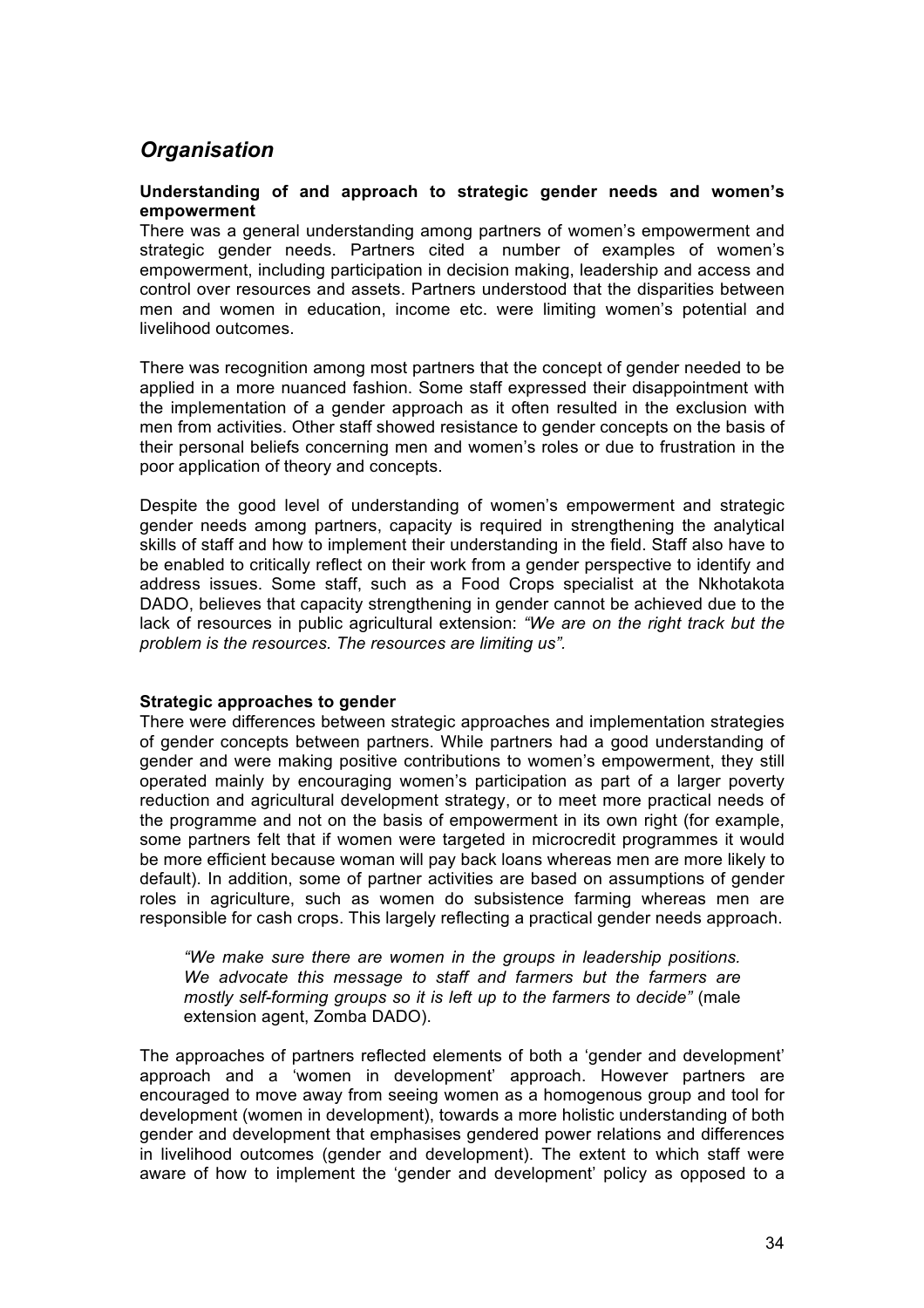'women in development' policy at the three DADOs visited, was limited mainly to the AGRESSO (staff person appointed responsible for HIV and Gender).

Another issue is that public agricultural extension, under the mandate of the National Gender Policy, has combined gender and HIV and AIDS in a single department in DADO offices. This is problematic because it assumes that the two issues have commonality in vulnerability, which may not adequately reflect the diversity of situations for women in rural Malawi.

Chancellor College specifically was not operating under a specific gender strategy or policy. There was a Gender Studies Unit but it was disbanded due to lack of resources. In 2005, a gender sensitisation week was conducted where the staff and student community were targeted with a variety of activities for gender-awareness, including drama, lectures and information. This was very successful.

Overall, there is a need for partners to establish a clear gender framework for their activities alongside existing strategies, and provide capacity building for staff in application of the policy. This is a critical capacity need as it will establish a consistent and clear organisational approach that will identify precisely what organisations are aiming to achieve with regard to gender. This approach should be 'mainstreamed' throughout organisational and operational spheres to reduce the segregation of gender issues in one department or programme. A gender strategy will need to be supported by a strong commitment from management, with adequate human resources and finance along with long-term monitoring and evaluation to inform activities. This will help to achieve a greater and more sustainable impact for women.

#### **Women in decision-making within partner organisations**

A key method of meeting strategic gender needs and promoting women's empowerment within organisations is to promote women into management positions. While this doesn't translate directly to the integration a 'gender' point of view, it can increase representation, assist in changing perceptions, challenge stereotypes, increase confidence for individual women and provide role models for other women. The extent to which C:AVA partners had women in management positions, however, varied but was generally low overall.

| <b>Institution type</b> | Number of females in managerial positions                                                              |  |  |  |
|-------------------------|--------------------------------------------------------------------------------------------------------|--|--|--|
| Zomba DADO              | 1/8 females among heads of department (the one<br>female was Departmental Head for Human<br>Resources) |  |  |  |
| <b>NASFAM</b>           | 50% female senior management team<br>65% female board of directors                                     |  |  |  |

**Table 13: Number of female staff in managerial positions**

Note: Some of these figures are based on estimates

As a result, staff felt that there were an inadequate number of women and other groups among their managerial staff. According to the self-assessment survey of staff and management, over half of staff felt that there was 'insufficient' or no representation of women and other groups at the managerial level at their organisations (see table below). Most management and staff were enthusiastic about changing this situation and encouraging more women's leadership.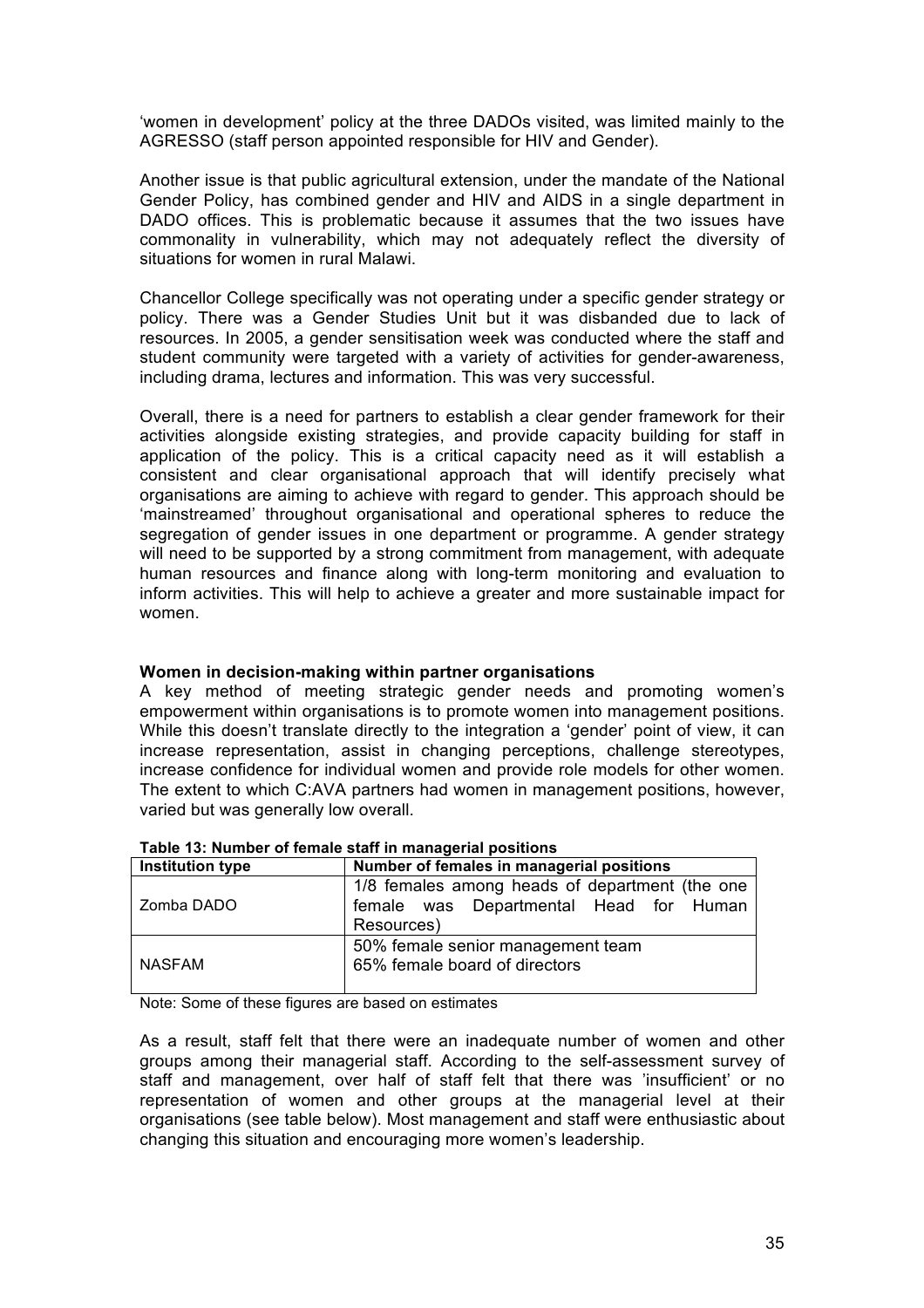**Table 14: Is there adequate representation of women and other groups among staff at the managerial level?**

|              | Women  | men | Total # |
|--------------|--------|-----|---------|
| Not at all   |        |     |         |
| Insufficient | 4      | 5   |         |
| Sufficient   | ◠<br>ີ | Δ   |         |
| Excellent    |        |     |         |
| Total        |        | 11  |         |

Partners cited a number of challenges in addressing the low number of women in management positions, including lack of skills and qualifications and childcare responsibilities:

*"We follow the national gender policy which advocates 30% of women in decision making positions. But practically there are no female, qualified staff to meet this objective so this is a big challenge"* (male manager, DADO).

#### **Segmented workforce**

In general, women in most organisations were working in fields that were stereotypically female (such as horticulture, nutrition, home economics, processing etc). However, it is important for female staff to work in non-traditional areas, according to their expertise, to challenge long-held beliefs of specific genders being more or less capable in particular sectors. Partners can perhaps take special measures, such as mentorship programmes and school visits, to encourage greater numbers of women into fields with low female representation.

Chancellor College was found to be taking active steps to encourage women in its science departments. A female crop scientist interviewed described that her success in her field was due to the encouragement and mentorship she received from the department and the AWARD programme (see box below).

#### **Chancellor College and the African Women in Agricultural Research and Development (AWARD)**

AWARD offers two-year fellowships to fast track careers of African Women delivering pro-poor research and development. The fellowships are open to women post - B.Sc., post - M.Sc. and post - Ph.D. The fellowships are built on three cornerstones: establishing mentoring partnerships, strengthening scientific skills and providing leadership training (Kayondo et al 2010). Chancellor College has been an active participant of the AWARD programme, where staff have been both mentors and mentees.

For a young, female food scientist newly graduated from her PhD, the AWARD programme has been important for career development and providing her personal support in a male dominated field. Although her colleagues have been supportive of her work and encouraged her to be a role model for others, the AWARD programme has brought her in touch with other female academics through the mentorship and networking programme, and had led to cross-disciplinary work with women in other universities. Following the mentorship programme, participants will then pass on what they've learned and become a mentee to others.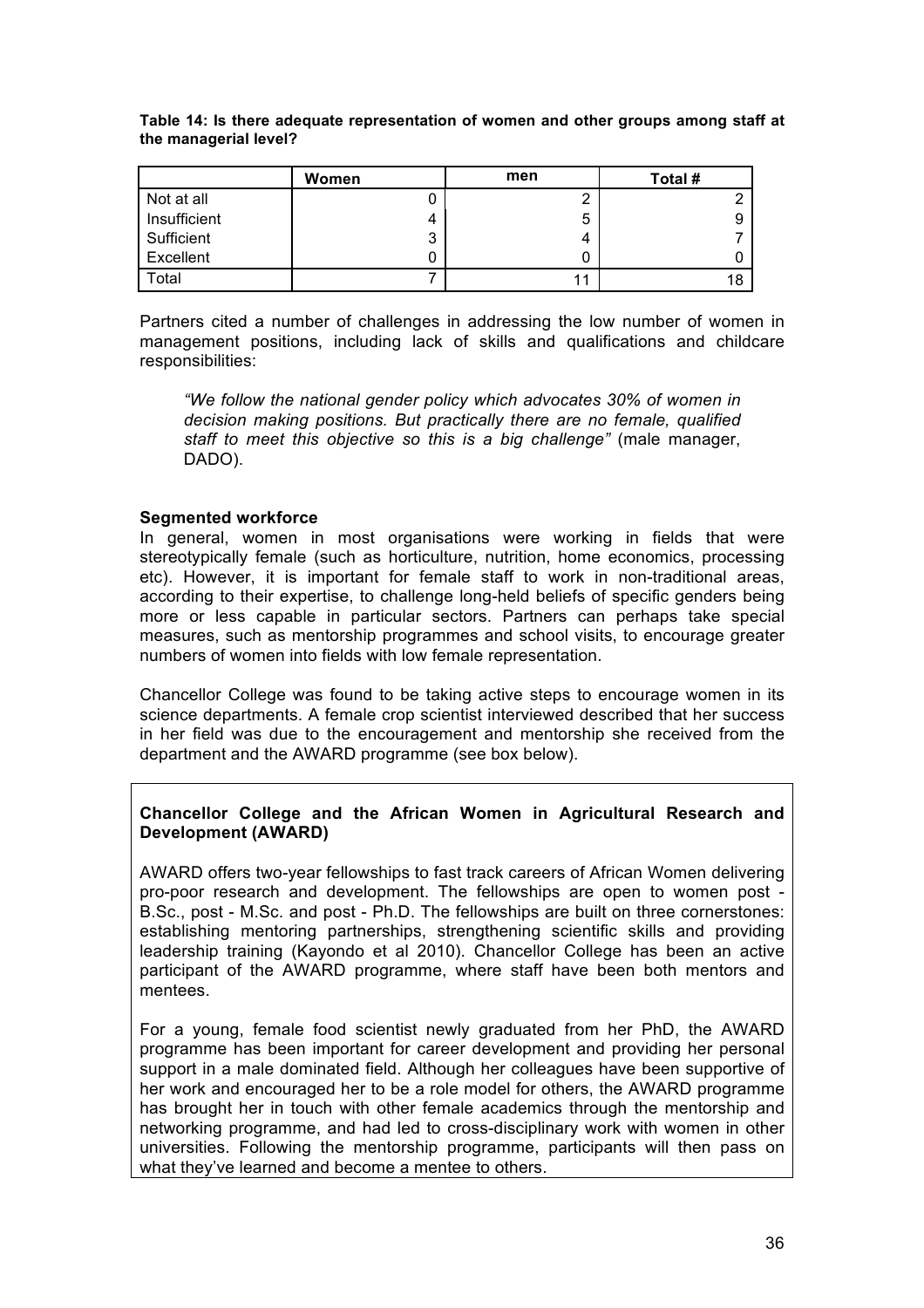#### **Responsibility for gender in partner organisations**

Overall, three partner organisations had leadership or a person responsible in their organisations for gender, and all were Government Extension. NASFAM had community development officers, where addressing gender issues was a component of their responsibilities. The extent of their formal training in gender was minimal.

Having a person responsible for gender or equality in an organisation is important to ensure the consistency and long-term commitment to gender in all activities. It also allows for more strategic placement of these issues within the organisation. Although mainstreaming gender is a responsibility of all staff members and department heads, it is important for there to be guidance and a role to oversee activities that staff can access.

### *Operations*

#### **Gender analysis tools**

Many C:AVA partners were using basic gender analysis tools in the communities they work in. The tools were based on the Harvard Gender Analytical framework, which focuses on the activity profile of men and women in production and reproduction, access and control over resources and assets, and an analysis of needs and influencing factors. The underlying aim of this approach is to contribute to making projects more efficient in addressing the needs of men and women.

Nkhata Bay DADO revealed the greatest experience in using the framework and clarity in the description of the tools. However, the extent to which the tool had been applied was not extensive (only two communities per year). Some staff have indicated that the framework is difficult to understand as the concepts are new to staff, and that beneficiaries aren't able to gain an understanding of gender through the exercises, as the quote below demonstrates:

"We were introduced to this framework and to a few of us it wasn't part of *our training but it was known to people coming out of college. It is difficult for staff members to grasp this. So we found it wasn't working. The farmers didn't feel that they have learned about gender"* (female AGRESSO, Nkhata Bay DADO).

#### **Impact on women's empowerment**

Overall, partners felt that their activities were having an impact on women in a strategic way (13 out of 17 consulted). Partners also felt that wider societal changes were making it more acceptable for men and women to expand and challenge their traditional gender roles.

| Table 15: Do you consider that your work has helped empower women or help them to |  |  |
|-----------------------------------------------------------------------------------|--|--|
| make strategic life changes?                                                      |  |  |

|                | Women | Men    | Total # |
|----------------|-------|--------|---------|
| Not at all     |       |        |         |
| Insufficiently |       | າ<br>J |         |
| Sufficiently   | 4     |        | 13      |
| Completely     |       |        |         |
| Total          | 6     |        |         |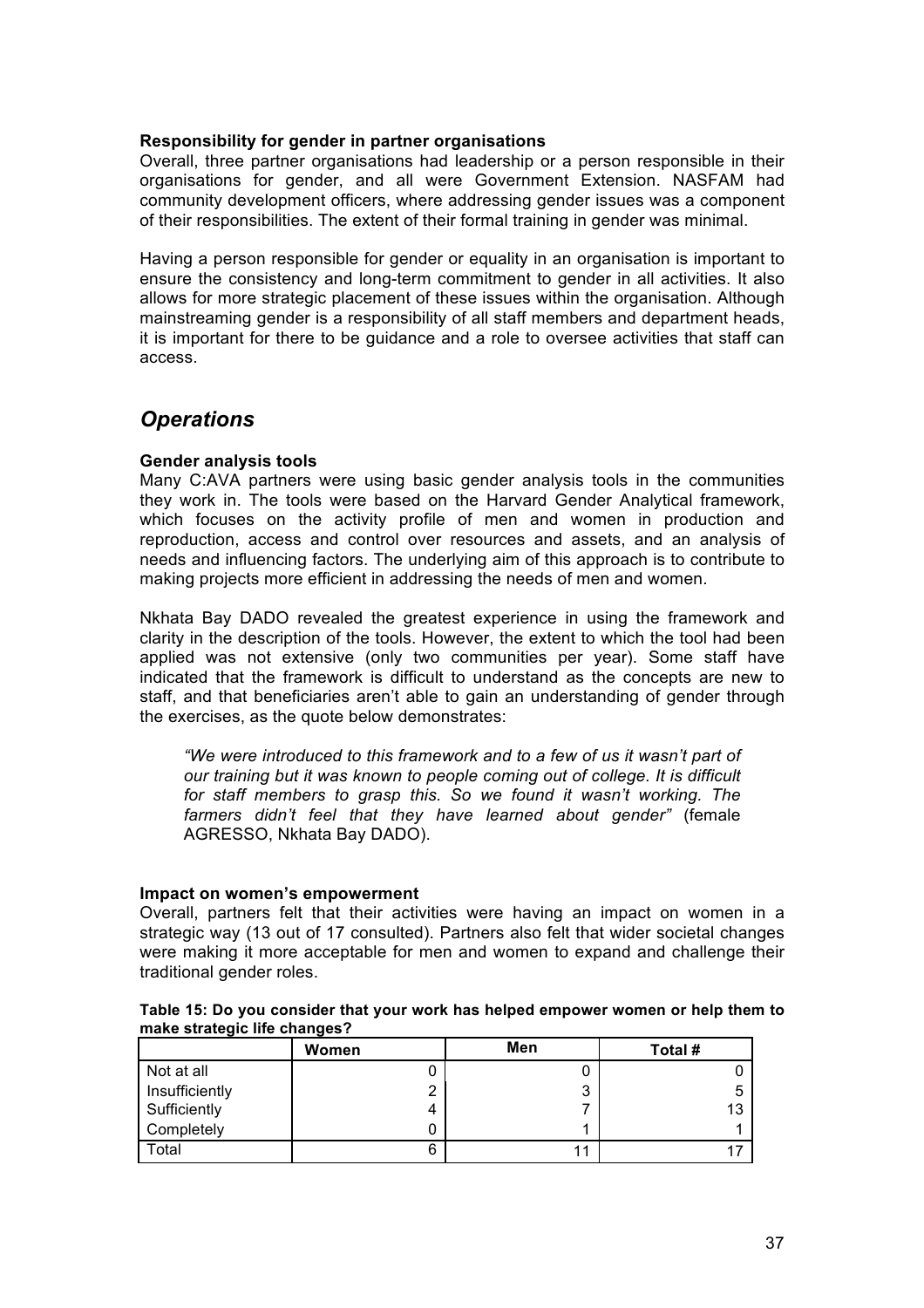The strategic gender impacts identified by partners that they have achieved in the past are detailed below.

*Change in gender roles and working with men:* the increased focus of women in agricultural extension activities in the last decade has led to a change in gender roles for both men and women, which indicate that processes of empowerment are taking place. There were a number of examples of men taking on some household responsibilities, such as cooking and childcare, and women's participation in group decisions and leadership was increasing.

"*You can see a lot of women participating now. In the past there were no women because people would say that women should be at home. This has changed because of the messages we are sending"* (male extension agent, Nkhotakota DADO).

*"We are an example for farmers. When there is training, such as food preparation, we often have male extension workers helping to prepare the food so that the community sees this"* (female extension agent, Mulanje DADO).

ADRA reported that their ongoing sensitisation activities had led to more open communication between men and women in communities and in the household. This was helping families to make decisions that were beneficial to the household. For example, women and men were encouraged to discuss the number of children they would like to have, in order for both to contribute to decision making on household issues.

*Improved livelihoods and food security:* Many partners felt that they had increased the incomes of men and women, which has improved livelihoods and contributed to poverty reduction. This was mainly through training activities targeted at male and female farmer groups focused on improving crop yield of staple crops. In one example from Mulanje DADO, a woman who was recently divorced received one-to-one assistance with maize production for both food security and income, which enabled her to support herself and children.

*"There was a woman who was divorced last year and she came to me and asked for assistance with her crops for food security. I went there with all the information and inputs. After this, she reported that she had a lot of maize and was selling it. It was impressive because while the husband was not there, she had taken up the challenge; whatever the husband was doing before, she has done it"* (Male AGRESSO, Mulanje DADO).

*Increased confidence for women:* Importantly, partners felt that their work has contributed to increasing women's confidence. This was done through the provision of leadership opportunities, and training and community sensitisation, where women were able to explore and recognise their capabilities. The leadership positions in particular, have helped to build women's confidence and self-esteem, and institutionalise their views into decision-making processes.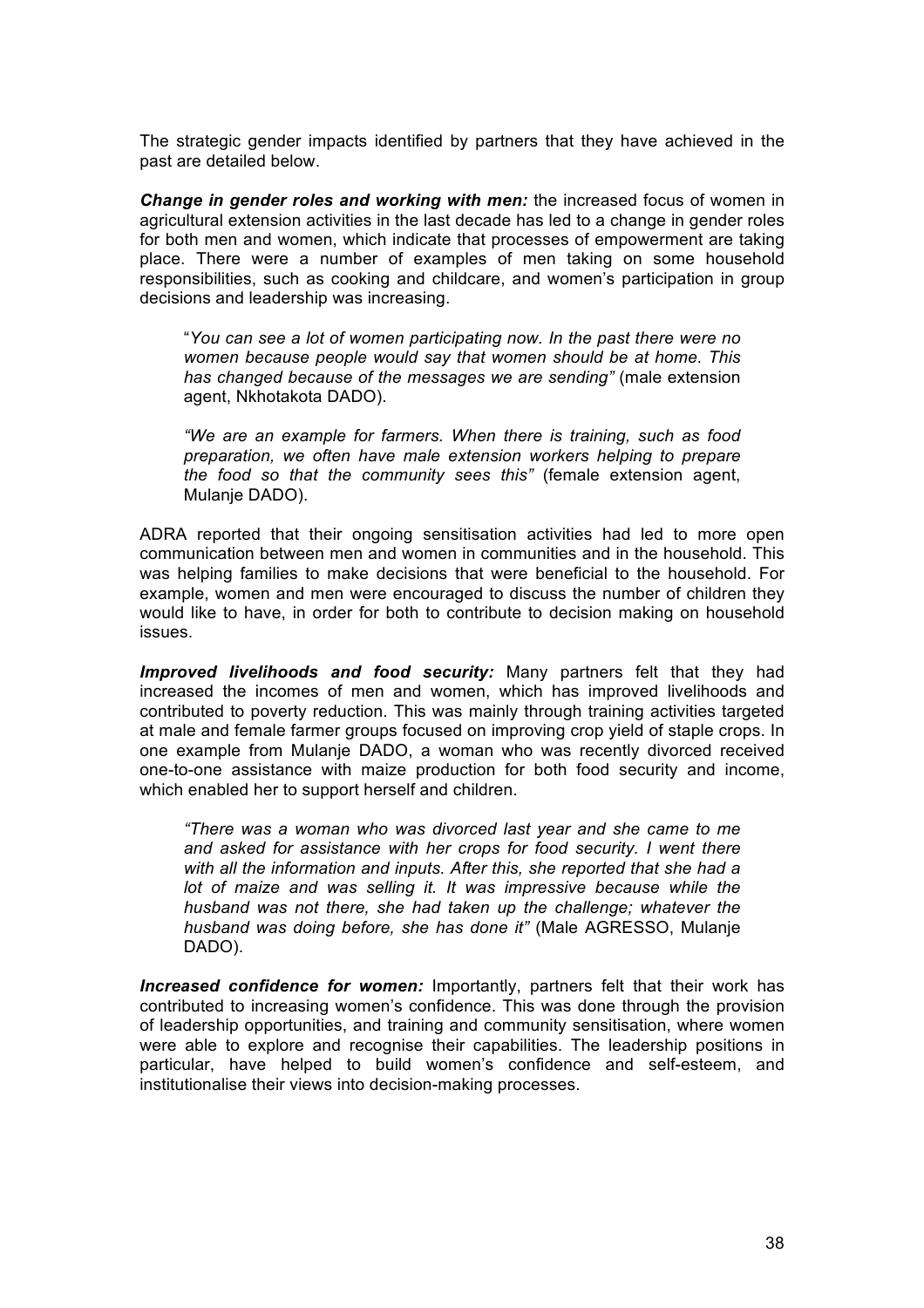#### **Areas to improve**

*Ownership and control:* To increase opportunities for women's empowerment, women should be encouraged to purchase, access and manage technology through investment opportunities. This is an important intervention area for C:AVA and is where both practical and strategic gender needs can be met. Technical ownership can address women's need for assets and increase productivity and income. Emphasis also has to be on outputs and control over income. However, partners have not worked extensively in this area.

Although processing is generally done by women, there are instances where men will be involved if the crop is of high value. This poses a threat for women's participation in the CAVA project, as women's participation and benefit could diminish as the value of cassava increases. This was seen already with pigeon peas by Mulanje DADO staff.

*Leadership opportunities:* Overall, partners found it difficult to involve women in group decision making due to pervasive stereotypes and cultural norms that deem women ineffective in leadership positions. In addition, there were some cases where women's leadership was compromised by a lack of women putting themselves forward for positions or they were segregated into administrative positions. Partners said this was mainly due to the high prevalence of illiteracy among women and lack of confidence. Some partners had implemented targets in decision-making positions for women in mixed-sex groups to encourage participation but often the targets weren't reached.

*"We say it's a collective decision making process in the community but it varies according to the area. But it is mostly men; especially when it is decisions about selling produce or decisions in the household"* (male extension agent, Mulanje DADO).

*"Decision making is mostly men. Only in female headed households do the women decide"* (female extension agent, Nkhotakota DADO).

Nkhotakota DADO tries to overcome the barriers to women's leadership by enforcing a rule that men and women must alternate different leadership positions. For example, if the Chair of the farmer's group is a male, the Vice Chair must be a woman. NASFAM is also undertaking a campaign to focus specifically on women's participation and leadership. However, it is important that when partners are undertaking these activities that training and sensitisation is provided alongside activities such as this to create greater awareness of the importance of women's participation. Staff also need to be skilled in negotiating the different priorities of men, women and the existing village leadership, which can arise with greater representation of women.

#### **NASFAM's campaign for women's participation**

NASFAM is currently undergoing a campaign to increase women's representation throughout its Farmer Clubs and Associations. Club leaders are given gender sensitisation training and are encouraged to discuss the involvement and leadership of women in their own groups. There are also posters and campaign material from NASFAM to promote women's involvement in leadership and demonstrate the benefit of it. There is a trained gender sub-committee at Club and Association level that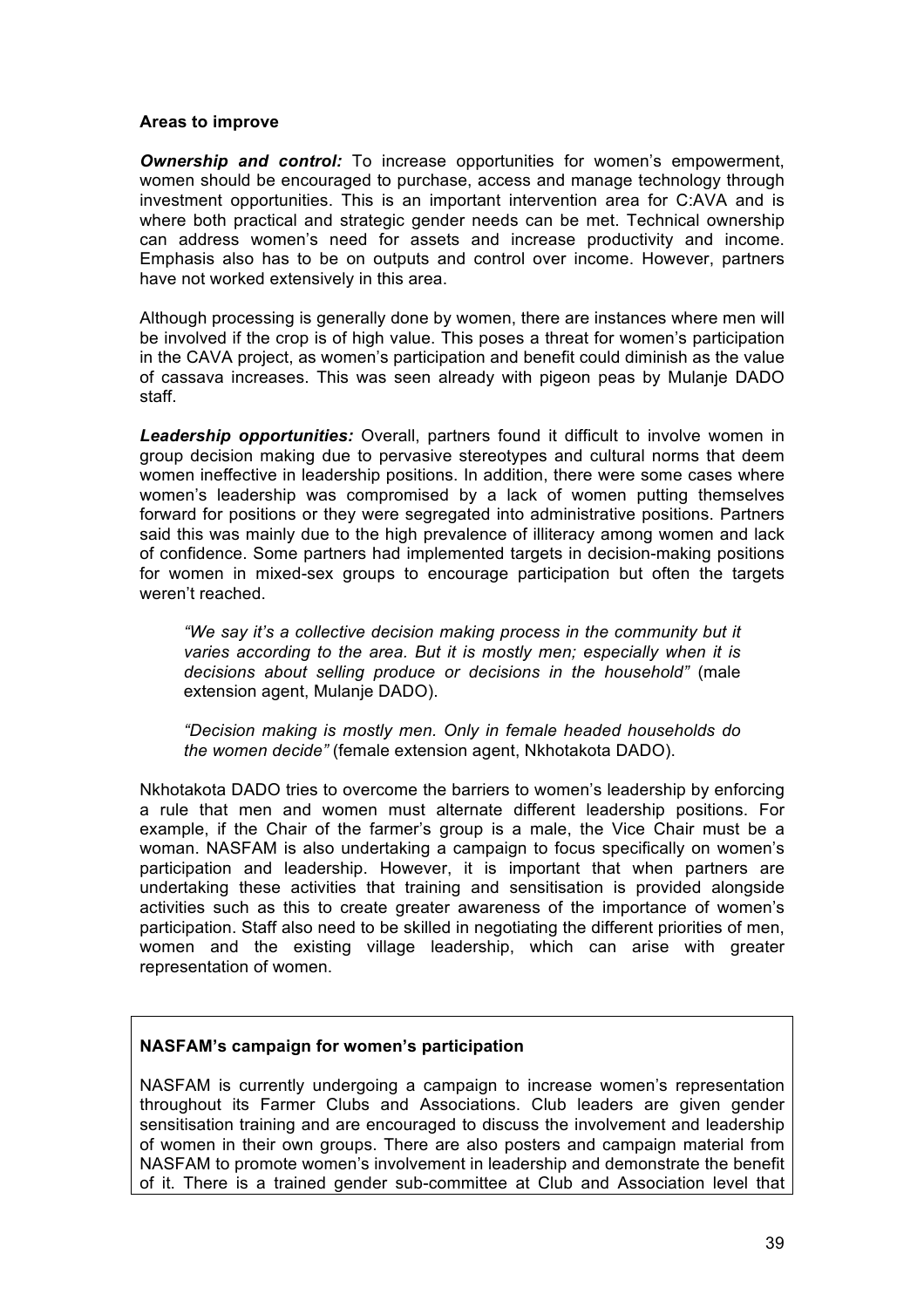undertakes information dissemination, training, monitoring and impact mitigation activities in the area of gender. They also make sure that there is equitable gender participation; for example, if they become aware that the number of women is decreasing in club membership or leadership positions, they will implement a plan to rectify this. Messages on women's participation and leadership are also encouraged with farmer-to-farmer extension services.

*Lack of skills in social relations and intra/inter household dynamics:*Most of the partners have vast experience working with farmers' groups, but their skills could be improved. Partners were aware that their activities, whether explicit or not, were changing gender roles in the household, which has caused conflict in some cases. Staff generally felt uneasy in these situations because gender roles were equated with culture, which they felt should be respected and not interfered with.

Additional capacity skills required in conducting fieldwork are:

- Gender, empowerment and social difference, how it affects group dynamics and management and project outcomes
- Reduction of gender disparities in training farmers in new technologies
- Gender-friendly group facilitation and mobilisation techniques
- Skills in intra-household and inter-household dynamics to understand roles in the household and cooperation/conflict and social organisation of community and how this impacts on livelihoods
- Linking farmers with markets and value-added activities
- Women's entrepreneurship

Partners were aware of the increasing time and labour constraints faced by women in managing their productive and household activities and skewed use of women's income for family upkeep and welfare. C:AVA and partners should assist in redressing these issues and help promote greater shared-responsibility among men and women; the rights of women to their own personal development and leisure; household labour saving, child development, health and wellness issues. It is envisaged that gender training for partners will equip their staff to enhance their understanding of underlying concepts of gender and development and their operationalisation at the field level.

#### **Monitoring and evaluating gender**

As the chapter on equal opportunities discussed, it is important for partners to ensure that their monitoring and evaluation processes are comprehensive and that gender and diversity is mainstreamed, which is not currently being done by most partners. Partners will need to establish gender objectives with a set of gender indicators to measure progress. Gender indicators that are particularly relevant to C:AVA are:

- Number of women and men participating in the activity
- Number of women in leadership or decision making positions
- Number of women and men receiving training
- Number of women and men receiving technological support
- Number of women and men with access to additional support

It is also important for gender impacts to be drawn out in evaluation procedures. Most partners were able to identify the impacts their programmes have had on men and women, but the methods to acquire this information were not applied in a rigorous or systematic way. Partners may want to adopt gender indicators that are measured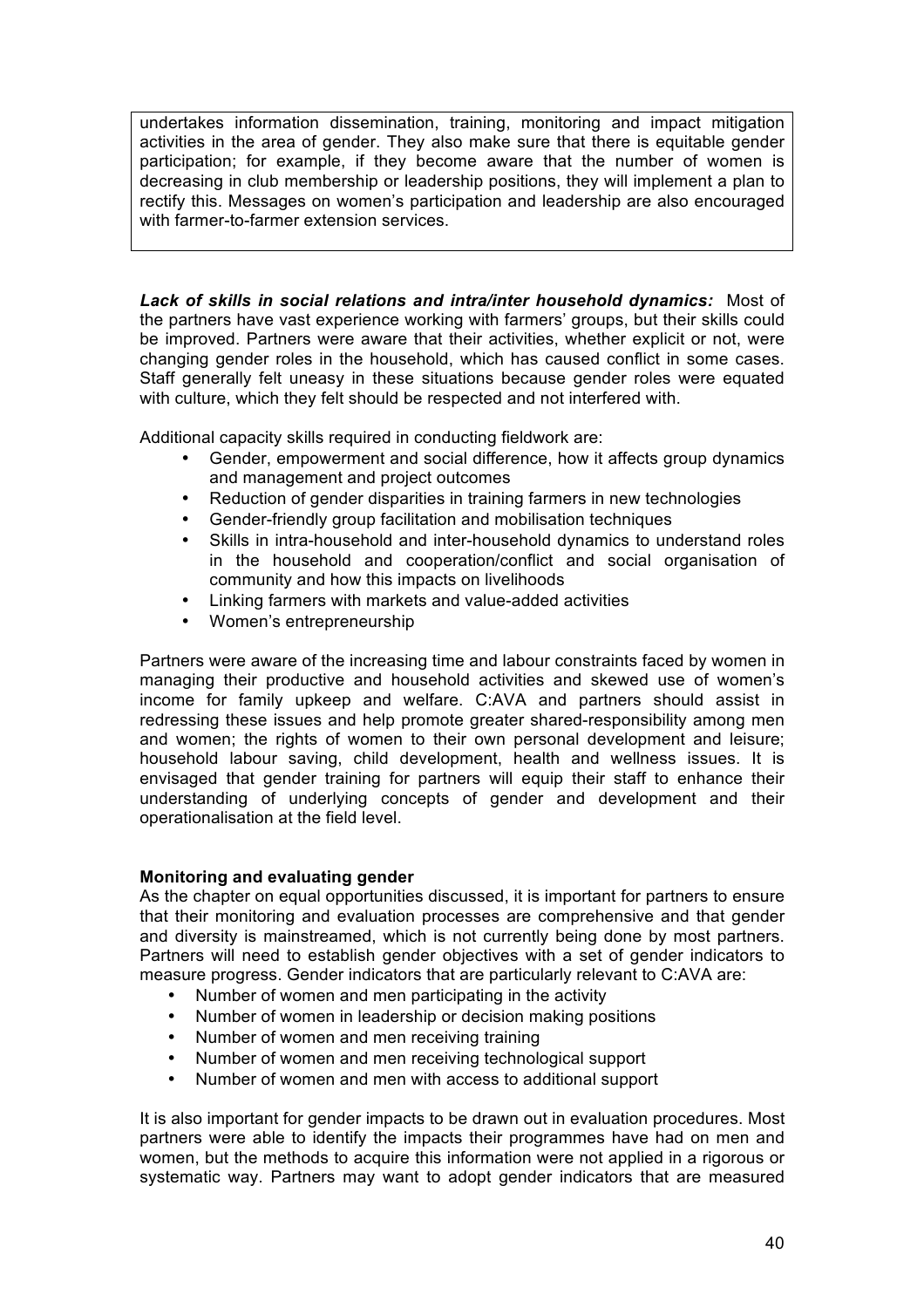consistently overtime, gathering evidence through one to one interviews with men and women or participatory evaluations.

#### **Recommendations**

- Strengthen capacity of partners in understanding and addressing women's empowerment and strategic gender needs, specifically in developing the analytical skills of staff to understand and question complex issues of power and discrimination.
- Partners to develop a clear gender framework for their organisation alongside agricultural or poverty reduction strategies, and provide capacity building for staff in application of the policy. This should reflect a holistic approach that recognises the multiple roles and responsibilities of men and women and examine organisational assumptions, values and culture and firmly establish a budget for activities and monitoring and evaluation.
- Increase the number of women in management positions and in nontraditional sectors within partners organisations and the C:AVA project. As a long-term strategy, partners may want to consider training or mentorship in the workplace to up-skill female employees to take on management roles.
- Partners that do not have a person responsible for gender should create one, and provide appropriate training and resources for that person. The person needn't be female.
- Provide investment opportunities and ownership of technology for women, supported through provision of affordable credit.
- Review criteria for leadership positions to ensure they are gender friendly, this may include removing literacy requirements, minimising the time required for the position and providing capacity building and personal encouragement. Female youth and existing female community leaders or elders could be good candidates for leadership positions. These activities should be conducted alongside community-wide gender sensitisation activities.
- Increase staff skills in understanding rural power structures and institutional analysis from a social relations perspective, focusing on managing conflicts, group management, intra and inter-household dynamics and understanding empowerment and social difference.
- Develop a set of gender indicators that measure quality of participation and performance through the project lifecycle. Link with reporting and communication.
- Develop case studies based on success stories to work as role models. Within the beneficiary and neighbouring communities there may be women role models who will be willing to share their experiences and mentor project beneficiaries. Alongside, there may be male mentors who are averse to the traditional power relations that are detrimental to women's empowerment.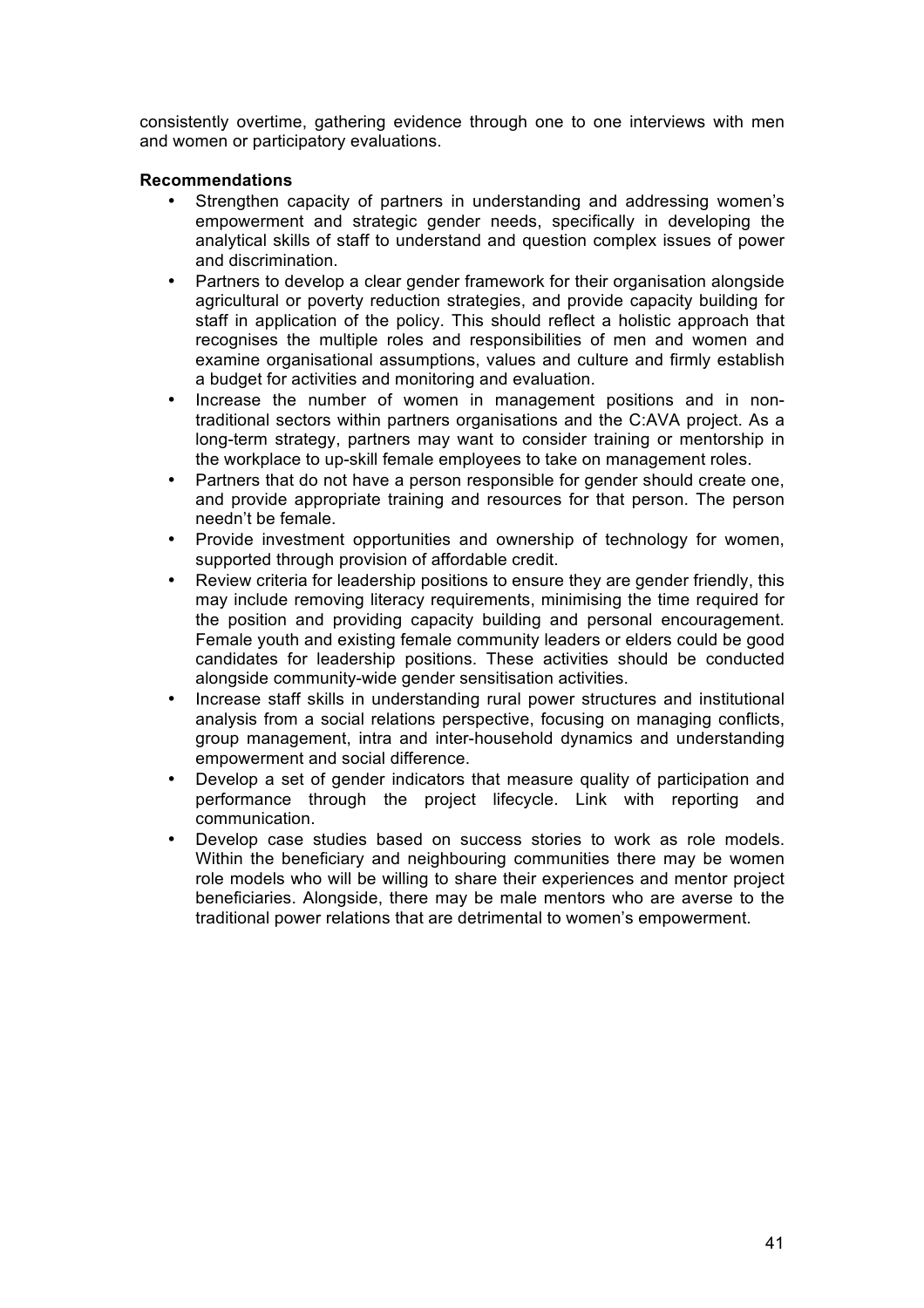## **6. Awareness and responsiveness to key diversity issues**

While gender is a principal area of social difference, it can interact with other characteristics and increase vulnerability or social exclusion of particular groups. Some of these characteristics are: age; class; ethnicity; religion; disability; national origin or language. Diversity is important when looking at gender, as when it is combined with other personal characteristics such as age or marital status, an individual can experience a higher likelihood of exclusion. With these characteristics in mind, the extent to which partners are aware of and responsive to key diversity issues will be examined.

#### **Key findings**

- Overall there was low awareness of diversity as a social concept but a high appreciation for the insight the concept provides. Partners were already addressing some key diversity issues in the communities they work in, such as the delivery of specialised programmes or informal targeting of women headed households, youth, people with HIV and AIDS, elderly and orphans.
- Partners identified that the breakdown of the extended family has increased vulnerability of certain people in the family unit.
- Partners did not show an explicit commitment to diversity in the workplace, and felt that introducing measures to increase representation of specific groups is contrary to a merit-based system. However, staff felt that their work environments were generally inclusive.
- There was general hostility towards homosexuality in the country.
- Partners lacked data and information on how different groups participate and benefit from their work, as monitoring and reporting on diversity indicators was limited.
- Staff felt that there could be more projects that address specific diversity issues, specifically issues related to loan distribution to people with HIV and AIDS, targeting illnesses other than HIV and AIDS, working with elderly and providing more opportunities for disabled people.

## *Organisation*

#### **Understanding of diversity**

Overall there was low awareness of diversity as a social concept but a high appreciation for the insight the concept provides. Partners did not have explicit policies or strategies on diversity or vulnerability, but they felt they were addressing issues of difference through their work in poverty reduction more generally. For most partners, this included specialised programmes or informal targeting for particular groups. It would be beneficial for partners to include the concept of diversity in their approach and recognise how they already address diversity issues in order in order to formalise the recognition of the needs of different groups in communities and the workplace. This includes attention to various areas of social difference such as marital status, tribe, age, disability, language, national origin, sexual orientation etc. This will help to identify groups that may be more prone to exclusion, particularly if multiple characteristics interact. By striving to improve services and the work environment with different groups in mind, it will help to create more effective services and support for all.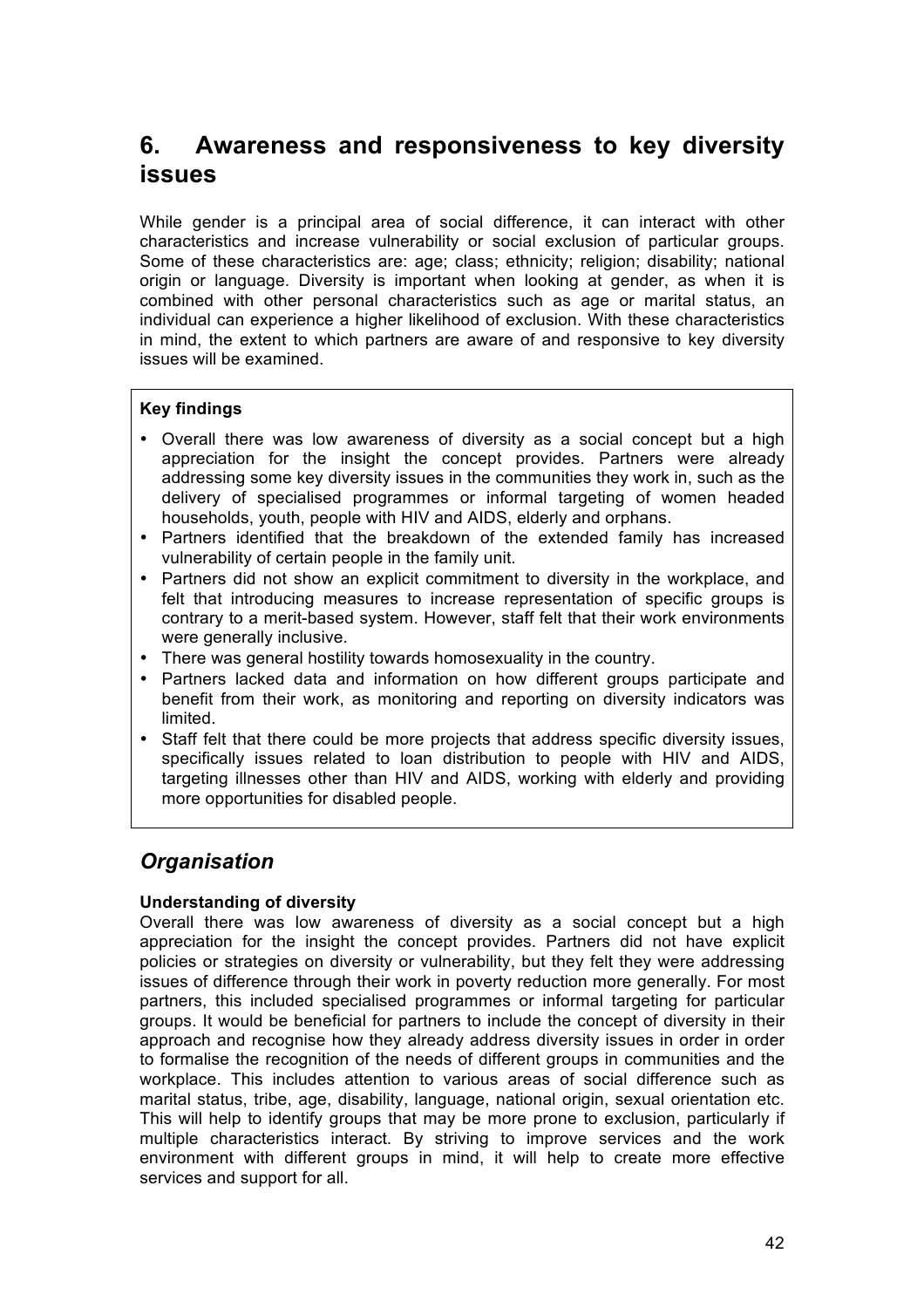#### **Diverse workforce**

A diverse workforce is increasingly being recognised as a valuable asset for organisations and businesses. As stated in the chapter on equal opportunities, partners did not show an explicit and defined commitment to diversity in the workplace, as recruitment and promotion procedures were based on merit. This reinforces the finding that partners feel that providing equal opportunities or introducing measures to increase representation of specific groups is contrary to hiring on merit. However, staff felt that their work environments were generally inclusive to different groups, with different religions and ethnic identities represented. HIV and AIDS was found to be an important issue among staff and management, but the extent to which this was reflected in employment policy was minimal and there were some examples of discrimination against people with HIV and AIDS in the labour force at large. C:AVA partners are encouraged to take a diversity approach to build a workforce with a range of skills and experiences.

"*I knew someone with HIV and he wanted employment. He didn't get the job. The authorities thought there would be a lot of absenteeism and he would not be able to carry out duties*" (Male, DADO).

## *Operations*

#### **Programmes targeting diverse groups**

All partners were participating in some activities that addressed diversity issues indirectly by their work with vulnerable groups for poverty reduction. The main diversity focus for partners was on youth unemployment, women-headed households and people with HIV and AIDS, elderly and orphans. This was conducted through both targeted and mainstream programmes. However, partners lacked data and information on how different groups participate and benefit from their work, as monitoring and reporting on diversity indicators was limited.

Staff and management felt they were addressing diversity in their work and had an ability to help the poor and marginalised, as the tables below demonstrates. However, there is still considerable room for improvement on partners' approaches to identifying and addressing the needs of different groups. Staff also felt that there could be more projects that address specific diversity areas in their work.

|                   | Women | men | Total # |
|-------------------|-------|-----|---------|
| Not at all        |       |     |         |
| To some extent    |       | ິ   |         |
| To a great extent |       | 6   |         |
| Completely        |       |     |         |
| Total             |       |     |         |

#### **Table 16: To what extent do you consider and include diversity in your work?**

|  |  |  | Table 17: Ability to help the poor and marginalised |
|--|--|--|-----------------------------------------------------|
|--|--|--|-----------------------------------------------------|

|              | Women | men | Total # |
|--------------|-------|-----|---------|
| Very poor    |       |     |         |
| Poor         |       |     |         |
| Satisfactory |       | 4   |         |
| Good         |       | ົ   |         |
| Very good    | 3     | າ   | b       |
| Total        | 5     | 10  | 15      |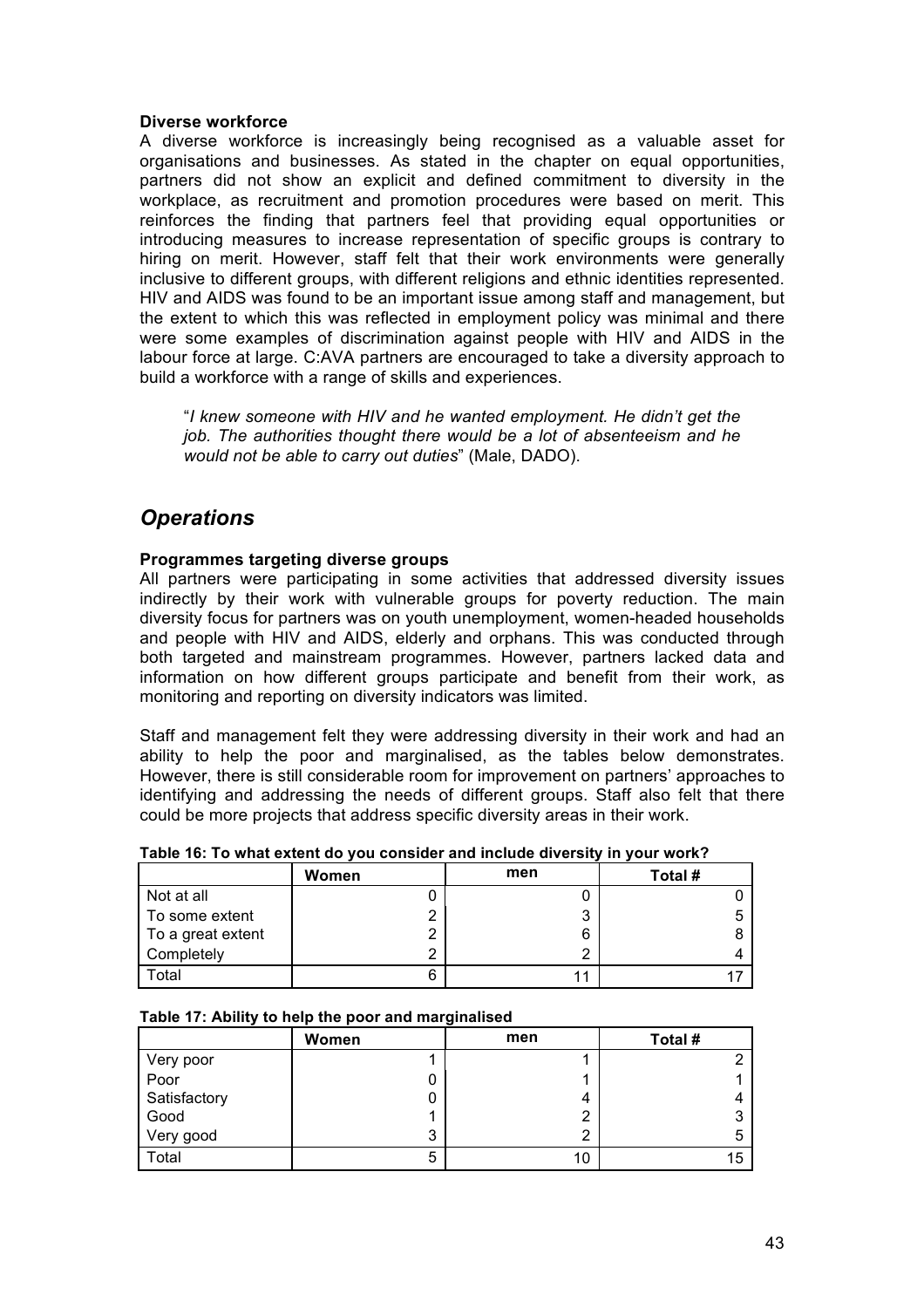Some examples of C:AVA partners working on diversity issues are:

- DADOs: HIV and AIDS poultry projects and status disclosure programmes aiming to reduce stigmatisation of this group
- Nkhotakota DADO: works with migrants from other countries and promotes learning between different groups. Also focuses on sensitising Muslim communities for women's participation and leadership
- MEDI: a Youth training programme

#### **Diversity issues that need to be addressed**

Some partners felt that the wider social fabric was changing causing significant changes in family structure and wellbeing, and staff identified that the breakdown of the extended family had led to vulnerability of certain groups of people in the family unit. Staff explained that this trend was due to changes in people's lifestyles, the higher cost of living and requirements of both men and women to work, which has required family members to live in nuclear family arrangements at a distance from their relatives. This has resulted in a gap in care, where previously, family and gender roles would have provided care within the family unit, such as for the elderly.

*"We don't belong to big families and we are starting to live in smaller families. The farmers say that life is sad and that extended family is breaking down. I grew up with five of my fathers' brothers, their families, and my grandmother. We all ate from the same pot. If you were ill you would be taken care of well"* (female extension agent).

Another area of diversity that should be addressed, but is recognised for being a highly contentious issue in Malawi, is homosexuality. At the time of the study, the sentencing of two gay men was taking place because of their sexuality, which revealed a lot of hostility towards homosexuality in the country generally.

Staff raised a number of other issues that will need to be addressed in C:AVA activities to ensure equal distribution of benefits in communities. The issues that were identified are as follows:

- Loan distribution to people with HIV and AIDS: there was a report that people with HIV and AIDS were not receiving loans because they weren't believed to have the ability to repay the loans
- People with illnesses other than HIV and AIDS: *"It's AIDS and it's not AIDS. I don't agree [with the focus only being on HIV and AIDS] because there are other diseases. Government is concentrating on AIDs but there are other issues"* (extension agent, Nkhata Bay).
- Working with the elderly
- Making activities friendly to disabled people
- Monitoring different groups included and excluded in activities

#### **Monitoring and evaluation**

As discussed in previous chapters, monitoring and evaluation systems were in place for partners, but improvements should be made to include diversity and gender indicators. Without this, some partner management staff felt that they had very little information on their clients and the impact of their activities on different groups. Examples of diversity indicators that should be incorporated into monitoring and evaluation systems are: age, nationality, tribe, language group etc. Based on a study of the communities it works in, partners can select the most relevant indicators and include them into baseline surveys, monitoring and needs and impact assessments.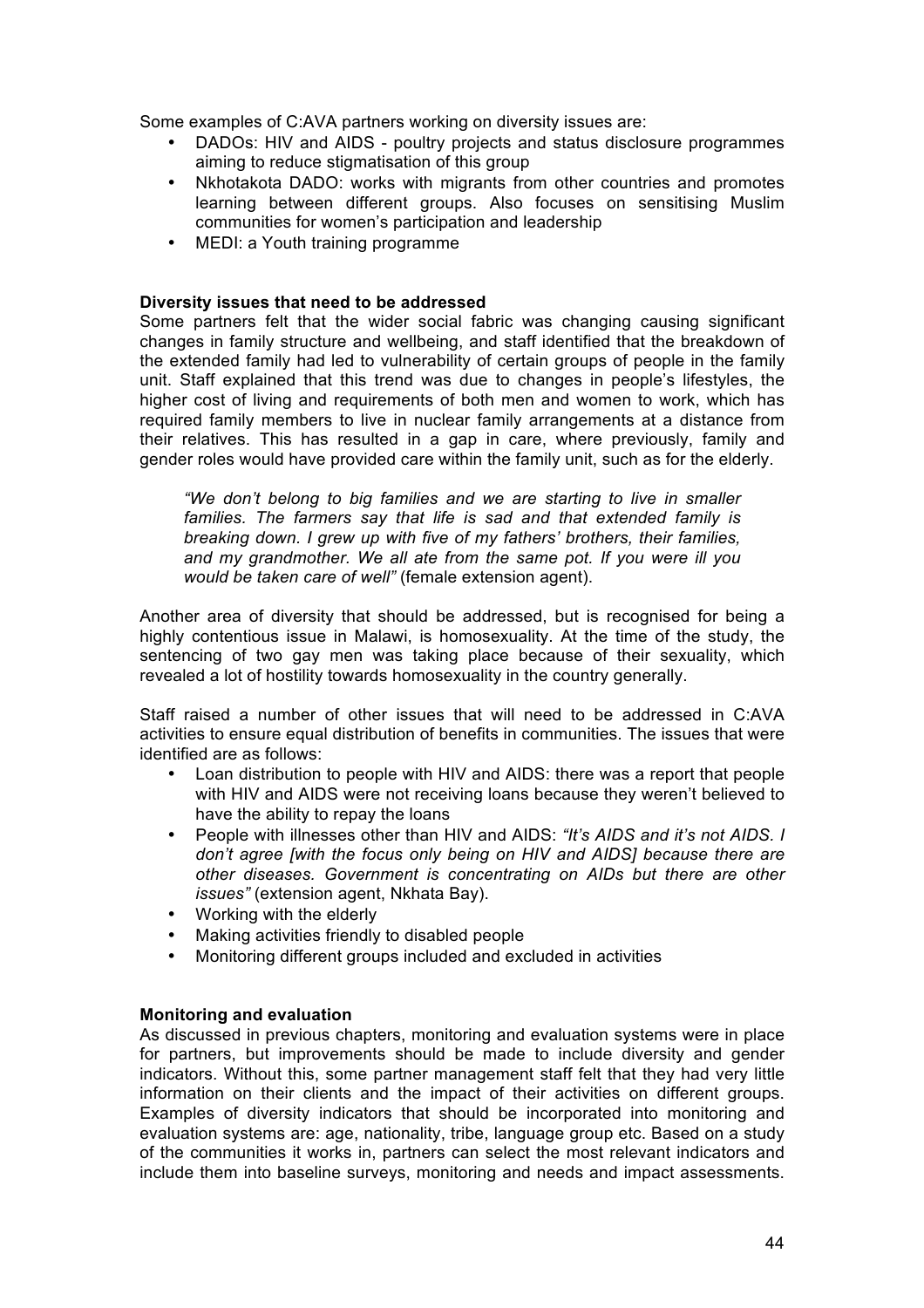Close attention should be paid to the characteristics of those included and not included in programme activities.

#### **Recommendations**

- Improve understanding of diversity and provide capacity for staff on how diversity issues can be addressed, and how activities could be extended or improved for different groups who may be more prone to exclusion or vulnerability, particularly with the changing nature of the household unit. This includes attention to various areas of social difference such as marital status, tribe, age, disability, language, sexual orientation, national origin, etc.
- Develop a set of tools or revise existing tools to help staff apply diversity in their work and investigate how their programmes reaching out to different groups.
- Ensure staff are equipped with group negotiation and conflict resolution skills to help mitigate circumstances where the interests of different groups conflict.
- Involve young people in profitable cassava farming and processing activities through training in modern methods.
- Research institutions should also investigate technologies or modifications to existing technology (e.g. cassava peelers) that reduce the drudgery of work and that work effectively for groups such as the disabled or people with longterm illness. Facilitate linkages for community groups to access processing and other technology.
- Integrate diversity characteristics into monitoring and evaluation systems such as: gender, age, tribe, disability, or country of origin, marital status etc.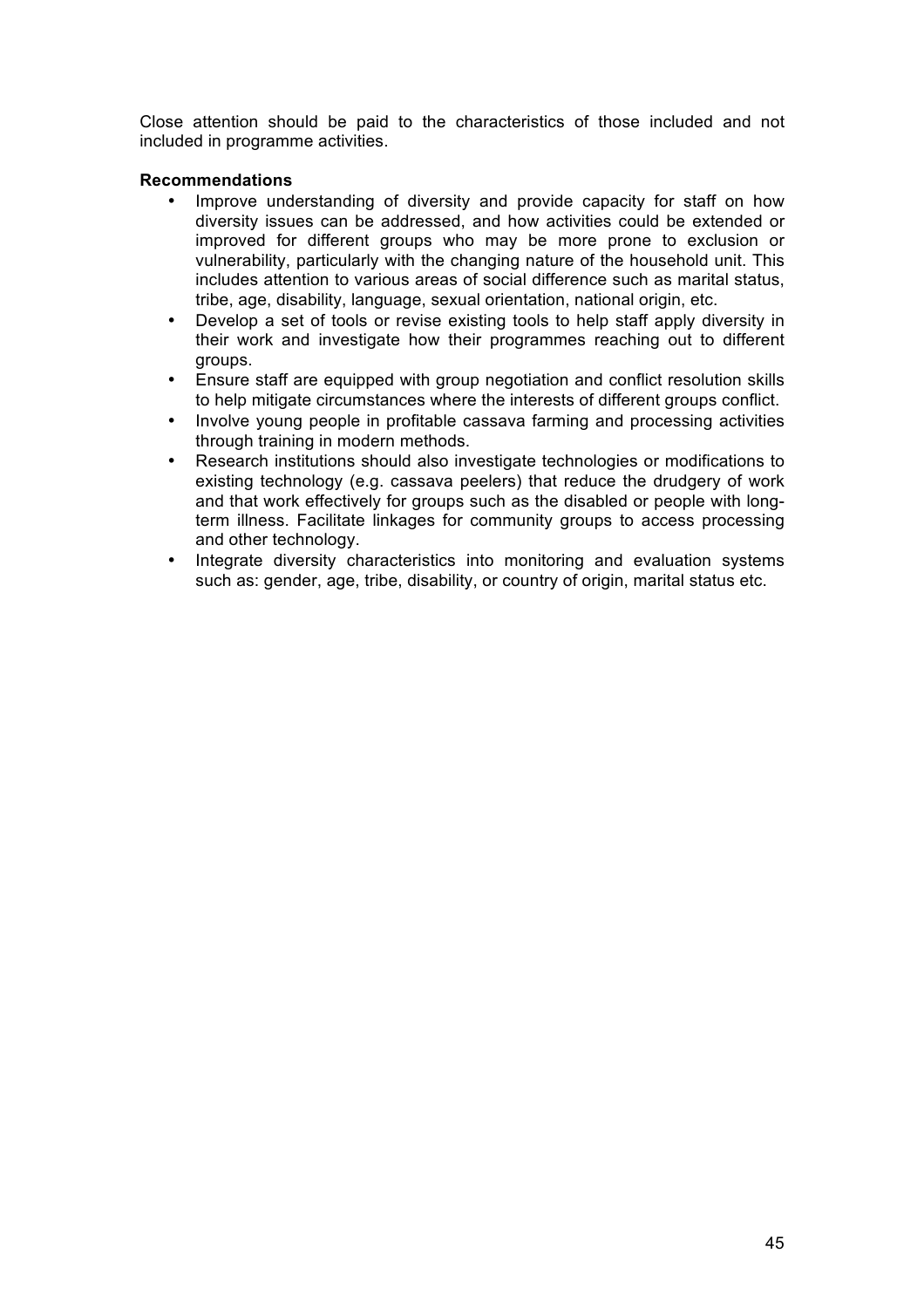## **7. Enabling participation**

Participation in socio-economic and political life is widely seen as a crucial tool for achieving greater equality and overcoming poverty, and is an intrinsic part of development processes and business innovation (Sen, 2001; Chambers, 2007). Consequently, the Gender and Diversity Audit includes an analysis of participation among C:AVA partners both internally and with their clients. There are a range of processes and mechanisms for participation; therefore the purpose of this performance area is to identify what is currently being done to enable participation and how it can be improved with gender and diversity in mind, within organisations and in their field operations.

#### **Key findings**

- All partners had a good understanding of participation and felt it was crucial to their organisations and activities in the field. However, their understanding could be furthered by partners examining and addressing power relationships and the complex circumstances in which people participate in various ways and terms. Furthermore, participatory elements could be added to more activities, such as in monitoring and evaluation.
- Internally, organisational participation was mainly conducted through staff meetings and staff felt it was good, but improvement could be made on the participation of women and minority groups.
- The majority of staff used participatory methods in their work. The foundation of partners' approaches was Participatory Rural Appraisal (PRA), which includes separating groups by sex, consulting beneficiaries on their needs and priorities, and conducing action planning, problem trees, seasonal calendars etc.
- Partner organisations are mostly communicating with communities through village leadership, which has led to problems in some instances with community trust when the relationship with leaders and the community has been tenuous. Holding meetings at the home of village leaders can also prevent people from participating.
- Common barriers that partners felt prevented the participation of groups were illiteracy and poverty/lack of assets. Men's participation has also decreased as there is a feeling that development projects and assistance is more for women.

## *Organisation*

#### **Understanding participation**

All partners felt that participation was crucial to their organisations and external activities, whether their work involved business, extension services or rural development. The general understanding of participation was that it was a process to include the views, experiences and knowledge of staff and/or beneficiaries. This was conducted in a variety of ways, as this chapter will illuminate; however, a more nuanced understanding of participation could increase the quality of activities. A gender analysis of participatory approaches for instance, reveals that the general understanding of participation lacked attention to power relationships or complex social circumstances that influence the participation of different groups. Moreover, participatory approaches were understood and applied only in particular contexts and not mainstreamed throughout organisations.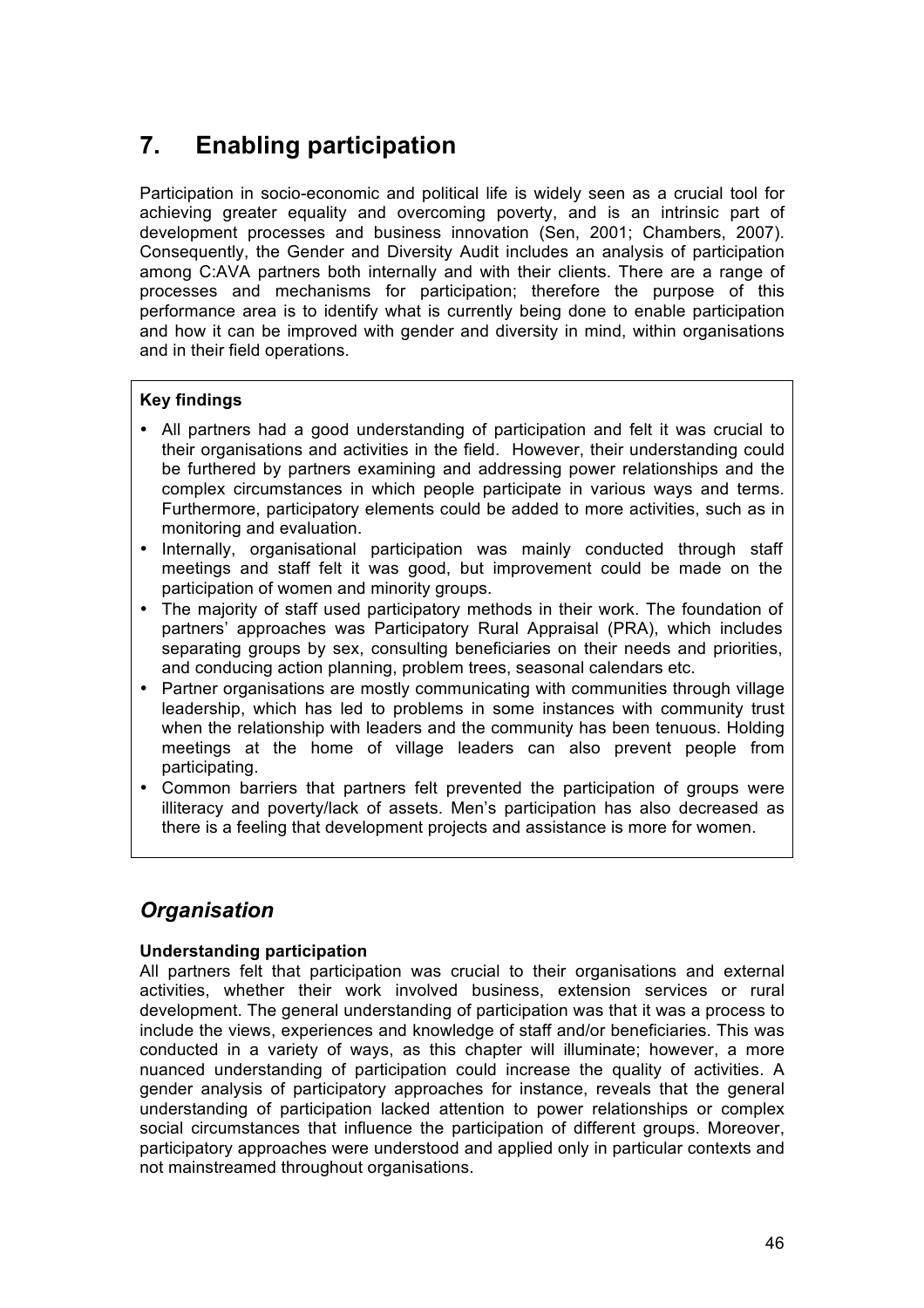#### **Means of participation within organisations**

Internally, organisational participation was mainly conducted through staff meetings held on a weekly/bi-weekly basis. The majority of partners felt that meetings were an effective way for staff to share their difficulties and learning from the field, which fed into the overall direction of the organisation. One organisation reported that it made management more accountable and increased transparency in their organisation.

*"Every Monday morning we hold meetings where everyone is invited. In these meetings we plan the activities of the week, review the previous week and discuss any other business. This is inclusive. Even budgeting is done in a transparent way and each department participates in decision making"* (male manager, Nkhata Bay DADO).

Importantly, the Nkhata Bay DADO, among other partners, holds meetings with all departments on a monthly basis. This builds staff awareness and learning in disciplines outside their area of focus and will enable staff to tackle issues in a multidimensional manner.

According to the self-assessment questionnaire distributed to staff and management, eight people felt that participation within their organisations was 'good' to 'excellent', while eight people thought it was satisfactory and two people felt it was 'poor' to 'very poor'. This shows that staff felt that participation could be improved within their organisation. A higher proportion of public extension organisations rated participation in their organisation more positively.

|              | Women | Men | Total # |
|--------------|-------|-----|---------|
| Very poor    |       | U   |         |
| Poor         |       |     |         |
| Satisfactory |       | 6   | 8       |
| Good         |       | 4   | 5       |
| Very good    | 3     | 0   | ົ<br>s. |
| Total        |       | 11  | 18      |

**Table 18: Ratings effectiveness of partner's encouraging participation with staff**

The majority of staff among partner organisations felt that the opinions and views of women and diverse groups were sought out within their organisations. Ten people thought they were 'usually' sought out and two people 'always' sought out. However, six people surveyed felt that they were 'seldom' sought out, and a higher proportion was women than men. This was slightly more prominent among public extension organisations.

**Table 19: Are the opinions and views of women and different groups actively sought out by your organisation?** 

|         | Women         | Men | Total # |
|---------|---------------|-----|---------|
| Never   | U             | ⊾   |         |
| Seldom  | ິ<br>J        | 3   |         |
| Usually | ົ<br><u>.</u> | 8   | 10      |
| Always  | ົ<br>∸        |     |         |
| Total   |               | 11  | 18      |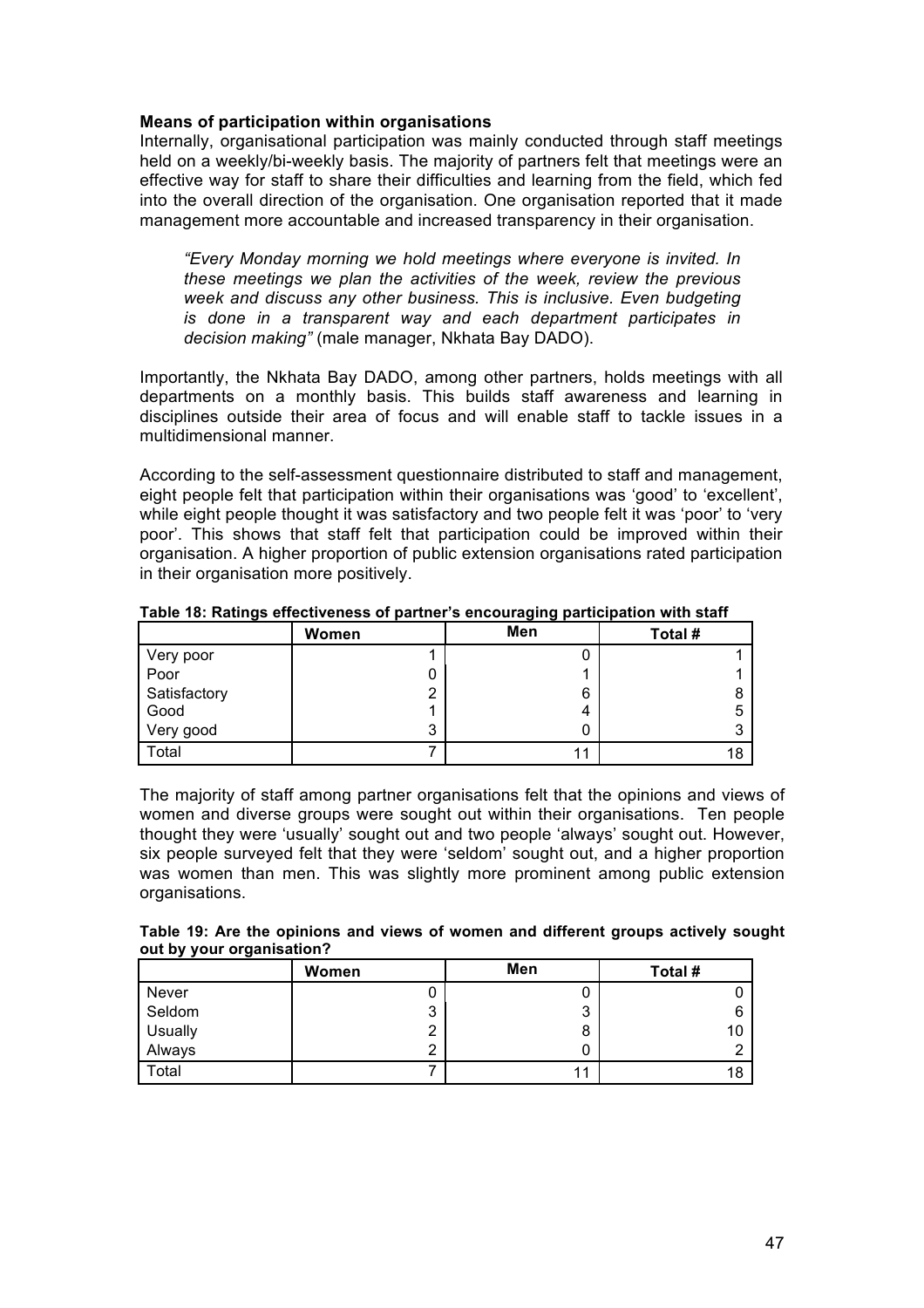## *Operations*

#### **Current participatory methods in field activities**

Among staff and management, the far majority of staff stated that they used participatory methods when planning and conducting their work (12 people out of 17 used participatory methods 'usually' or 'always' used). There was evidence of a good understanding and application of participatory methods among partners, which are activities that are intrinsic to building community ownership and trust: *"They take you seriously when you go into their groups and they feel respected and they tell you want they want to do"* (male employee, MEDI).

| Table 20: Do you use participatory methods with different community groups when |  |  |  |  |
|---------------------------------------------------------------------------------|--|--|--|--|
| planning and conducting your work?                                              |  |  |  |  |
|                                                                                 |  |  |  |  |

|         | Women | Men | Total # |
|---------|-------|-----|---------|
| Never   |       | U   |         |
| Seldom  |       |     |         |
| Usually |       | 5   |         |
| Always  | 4     | 5   |         |
| Total   | 6     | 11  |         |

A wide range of consultative and collaborative approaches were used by C:AVA partners. The public extension services all use Participatory Rural Appraisal (PRA) as the basis for community engagement, where gender is taken into account. DADOs undertook the basic principles of gender analysis, which includes separating groups by sex, and asking questions about access and control over resources. A number of different activities were conducted by DADOs within the PRA framework, as demonstrated below:

- Nkhotakota: needs assessments, action planning, disaggregated discussion groups by age and sex.
- Zomba: disaggregated discussion groups by age and sex and problem ranking.
- Nkhata Bay: *"We use the PRA, [including] wealth ranking and community mapping. Also the transect walk where you physically see the community. When you look at the resources you have at the end of the day you ask about ownership, control and access to these resources. We share the information with the AGRESSO [gender specialist and NGOs]"* (female extension officer).
- Mulanje: "*We use seasonal calendars to identify activities about the cultural practices within agriculture – who does the work and which agricultural tasks. We use symbols to depict a man and women (for example, a man has a hoe and women a bucket). This is put beside the activity. Then you count the frequency of the hoes and buckets to see the work and also look at the accessibility of resources for men and women"* (male extension officer).

There was a range of use of participatory and gender friendly methods by other C:AVA partners. For example, NASFAM was using PRA methods with gender included for community consultations. MEDI and ADRA didn't refer to a specific methodological approach to participation, but were principled on community led development.

However, partners would benefit from expanding their methodological approaches, such as drawing on farming systems concepts and the sustainable livelihoods framework (Carney, 1998). Approaches such as this can assist in identifying issues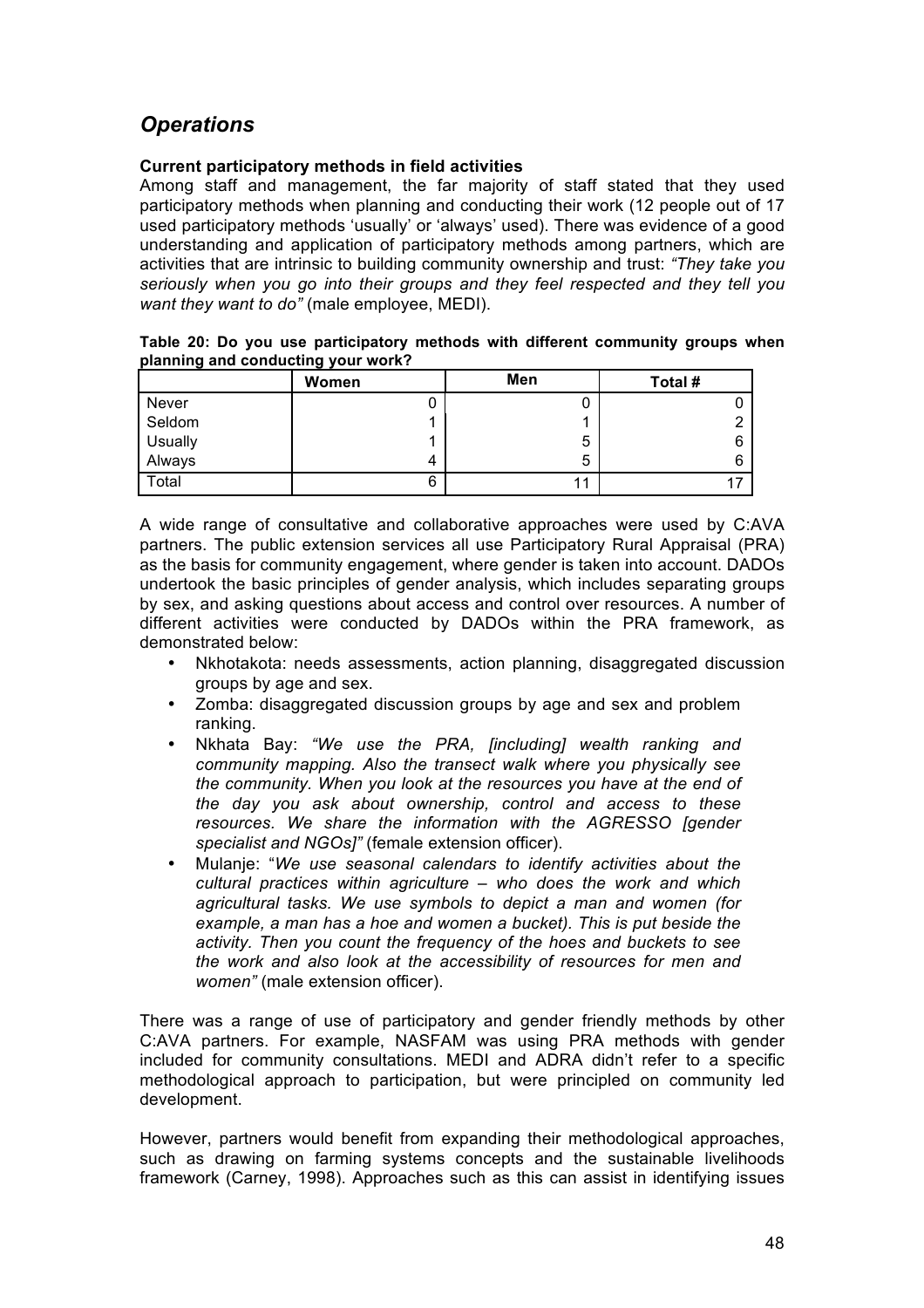for a range of rural actors in a holistic way, and be used to develop multi-faceted solutions. Furthermore, methods incorporating greater emphasis on 'who' is participating and 'how', as well as issues of access, power structures and inequality would be beneficial in delivering more people-centred agricultural services. Participatory exercises should also be integrated into all project stages, in planning, implementation and monitoring evaluation, not just in the initial phases of the project.

#### **Addressing power structures in initial community engagement**

Partners should be encouraged to reflect on their relationships with community authority structures and understand the impact this has on their relationship with the beneficiaries. All C:AVA partners were using existing political structures or community authorities to mobilise clients, which is a common and effective method for gaining community legitimacy and entry into rural communities. However, too close an alignment can limit the ability of partners to effectively engage with the community as a whole and with minority groups and even threaten to reinforce structures of inequality.

Currently, many partners start the planning phase of their programmes by communicating through the community authority and asking leaders to form groups, which is sometimes based on different social criteria (sex, age, education etc.). Community leaders are typically older men, but are also women in some cases. This contact is required in order to conduct work and gather people together in the village, and was seen by both staff and management as being important to community relations. However, it can also associate the organisation with the beliefs and practices of the authority that may be detrimental to the community or particular groups, as the quote below demonstrates:

*"There are people that have problems with village leaders. For example, some people don't receive fertiliser subsidy coupons and they think it's the village chiefs' fault. So they have longstanding issues with the village chief. So if we had meetings at the leaders' place they would come but they wouldn't feel comfortable"* (Male extension agent, Mulanje DADO).

As the quote above demonstrates, some partners were using the private residences of community leadership for community meetings. However, partners recognised the consequences that this form of relationship has on participation levels if some people do not feel comfortable in this environment.

In addition, staff who work within their own villages of origin may be situated within local hierarchies and be more influenced by existing power structures, resulting in privileging some groups or families. Given this, partners would benefit from reflecting and examining their own position and alignment with existing power structures and how any negative impact could be reduced.

#### **Barriers to participation**

Partners incorporated methods that enhanced the participation of different groups in most of their activities, such as working with women's groups and setting targets for women's participation. However, some partners had eligibility criteria that were restrictive to particular groups of people that dis-proportionately affect the marginalised. For example, some of the meetings and training offered are held in locations that are not considered culturally or politically neutral, such as churches. Schools may be a better location as they are partially removed from this context. Some organisations have made literacy a requirement for certain types of training or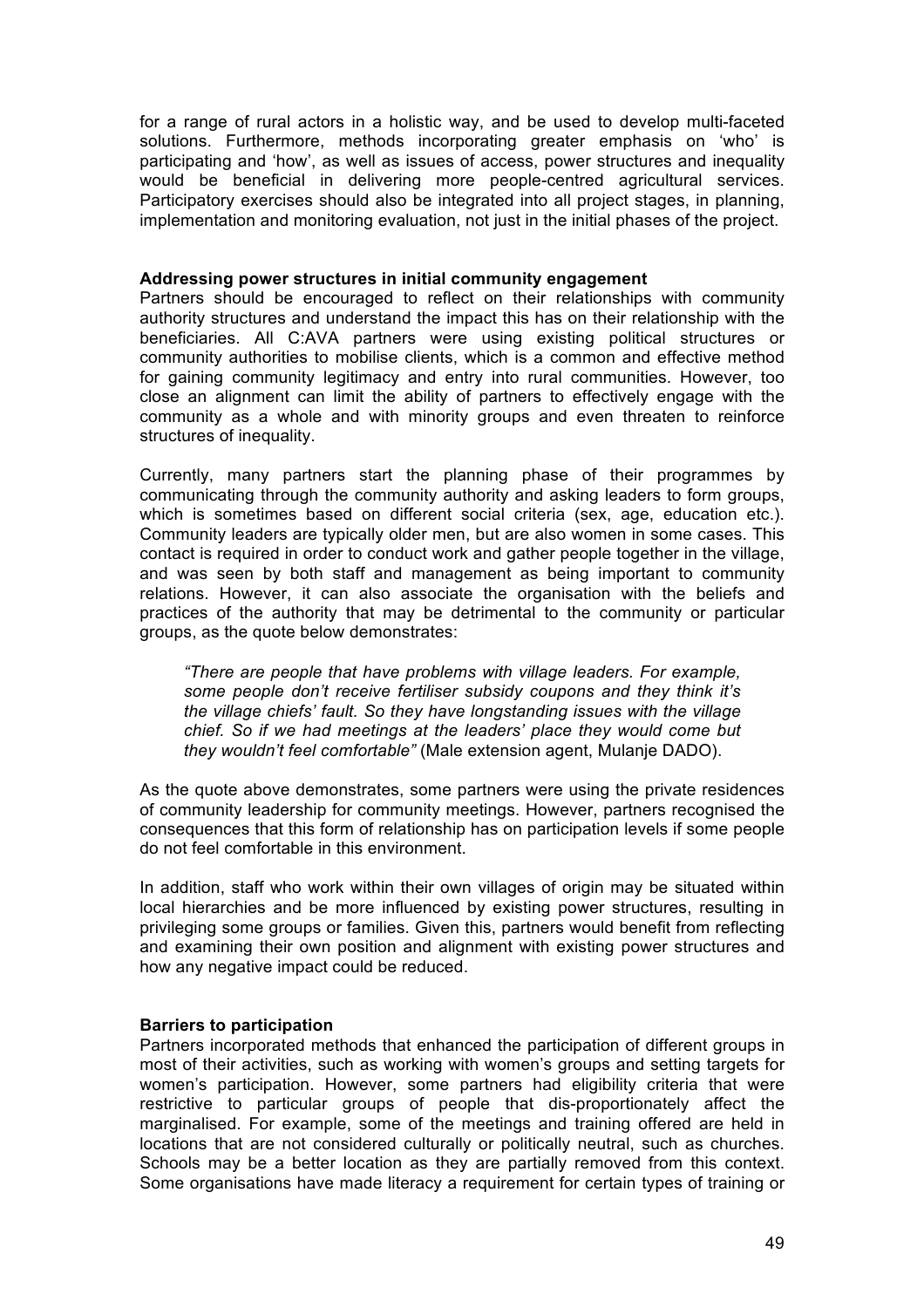leadership positions, which can be detrimental to women's participation as they are more likely to be illiterate. However most C:AVA partners in Malawi had worked around this problem. DADOs work for leaders doesn't require literacy, as long as candidates can articulate messages. MEDI revises its training based on the educational level of the group they are training.

Other barriers to participation are poverty. Requirements such as requiring members to have land or ownership of other assets or require significant time have been noted to impact participation of the poor. Partners should look critically at their requirements for participation in their activities, such as during distribution of new cassava varieties, and to reduce them.

Partners also felt that there was need to encourage men to participate in their programmes. In MEDI's experience for example, illiterate men were the most reluctant to come to training, due to embarrassment about their illiteracy and therefore required specific encouragement from partners. While this finding is important, and women-targeted initiatives must be balanced with attention to male participation, it must also be kept in mind that women have been traditionally excluded from extension support and require focused support and space for their participation.

*"Sometimes women are free to come and say they are illiterate but men are embarrassed. That is why there are more women in literacy classes. Men are too shy"* (male, MEDI).

#### **Recommendations**

- Promote shared learning among partners on participatory methods to improve effectiveness and the range of participatory tools for partners. Partners would benefit from other approaches such as the livelihoods framework and farming systems approaches.
- Develop more creative ways to encourage individual and collective staff participation, such as interdepartmental or field visits, theatre and roleplaying, staff presentations and external partnerships to increase learning and enhancing performance. This is particularly important for female staff and staff who belong to a minority group.
- Partners should ensure that meetings are held in neutral locations and use communication channels alongside village leadership.
- Instate a range of communication gender- and diversity-friendly communication methods, such as radio programmes with female announcers, presentations in local languages, establishing female community facilitators to distribute messages and limiting, if not omitting, written materials.
- Address or support others in addressing systemic barriers to female and male participation, such as illiteracy, control over resources, gender stereotypes, lack of confidence and lack of trust towards development workers.
- Partners should undertake capacity strengthening in group dynamics and conflict management to work more effectively with groups and encourage their participation.
- Undertake regular participatory evaluations with clients such as through community monitoring committees, direct beneficiary consultations.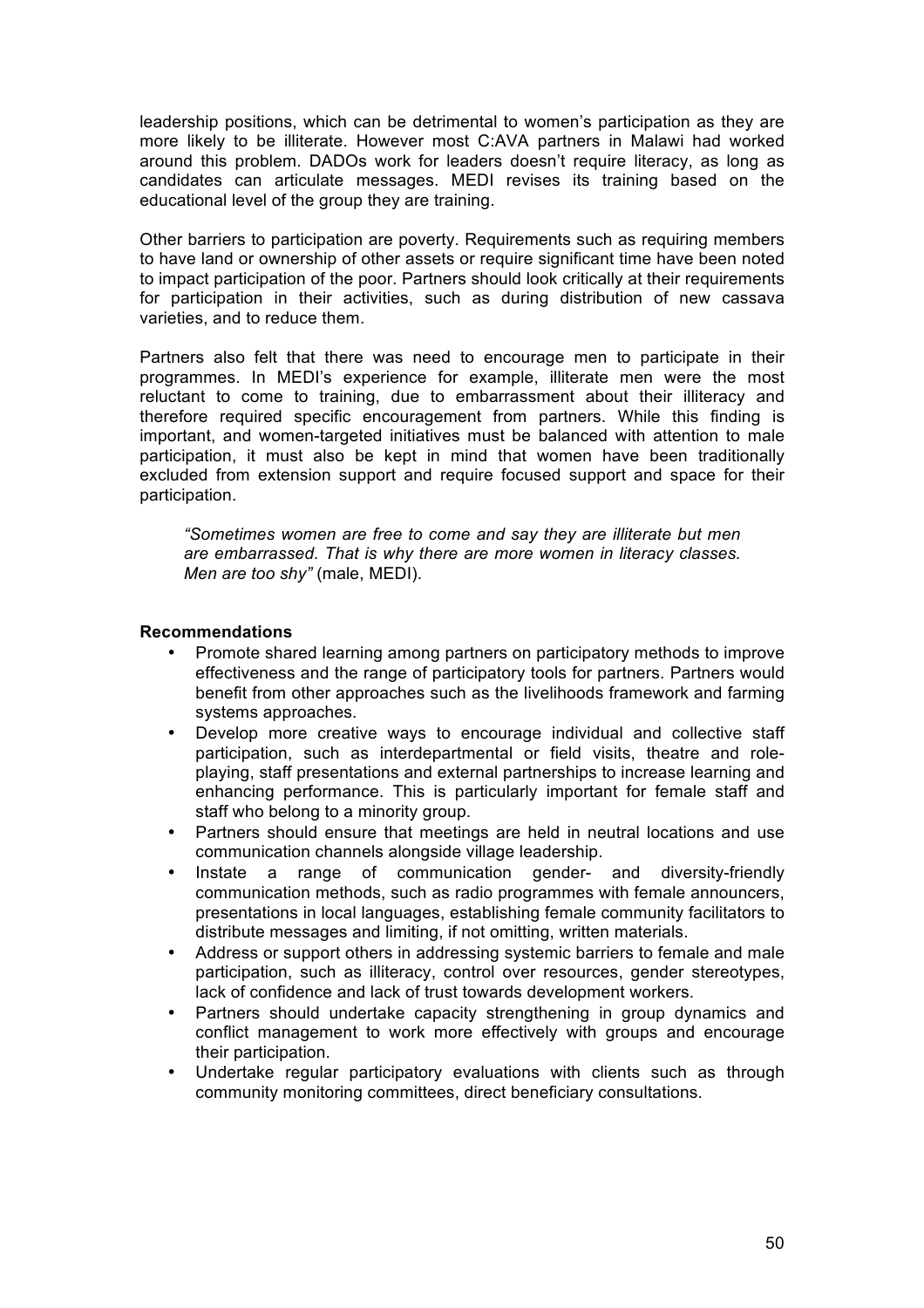## **8. Innovation**

Innovation simply means 'a new way of doing something', or for organisations, doing something new. Innovation provides different ways to achieve a goal often in terms of improving efficiency, productivity, quality etc. In terms of gender and diversity innovation is also important because gender and diversity relations are constantly shifting and being re-negotiated. New constraints and opportunities are continually arising and requiring new methods for understanding and addressing differences. In this context, innovation is examined to identify the extent to which partners facilitate processes for the creation and use of new ideas.

#### **Key findings**

- Innovation was largely understood as the production and introduction of new technologies, which was an essential part of most partners' work. But this understanding can be extended to look at processes of shared learning between organisations and informal ways of learning.
- Most organisations possess an organisational culture that supports innovation and has an openness to try new things to some extent.
- Staff meetings were the tool most often reported to be the mechanism for knowledge sharing within an organisation.
- The majority of staff reported that they weren't able to be innovative because they didn't have adequate resources to test new ideas.
- There were few examples of partners using new and challenging methods or activities to address gender and diversity issues.
- Knowledge sharing occurs through external partnerships on various levels (grassroots to policy level), which is critical for gaining new insight, influencing, and even gaining additional funding. Some of these partnerships need to become stronger and communication needs to improve.
- NGOs may be more likely to be innovative in their field activities, which is most likely due to their independence from Government and more flexible structure.

#### **Understanding and level of innovation among partner organisations**

Innovation was largely understood as the production and introduction of new technologies, which was an essential part of most partners' work. Most organisations strive to be innovative but in a structured way. There were some partners that had a more in-depth understanding of innovation and saw it in terms of internal processes and opportunities for learning and communication.

*"This is being done. We have meetings where we review our work. For example, the department of crops will report and then others will critique. Same applies to other departments. We try to come up with the way forward for the next quarter"* (male extension officer, Zomba DADO).

Partners generally felt that their organisations sufficiently valued and promoted innovation in their workplace to some extent. Over half of staff and management surveyed felt that the value and promotion of innovation in their workplace was 'sufficient' or more, which indicates that staff feel they are in a supportive environment to try new ways of doing things. A slightly higher proportion of public extension staff reported that it was 'insufficient', compared to NGOs, which was a finding found in other countries as well.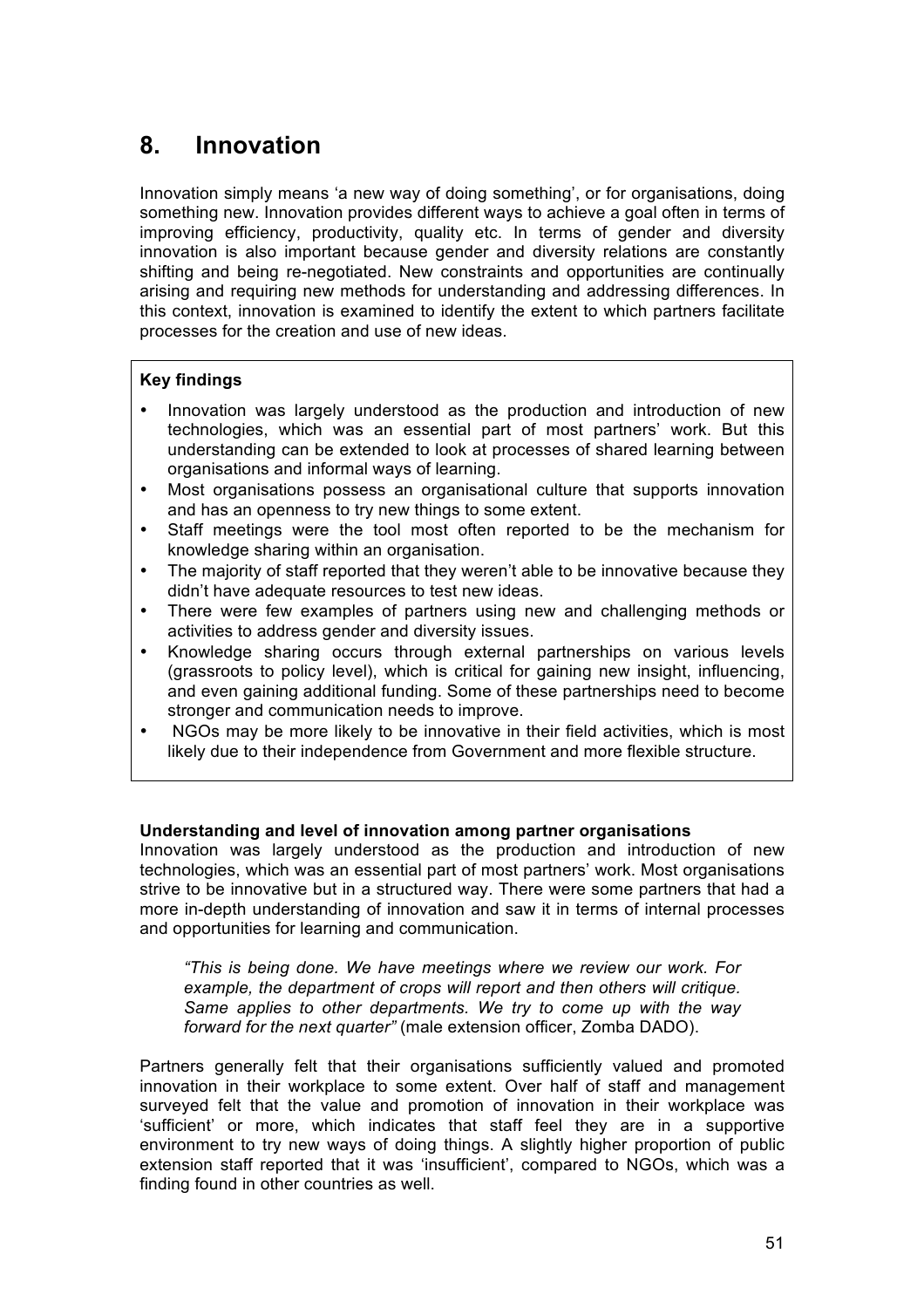|                 | Women | Men | Total # |
|-----------------|-------|-----|---------|
| Never           |       | U   |         |
| Insufficient    | ◠     | 4   | 6       |
| Sufficient      | 4     | 6   | 10      |
| Very sufficient |       | л   | ົ       |
| Total           |       | 11  | 18      |

**Table 21: Is innovation (new ideas and ways of doing things) valued and promoted in your organisation?** 

Partners felt similarly about applying innovative methods to their fieldwork with regard to gender and diversity. Most staff surveyed said they sometimes used innovative approaches, but there were few examples of partners using new and challenging methods to address gender issues. This work should be enhanced, as innovative practices are core to addressing gender and diversity issues in the midst of social change and changing roles and responsibilities. Organisations need to be aware and adapt to changing roles to deliver more effective services.

**Table 22: Do you feel that you use new and innovative methods in your work regarding gender and diversity?**

|               | Women | Men | Total # |
|---------------|-------|-----|---------|
| <b>Never</b>  |       | U   |         |
| Once or twice |       | 3   |         |
| Sometimes     |       | 6   | 10      |
| Often         |       | ◠   |         |
| Total         | 6     | 11  |         |

#### **External partnerships**

Partners were engaging with the external environment in many ways, which staff felt contributed to innovation and learning among staff. Partners had a number of external partnerships with the national government, local government, civil society organisations and private companies. For example, MEDI has partnered with the Kellogg Foundation, which has helped them to establish four cassava-starch factories, provided training for farmers and support to four staff to undertake masters programmes. The table below demonstrates that 13 out of 14 staff surveyed felt that these partnerships were 'effective' or 'very effective'. Public extension services rated their partnerships to be slightly more effective than NGOs.

**Table 23: Does your organisation have effective partnerships with external organisations?** 

|                | Women | Men | Total # |
|----------------|-------|-----|---------|
| None at all    |       | U   |         |
| Ineffective    |       |     |         |
| Effective      |       | 6   | 10      |
| Very effective |       | 2   |         |
| Total          | b     | 9   | 14      |

"*ADRA Malawi brings policy makers and communities together to discuss issues and for policy officials to respond to issues. For example, farmers will complain about prices of crops and the government official will come and respond*" (male manager, ADRA).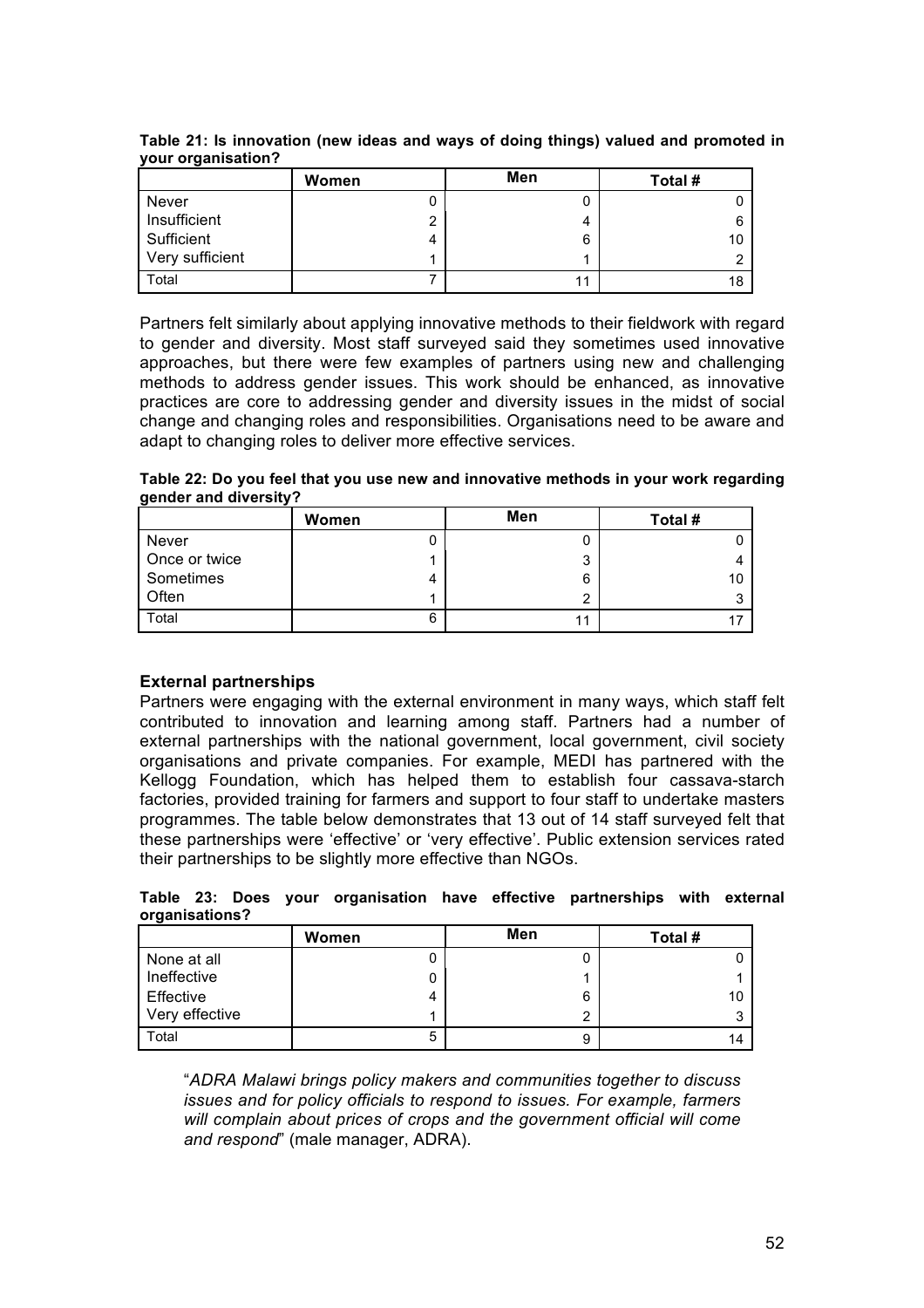However, some staff consulted felt that partnerships between NGOs and government extension needed to be improved in order to share learning and experience, and prevent the duplication of work, which was happening in some areas. Addressing these constraints is difficult due to the short-term nature of projects, which often hinders ongoing partnerships and a consistent direction of work.

"*Due to the nature of our work we are working in many sectors with NGOs but sometimes we do the same work. We realise when we get to the community that an NGO has already tried something or has already sent that message. The response from farmers is that this has already been done*" (male extension officer, Mulanje DADO).

#### **Barriers to innovation**

There were a number of barriers that prevented staff and management from being more innovative. Some of these barriers were lack of motivation and inadequate incentives (bonuses, training, and management support) and rigid management structures. Another constraint which partners felt hindered their ability to be innovative was lack of resources: "*If someone has that inclination it is difficult because of lack of resources. This is our major problem*" (male, Mulanje DADO). NGOs were found to rate themselves slightly higher in terms of innovation, which could be related to their flexible institutional structures.

#### **Recommendations**

- Improve understanding of 'innovation systems' as an approach to innovation, which focus less on the production of new technologies and more on partnerships and information sharing.
- Undertake a review of organisational and project structures and processes to identify their conduciveness for innovation (e.g. bureaucracy, rigid rules etc).
- Encourage staff development through skill and confidence building and incentives using bonuses, training opportunities, bottom-up participatory approaches and management support. Also encourage greater ownership in the organisations, giving staff responsibility over budgets and trying new methods.
- Facilitate more participatory processes between staff and with external partners for shared learning, new ideas and information dissemination. A number of shared-learning platforms can be used, such as regular discussion groups, sharing contact information of partners, online discussion groups etc, which can help increase knowledge transfer between organisations. This is particularly important between research and field operations, which are critical for gaining new insight, influencing, and even gaining additional funding.